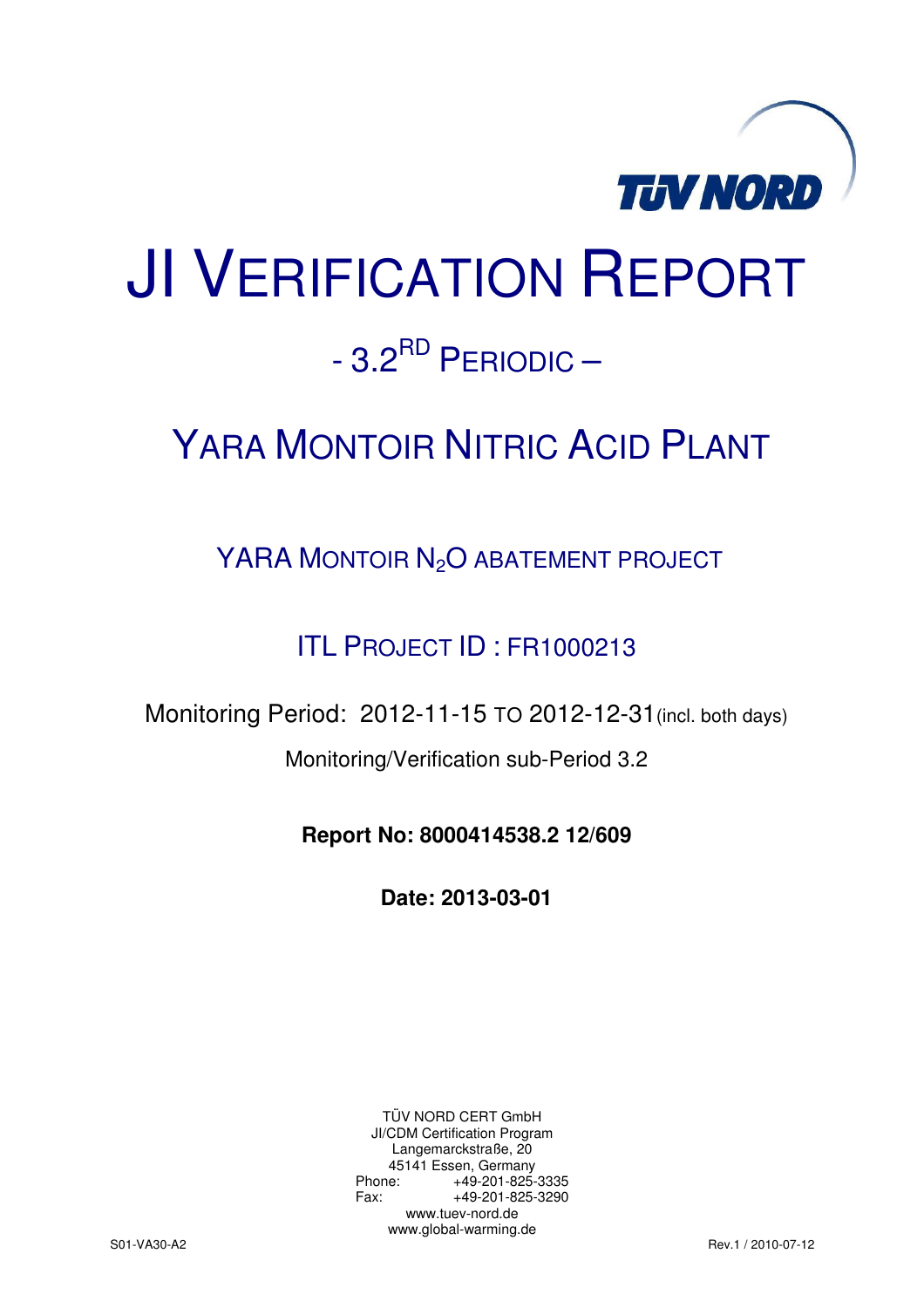

| <b>Verification Report:</b>                        | <b>Report No.</b>                                                                                                                                                                                                                                                                                                                                                                                                                                                                                                                                                                                                                                                                                                                                                                                                                                                                                                                                                                                                                                                                                                                                                                                                                                                                                                                                                                                                                                                                                                                                                                                                                                                                                                                                                                                                                                                                                                                                               | Rev. No.     | Date of 1 <sup>st</sup> issue: | Date of this rev.                |
|----------------------------------------------------|-----------------------------------------------------------------------------------------------------------------------------------------------------------------------------------------------------------------------------------------------------------------------------------------------------------------------------------------------------------------------------------------------------------------------------------------------------------------------------------------------------------------------------------------------------------------------------------------------------------------------------------------------------------------------------------------------------------------------------------------------------------------------------------------------------------------------------------------------------------------------------------------------------------------------------------------------------------------------------------------------------------------------------------------------------------------------------------------------------------------------------------------------------------------------------------------------------------------------------------------------------------------------------------------------------------------------------------------------------------------------------------------------------------------------------------------------------------------------------------------------------------------------------------------------------------------------------------------------------------------------------------------------------------------------------------------------------------------------------------------------------------------------------------------------------------------------------------------------------------------------------------------------------------------------------------------------------------------|--------------|--------------------------------|----------------------------------|
|                                                    | 8000414538.2-12/609                                                                                                                                                                                                                                                                                                                                                                                                                                                                                                                                                                                                                                                                                                                                                                                                                                                                                                                                                                                                                                                                                                                                                                                                                                                                                                                                                                                                                                                                                                                                                                                                                                                                                                                                                                                                                                                                                                                                             | 0            | 2013-03-01                     | 2013-03-01                       |
| Project:                                           | Title:                                                                                                                                                                                                                                                                                                                                                                                                                                                                                                                                                                                                                                                                                                                                                                                                                                                                                                                                                                                                                                                                                                                                                                                                                                                                                                                                                                                                                                                                                                                                                                                                                                                                                                                                                                                                                                                                                                                                                          |              | <b>Registration date:</b>      | <b>UNFCCC-No.:</b>               |
|                                                    | "Yara Montoir N <sub>2</sub> O Abatement Project"                                                                                                                                                                                                                                                                                                                                                                                                                                                                                                                                                                                                                                                                                                                                                                                                                                                                                                                                                                                                                                                                                                                                                                                                                                                                                                                                                                                                                                                                                                                                                                                                                                                                                                                                                                                                                                                                                                               |              | 2010-09-12                     | FR1000213                        |
| <b>Project Participant(s):</b>                     | Host party:                                                                                                                                                                                                                                                                                                                                                                                                                                                                                                                                                                                                                                                                                                                                                                                                                                                                                                                                                                                                                                                                                                                                                                                                                                                                                                                                                                                                                                                                                                                                                                                                                                                                                                                                                                                                                                                                                                                                                     |              | Other involved parties:        |                                  |
|                                                    | France                                                                                                                                                                                                                                                                                                                                                                                                                                                                                                                                                                                                                                                                                                                                                                                                                                                                                                                                                                                                                                                                                                                                                                                                                                                                                                                                                                                                                                                                                                                                                                                                                                                                                                                                                                                                                                                                                                                                                          |              | Belgium                        |                                  |
| <b>Applied</b>                                     | Title:                                                                                                                                                                                                                                                                                                                                                                                                                                                                                                                                                                                                                                                                                                                                                                                                                                                                                                                                                                                                                                                                                                                                                                                                                                                                                                                                                                                                                                                                                                                                                                                                                                                                                                                                                                                                                                                                                                                                                          |              | <b>No.:</b>                    | Scope:                           |
| methodology/ies:                                   | Project specific methodology: 'Catalytic reduction of<br>N2O at nitric acid plants'                                                                                                                                                                                                                                                                                                                                                                                                                                                                                                                                                                                                                                                                                                                                                                                                                                                                                                                                                                                                                                                                                                                                                                                                                                                                                                                                                                                                                                                                                                                                                                                                                                                                                                                                                                                                                                                                             |              | N/A                            | 5                                |
| <b>Monitoring:</b>                                 | <b>Monitoring period (MP):</b>                                                                                                                                                                                                                                                                                                                                                                                                                                                                                                                                                                                                                                                                                                                                                                                                                                                                                                                                                                                                                                                                                                                                                                                                                                                                                                                                                                                                                                                                                                                                                                                                                                                                                                                                                                                                                                                                                                                                  |              | No. of days:                   | MP No.                           |
|                                                    | 2012-11-15 to 2012-12-31- both days included                                                                                                                                                                                                                                                                                                                                                                                                                                                                                                                                                                                                                                                                                                                                                                                                                                                                                                                                                                                                                                                                                                                                                                                                                                                                                                                                                                                                                                                                                                                                                                                                                                                                                                                                                                                                                                                                                                                    |              | 47                             | 3.2                              |
| <b>Monitoring report:</b>                          | <b>Title:</b>                                                                                                                                                                                                                                                                                                                                                                                                                                                                                                                                                                                                                                                                                                                                                                                                                                                                                                                                                                                                                                                                                                                                                                                                                                                                                                                                                                                                                                                                                                                                                                                                                                                                                                                                                                                                                                                                                                                                                   |              | Draft version:                 | <b>Final version:</b>            |
|                                                    | "Yara Montoir N <sub>2</sub> O Abatement Project"                                                                                                                                                                                                                                                                                                                                                                                                                                                                                                                                                                                                                                                                                                                                                                                                                                                                                                                                                                                                                                                                                                                                                                                                                                                                                                                                                                                                                                                                                                                                                                                                                                                                                                                                                                                                                                                                                                               |              | v1 dated 2013-01-<br>11        | v2 dated 2013-<br>$02 - 05$      |
| Verification team /<br><b>Technical Review and</b> | <b>Verification Team:</b>                                                                                                                                                                                                                                                                                                                                                                                                                                                                                                                                                                                                                                                                                                                                                                                                                                                                                                                                                                                                                                                                                                                                                                                                                                                                                                                                                                                                                                                                                                                                                                                                                                                                                                                                                                                                                                                                                                                                       |              | <b>Technical review:</b>       | Final approval:                  |
| <b>Final Approval</b>                              | Rainer Winter (TL)<br>Dirk Speyer                                                                                                                                                                                                                                                                                                                                                                                                                                                                                                                                                                                                                                                                                                                                                                                                                                                                                                                                                                                                                                                                                                                                                                                                                                                                                                                                                                                                                                                                                                                                                                                                                                                                                                                                                                                                                                                                                                                               | Sabine Meyer |                                |                                  |
| <b>Emission reductions:</b>                        | <b>Verified amount</b>                                                                                                                                                                                                                                                                                                                                                                                                                                                                                                                                                                                                                                                                                                                                                                                                                                                                                                                                                                                                                                                                                                                                                                                                                                                                                                                                                                                                                                                                                                                                                                                                                                                                                                                                                                                                                                                                                                                                          |              | As per Draft MR:               | As per PDD                       |
| [t CO <sub>2</sub> e]                              | 14,063                                                                                                                                                                                                                                                                                                                                                                                                                                                                                                                                                                                                                                                                                                                                                                                                                                                                                                                                                                                                                                                                                                                                                                                                                                                                                                                                                                                                                                                                                                                                                                                                                                                                                                                                                                                                                                                                                                                                                          |              | 14,063                         | 12,280<br>(Redet-PDD<br>Ver. 12) |
| <b>Verification Opinion:</b>                       | Certification Program to carry out the $3^{rd}$ periodic verification (sub period 3.1 and 3.2)<br>of the project: "Yara Montoir N <sub>2</sub> O Abatement Project", with regard to the relevant<br>requirements for JI (Track 1) project activities. The project reduces GHG emissions<br>due to reduction of $N_2O$ emissions. This verification covers the sub period (3.2) from<br>2012-11-15 to 2012-12-31 (including both days).<br>In the course of the verification 2 Corrective Action Requests (CAR) and 0<br>Clarification Request (CL) were raised and successfully closed. The verification is<br>based on the draft monitoring report, revised monitoring report, and the monitoring<br>plan as set out in the registered PDD, the determination report, emission reduction<br>calculation spreadsheet and supporting documents made available to the TÜV NORD<br>JI/CDM CP by the project participant.<br>As a result of this verification, the verifier confirms that:<br>all operations of the project are implemented and installed as planned and<br>described in the project design document.<br>the monitoring plan is in accordance with the applied country specific<br>methodology: Méthode pour les Projets Domestiques: "Réduction catalytique<br>du N2O dans des usines d'acide nitrique".<br>the installed equipment essential for measuring parameters required for<br>calculating emission reductions are calibrated appropriately.<br>the monitoring system is in place and functional. The project has generated<br>GHG emission reductions.<br>As the result of the verification of sub period 3.2, the verifier confirms that the GHG<br>emission reductions are calculated without material misstatements in a conservative<br>and appropriate manner. TÜV NORD JI/CDM CP herewith confirms that the project<br>has achieved emission reductions in the above mentioned reporting period as follows:<br>Emission reductions: | 14,063       | t $CO2e$                       |                                  |
|                                                    | Including a deduction of 10% according to the Arrêté du 2 mars 2007.                                                                                                                                                                                                                                                                                                                                                                                                                                                                                                                                                                                                                                                                                                                                                                                                                                                                                                                                                                                                                                                                                                                                                                                                                                                                                                                                                                                                                                                                                                                                                                                                                                                                                                                                                                                                                                                                                            |              |                                |                                  |
|                                                    |                                                                                                                                                                                                                                                                                                                                                                                                                                                                                                                                                                                                                                                                                                                                                                                                                                                                                                                                                                                                                                                                                                                                                                                                                                                                                                                                                                                                                                                                                                                                                                                                                                                                                                                                                                                                                                                                                                                                                                 |              |                                |                                  |
| <b>Document</b><br>information:                    | Filename:                                                                                                                                                                                                                                                                                                                                                                                                                                                                                                                                                                                                                                                                                                                                                                                                                                                                                                                                                                                                                                                                                                                                                                                                                                                                                                                                                                                                                                                                                                                                                                                                                                                                                                                                                                                                                                                                                                                                                       |              |                                | No. of pages:                    |
|                                                    | 2013-03-01_FVR Yara Montoir Ver 3.2.docx                                                                                                                                                                                                                                                                                                                                                                                                                                                                                                                                                                                                                                                                                                                                                                                                                                                                                                                                                                                                                                                                                                                                                                                                                                                                                                                                                                                                                                                                                                                                                                                                                                                                                                                                                                                                                                                                                                                        |              |                                | 73                               |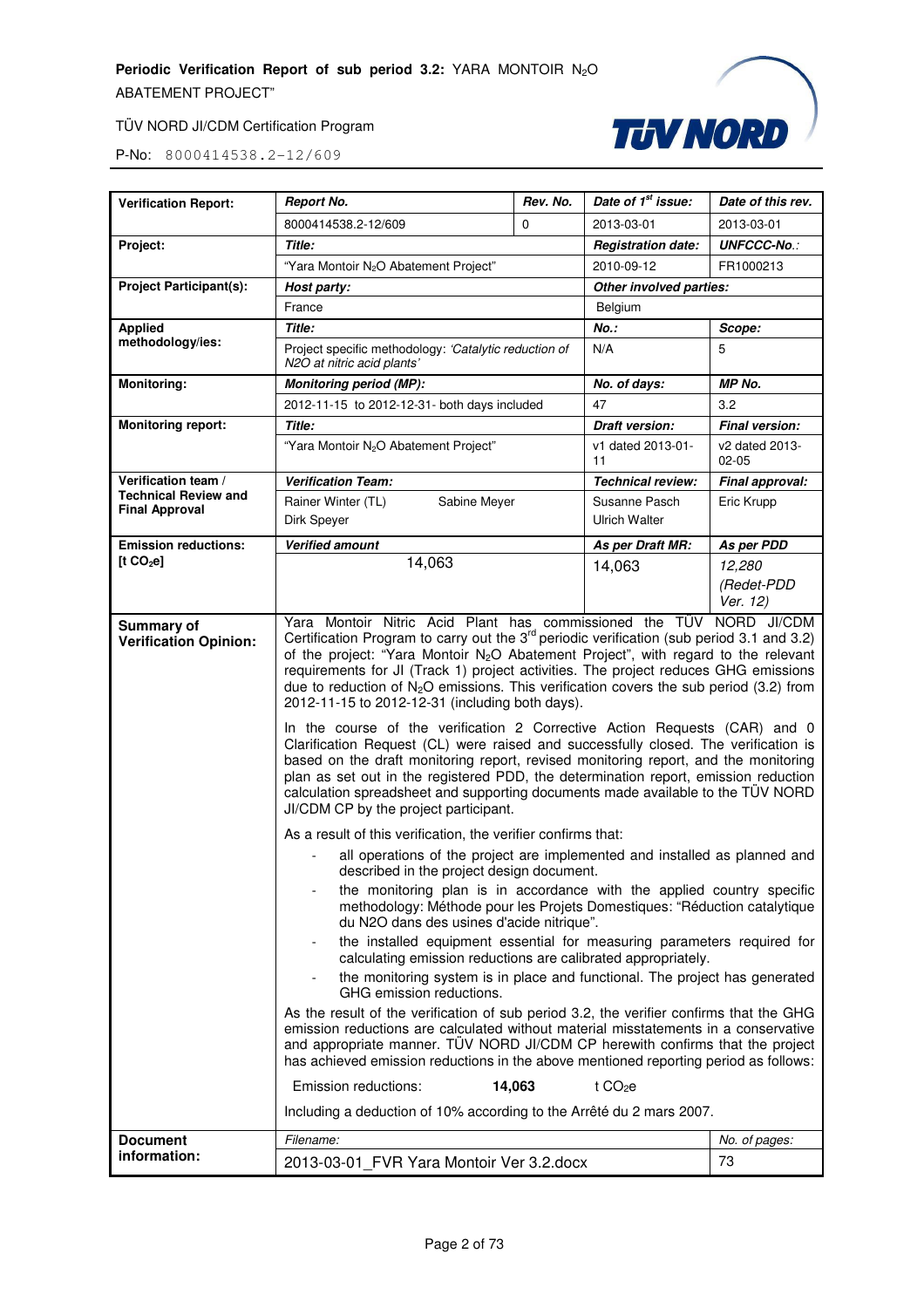P-No: 8000414538.2-12/609



## **Abbreviations:**

| <b>AIE</b>        | <b>Accredited Independent Entity</b>                  |
|-------------------|-------------------------------------------------------|
| <b>AMS</b>        | <b>Automated Measuring System</b>                     |
| <b>CA</b>         | <b>Corrective Action / Clarification Action</b>       |
| <b>CAR</b>        | <b>Corrective Action Request</b>                      |
| <b>CDM</b>        | <b>Clean Development Mechanism</b>                    |
| <b>CL</b>         | <b>Clarification Request</b>                          |
| CO <sub>2</sub>   | <b>Carbon dioxide</b>                                 |
| CO <sub>2</sub> e | Carbon dioxide equivalent                             |
| <b>DVM</b>        | <b>Determination and Verification Manual</b>          |
| <b>ER</b>         | <b>Emission Reduction</b>                             |
| <b>ERU</b>        | <b>Emission Reduction Units</b>                       |
| <b>FAR</b>        | <b>Forward Action Request</b>                         |
| <b>GHG</b>        | Greenhouse gas(es)                                    |
| HnO <sub>3</sub>  | <b>Nitric Acid</b>                                    |
| JI                | <b>Joint Implementation</b>                           |
| <b>MP</b>         | <b>Monitoring Plan</b>                                |
| <b>MR</b>         | <b>Monitoring Report</b>                              |
| $N_2$ O           | <b>Nitrous Oxide</b>                                  |
| <b>PCS</b>        | <b>Process Control System</b>                         |
| <b>PDD</b>        | <b>Project Design Document</b>                        |
| <b>PP</b>         | <b>Project Participant</b>                            |
| QA/QC             | <b>Quality Assurance / Quality Control</b>            |
| <b>UNFCCC</b>     | United Nations Framework Convention on Climate Change |
| <b>XLS</b>        | <b>Emission Reduction Calculation Spread Sheet</b>    |
|                   |                                                       |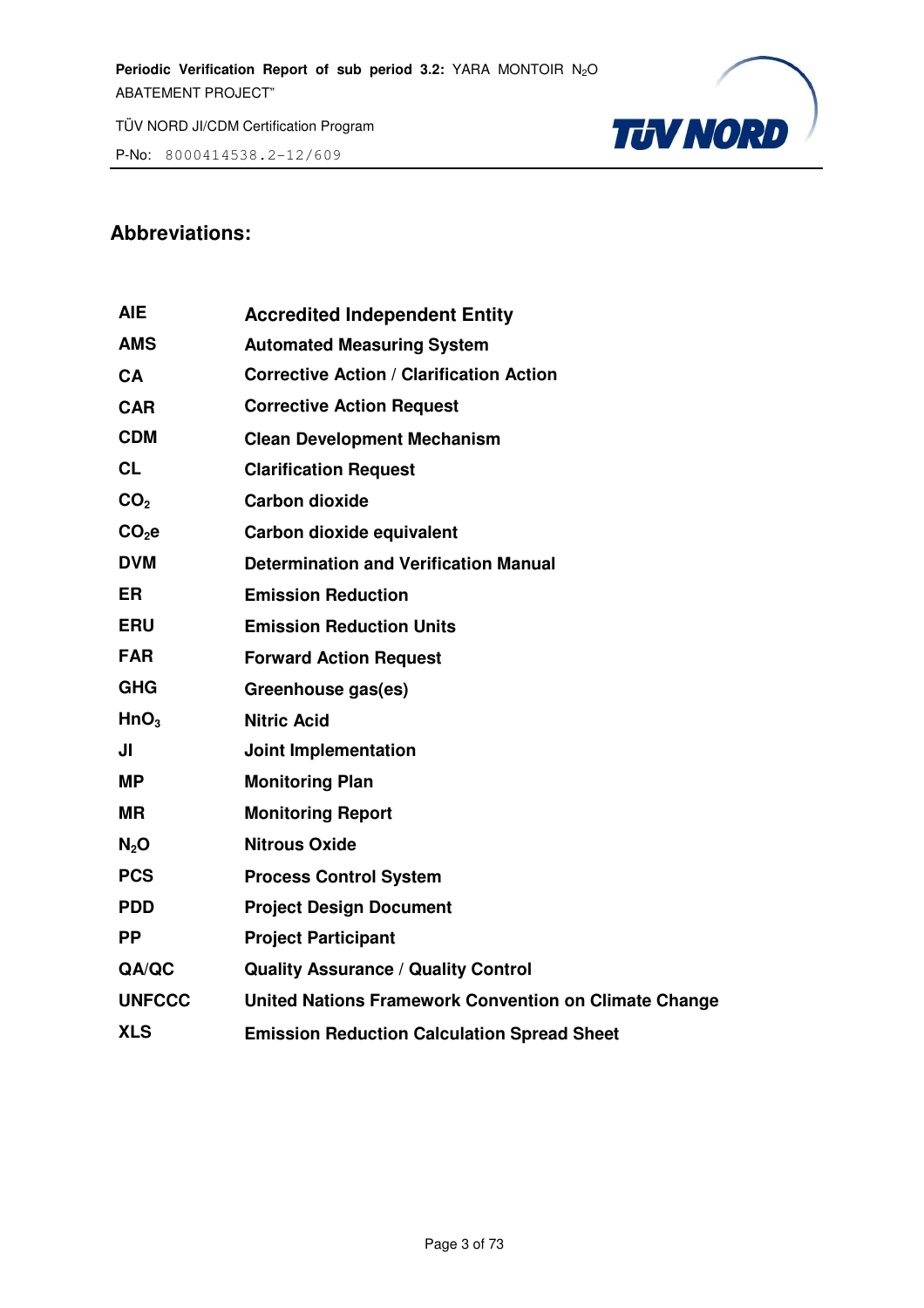P-No: 8000414538.2-12/609



## **Table of Contents** *Page Page Page Page Page Page Page Page Page Page Page Page Page Page Page Page Page Page Page Page Page Page Page Page Page Page Page Page Page*

| 1.<br>1.1.<br>1.2. | Objective<br>Scope                                  | 6<br>6 |
|--------------------|-----------------------------------------------------|--------|
| 2.                 |                                                     | .8     |
| 2.1.               | <b>Project Characteristics</b>                      | 8      |
| 2.2.               | <b>Project Verification History</b>                 | 8      |
| 2.3.               | <b>Involved Parties and Project Participants</b>    | 9      |
| 2.4.               | <b>Project Location</b>                             | 9      |
| 2.5.               | <b>Technical Project Description</b>                | 10     |
| 3.                 |                                                     | .12    |
| 3.1.               | <b>Verification Steps</b>                           | 12     |
| 3.2.               | Contract review                                     | 12     |
| 3.3.               | Appointment of team members and technical reviewers | 13     |
| 3.4.               | Publication of the Monitoring Report                | 14     |
| 3.5.               | <b>Verification Planning</b>                        | 14     |
| 3.6.               | Desk review                                         | 16     |
| 3.7.               | On-site assessment                                  | 17     |
| 3.8.               | Draft verification reporting                        | 18     |
| 3.9.               | Resolution of CARs, CLs and FARs                    | 18     |
| 3.10.              | Final reporting                                     | 19     |
| 3.11.              | <b>Technical review</b>                             | 19     |
| 3.12.              | Final approval                                      | 19     |
| 4.                 |                                                     | .20    |
| 5.                 |                                                     | .23    |
| 5.1.               | Implementation of the project                       | 23     |
| 5.2.               | Project history                                     | 23     |
| 5.3.               | Special events                                      | 23     |
| 5.4.               | Compliance with the monitoring plan                 | 24     |
| 5.5.               | Monitoring parameters                               | 24     |
| 5.6.               | Monitoring report                                   | 25     |
| 5.7.               | <b>ER Calculation</b>                               | 25     |
| 5.8.               | <b>Quality Management</b>                           | 26     |
| 5.9.               | Overall Aspects of the Verification                 | 27     |
| 5.10.              | Hints for next periodic Verification                | 27     |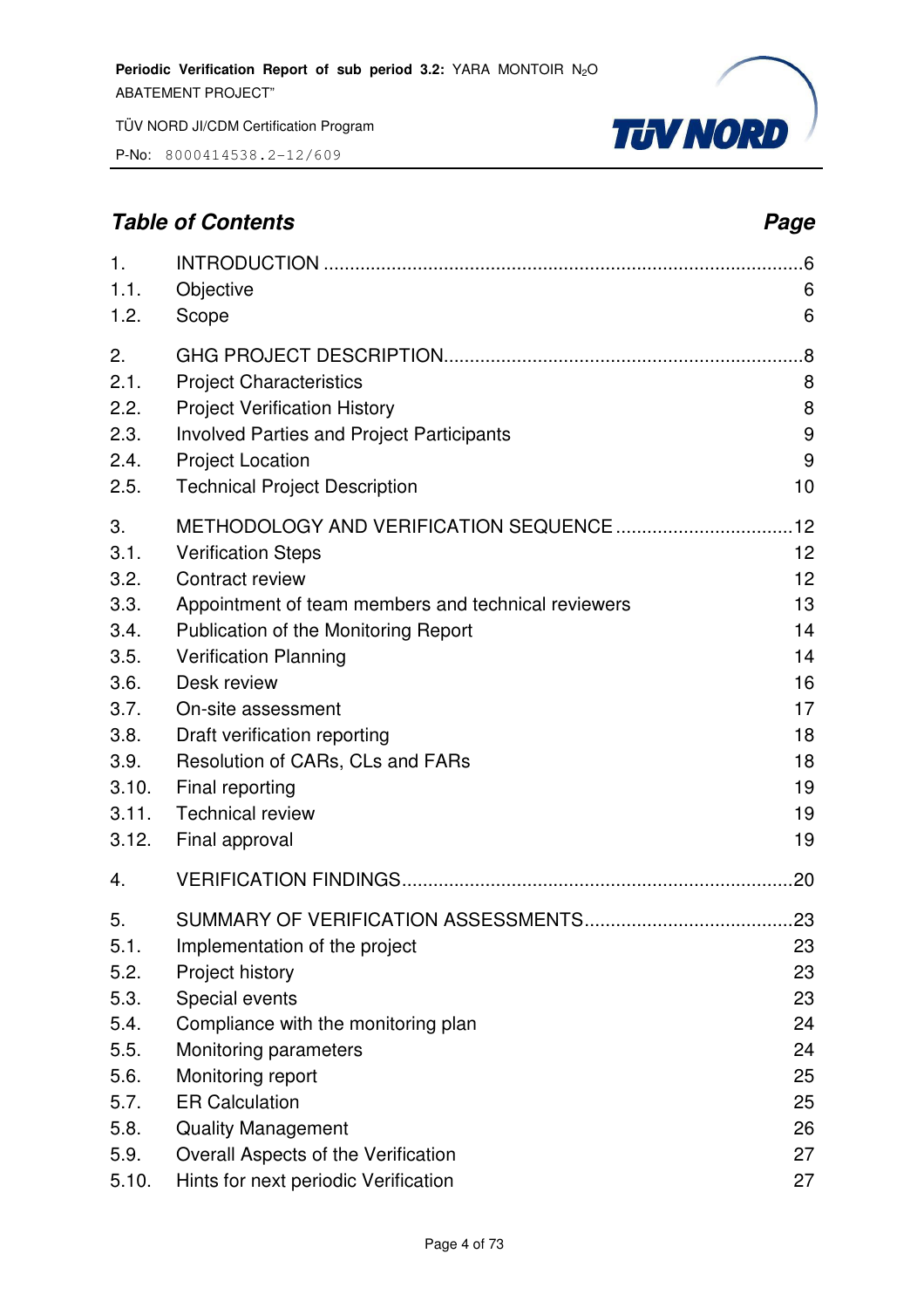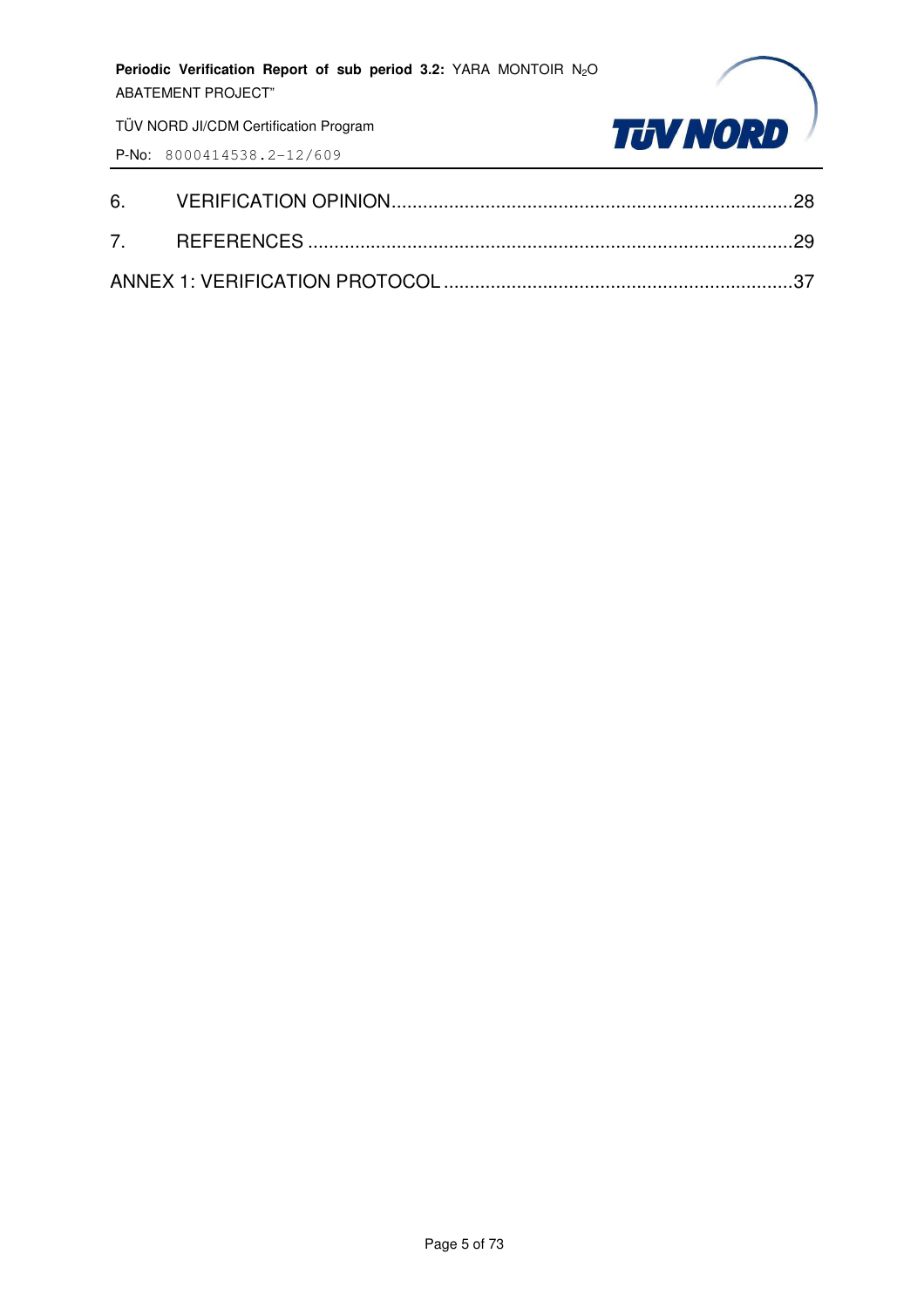TÜV NORD JI/CDM Certification Program



P-No: 8000414538.2-12/609

#### **1. INTRODUCTION**

YARA Montoir NITRIC ACID PLANT (Yara France) has commissioned the TÜV NORD JI/CDM Certification Program (CP) to carry out the 3<sup>rd</sup> periodic verification of the project

#### "YARA MONTOIR N2O ABATEMENT PROJECT"

with regard to the relevant requirements for JI (Track 1) project activities. The verifiers have reviewed the implementation of the monitoring plan (MP) in the registered JI project number FR1000213<sup>1</sup>.

GHG data for the monitoring period covering the sub period 3.2 from 2012-11-15 to 2012-12-31 was verified in detailed manner applying the set of requirements, audit practices and principles as required under the Determination and Verification Manual /DVM/ of the UNFCCC.

This report is related to the verification sub-period 3.2, which forms the second part of verification period 3 (01/02/2012 to 31/12/2012). Due to time constraints regarding the issuance of ERUs in 2013 the on-site visit was conducted before the end of the whole verification period. The outstanding data for verification sub-period 3.2 was provided by PP for this verification after the end of MP.

This report summarizes the findings and conclusions of this periodic verification of sub period 3.2 of the above mentioned UNFCCC registered project activity.

## *1.1. Objective*

The objective of the verification is the review and ex-post determination by an independent entity of the GHG emission reductions. It includes the verification of the:

- implementation and operation of the project activity as given in the PDD,
- compliance with applied approved monitoring plan,
- data given in the monitoring report by checking the monitoring records, the emissions reduction calculation and supporting evidence,
- accuracy of the monitoring equipment,
- quality of evidence,
- significance of reporting risks and risks of material misstatements.

#### *1.2. Scope*

The verification of this registered project is based on the project design document  $\alpha$ <sup>PDD/</sup>, the monitoring reports  $\alpha$ <sup>MR/</sup>, emission reduction calculation spreadsheet  $\alpha$ <sup>XLS/</sup>, supporting documents made available to the verifier and information collected

l <sup>1</sup> http://ji.unfccc.int/JIITLProject/DB/TI8WEH10KLOWWD6VKENE03RDY64DVV/details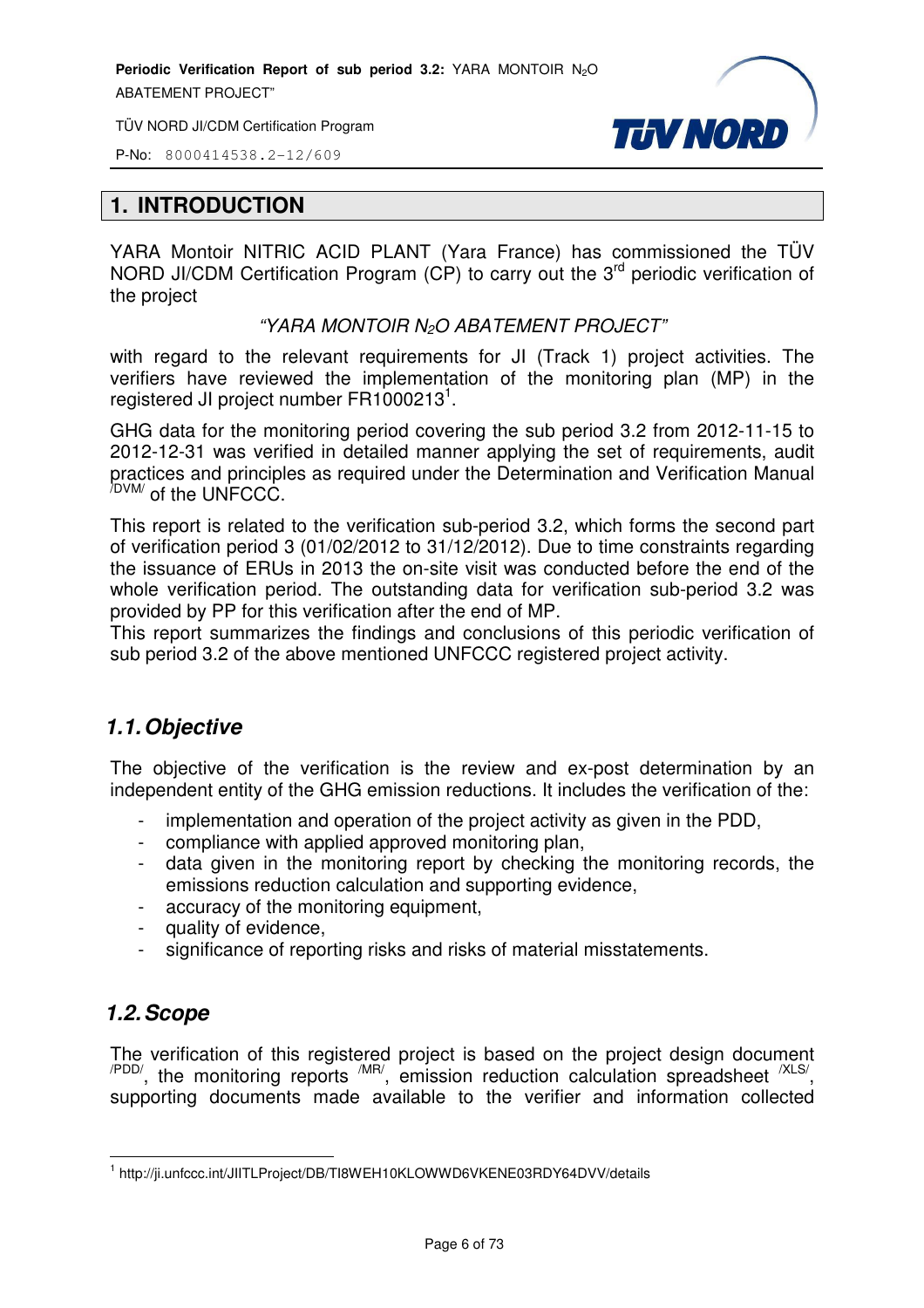TÜV NORD JI/CDM Certification Program

P-No: 8000414538.2-12/609



through performing interviews and during the on-site assessment. Furthermore publicly available information was considered as far as available and required.

The verification is carried out on the basis of the following requirements, applicable for this project activity:

- Article 6 of the Kyoto Protocol <sup>/KP/</sup>,
- guidelines for the implementation of Article 6 of the Kyoto Protocol as presented in the Marrakech Accords under decision  $9/CMP.1 \frac{MAV}{M}$ , and subsequent decisions made by the JISC and COP/MOP,
- other relevant rules, including the host country legislation,
- JI Validation and Verification Manual <sup>/DVM/</sup>,
- monitoring plan as given in the registered PDD<sup>/PDD/</sup>,
- Projet Domestique Methodology: "Catalytic reduction of N<sub>2</sub>O at nitric acid plants " Méthode pour les Projets Domestiques: "Réduction catalytique du N<sub>2</sub>O dans des usines d'acide nitrique"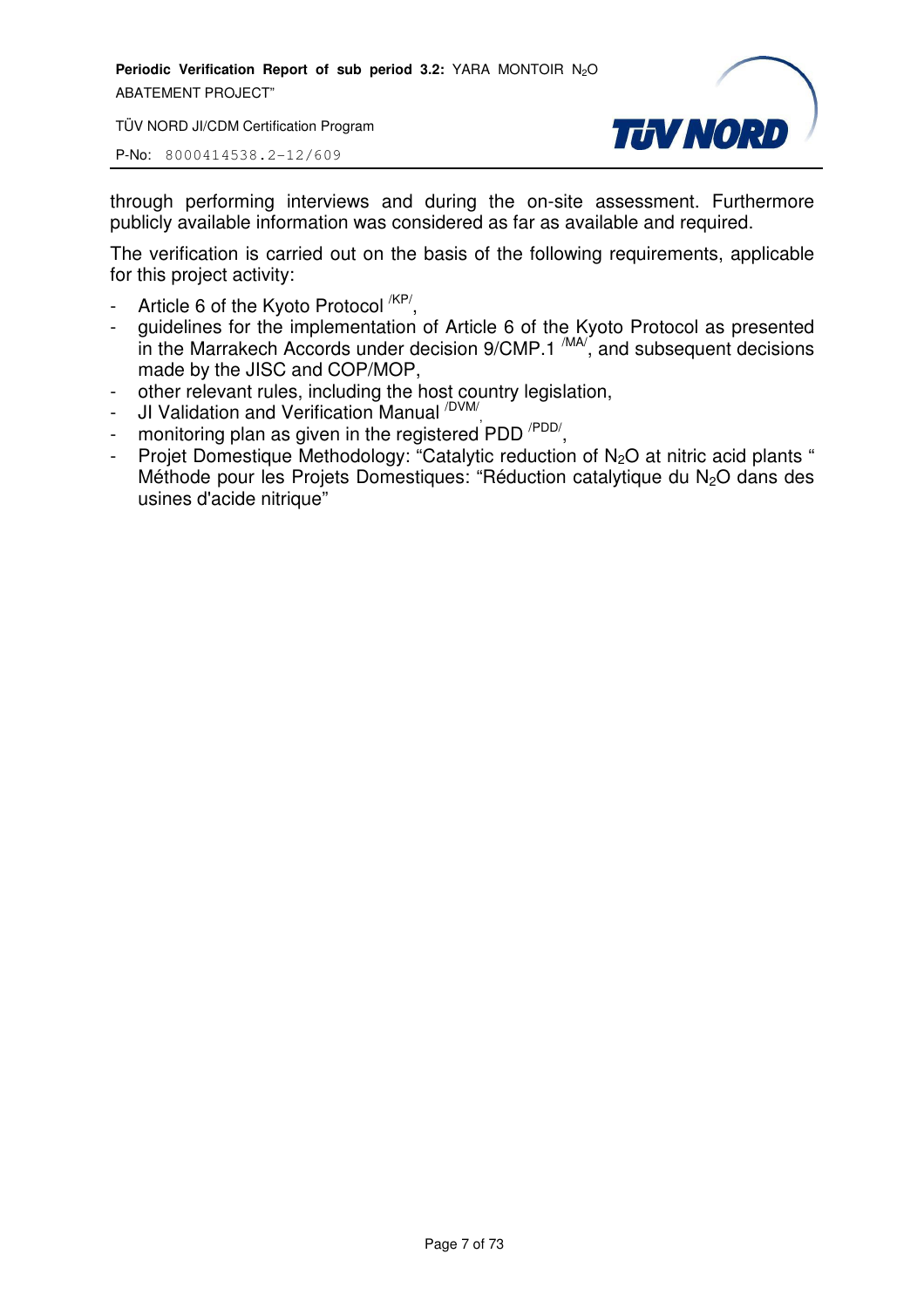P-No: 8000414538.2-12/609



## **2. GHG PROJECT DESCRIPTION**

## *2.1. Project Characteristics*

Essential data of the project is presented in the following Table 2-1.

**Table 2-1:** Project Characteristics

| Item                       | Data                                            |                     |                                                                                             |                                                                   |  |  |
|----------------------------|-------------------------------------------------|---------------------|---------------------------------------------------------------------------------------------|-------------------------------------------------------------------|--|--|
| Project title              | Yara Montoir N <sub>2</sub> O Abatement Project |                     |                                                                                             |                                                                   |  |  |
| JI Track                   | $\times$                                        | Track 1             |                                                                                             | <b>JPA</b><br>Track 2                                             |  |  |
| Project size               |                                                 | Large Scale         |                                                                                             | <b>Small Scale</b>                                                |  |  |
| JI Approach                | $\times$                                        |                     | JI Specific Approach                                                                        | Approved CDM Methodology                                          |  |  |
|                            |                                                 |                     | Energy Industries (renewable-/non-renewable sources)                                        |                                                                   |  |  |
|                            |                                                 | $\overline{2}$      | Energy distribution                                                                         |                                                                   |  |  |
|                            |                                                 | 3                   | Energy demand                                                                               |                                                                   |  |  |
|                            |                                                 | 4                   | Manufacturing industries                                                                    |                                                                   |  |  |
|                            | $\boxtimes$                                     | 5                   | Chemical industry                                                                           |                                                                   |  |  |
|                            |                                                 | 6                   | Construction                                                                                |                                                                   |  |  |
| <b>Project Scope</b>       |                                                 | 7                   | Transport                                                                                   |                                                                   |  |  |
| (according to UNFCCC       |                                                 | 8                   | Mining/Mineral production                                                                   |                                                                   |  |  |
| sectoral scope numbers for |                                                 | 9                   | Metal production                                                                            |                                                                   |  |  |
| CDM)                       |                                                 | 10                  | Fugitive emissions from fuels (solid, oil and gas)                                          |                                                                   |  |  |
|                            |                                                 | 11                  | Fugitive emissions from production and<br>of<br>consumption<br>halocarbons and hexafluoride |                                                                   |  |  |
|                            |                                                 | 12                  | Solvents use                                                                                |                                                                   |  |  |
|                            |                                                 | 13                  | Waste handling and disposal                                                                 |                                                                   |  |  |
|                            |                                                 | 14                  | Land-use, land-use change and forestry                                                      |                                                                   |  |  |
|                            |                                                 | 15                  | Agriculture                                                                                 |                                                                   |  |  |
| Methodology:               |                                                 |                     |                                                                                             | Project Domestique Methodology: "Catalytic reduction of $N_2O$ at |  |  |
|                            |                                                 | nitric acid plants" |                                                                                             |                                                                   |  |  |
| Technical Area(s):         | $N2O$ (chemical process industries)<br>5.1:     |                     |                                                                                             |                                                                   |  |  |
| ITL Project ID No.:        | FR1000213                                       |                     |                                                                                             |                                                                   |  |  |
| Crediting period           |                                                 |                     | Renewable Crediting Period (7 y)                                                            |                                                                   |  |  |
|                            | $\boxtimes$                                     |                     | Fixed Crediting Period $(2.3 y)^{1/2}$                                                      |                                                                   |  |  |

\*) Until the end of the 1<sup>st</sup> Kyoto Commitment period on 31/12/2012, in accordance with the host country LoA.

## *2.2. Project Verification History*

Essential events since the registration of the project are presented in the following Table 2-2.

| <b>Table 2-2: Project verification history</b> |  |  |
|------------------------------------------------|--|--|
|------------------------------------------------|--|--|

| #              | Item                                               | Time                 | <b>Status</b>     |
|----------------|----------------------------------------------------|----------------------|-------------------|
|                | Date of registration                               | $2010 - 09 - 12^{2}$ |                   |
| $\overline{2}$ | Start of crediting period                          | 2010-09-12           |                   |
| 3              | 1 <sup>st</sup> Monitoring period                  | 2010-09-12 to        | Closed, ERUs were |
|                |                                                    | 2010-12-31           | issued            |
|                | 2 <sup>nd</sup> Monitoring period                  | 2011-01-01 to        | Closed, ERUs were |
|                |                                                    | 2012-01-31           | issued            |
| 5              | Re-determination<br>considering<br>specific<br>the |                      |                   |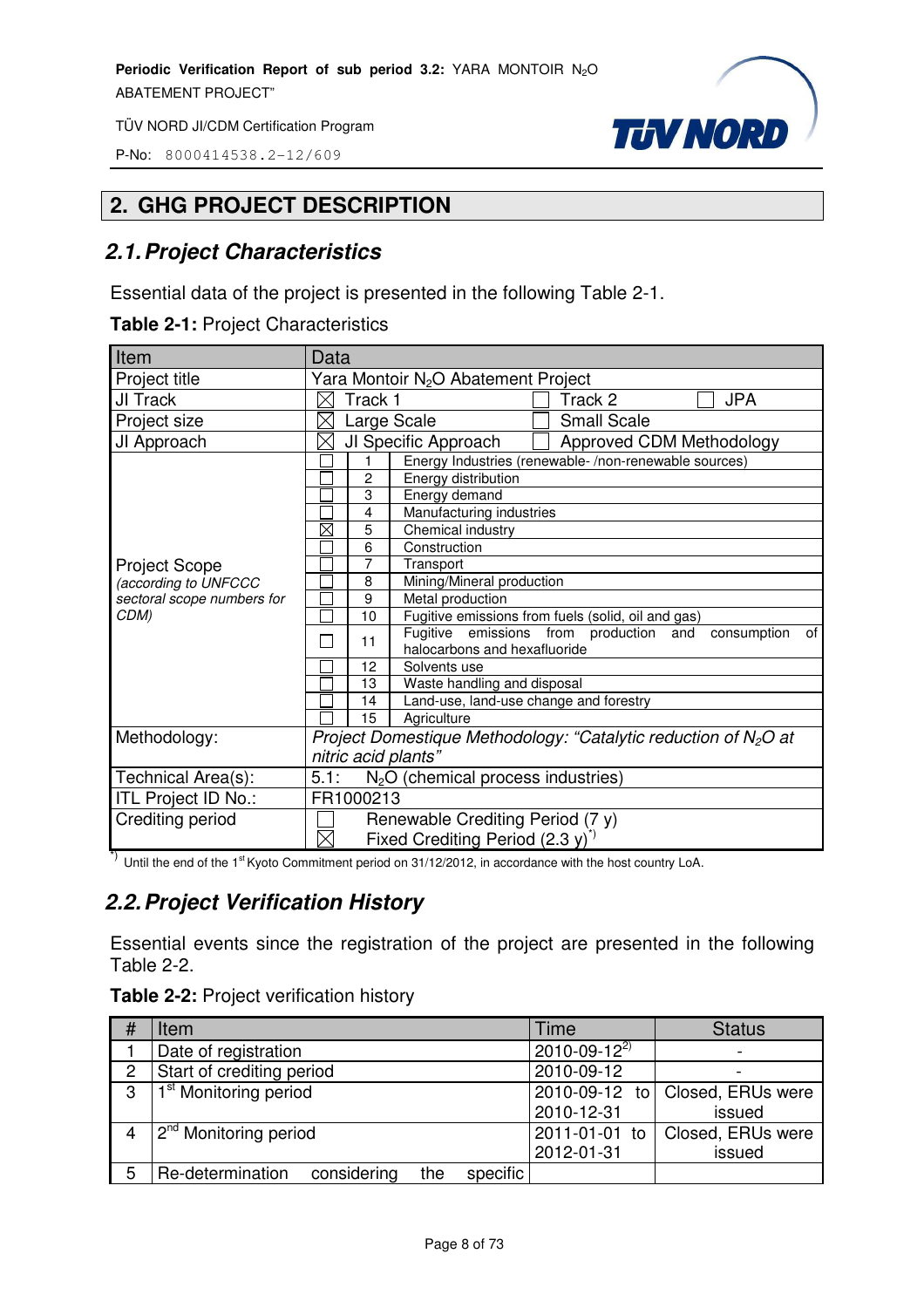

TÜV NORD JI/CDM Certification Program

P-No: 8000414538.2-12/609

| # | Item                                                                                                                                                          | Time                        | <b>Status</b>                          |
|---|---------------------------------------------------------------------------------------------------------------------------------------------------------------|-----------------------------|----------------------------------------|
|   | project emissions of the 1 <sup>st</sup> , 2 <sup>nd</sup> as well as $4 2012-10-18$<br>months of the $3rd$ verification period for the<br>estimation of ERUs |                             | Closed                                 |
| 6 | Revision of LoA with a new cap for emission 2012-11-13<br>reductions to be issued for this project is now<br>185,437 after deduction                          |                             | Issued                                 |
|   | Monitoring period 3: sub period 3.1                                                                                                                           | 2012-02-01 to<br>2012-11-14 | Closed                                 |
| 8 | Monitoring period 3: sub period 3.2                                                                                                                           | 2012-11-15 to<br>2012-12-31 | Subject of this<br>verification report |

2) Date of registration is the date two month after submission of the full project documentation and request for LoA to the MEEDDM

## *2.3. Involved Parties and Project Participants*

The following parties to the Kyoto Protocol and project participants are involved in this project activity (Table 2-3).

**Table 2-3:** Project Parties and project participants

| Characteristic              | Party   | <b>Project Participant</b>          |
|-----------------------------|---------|-------------------------------------|
| Host party                  | France  | YARA France SAS                     |
|                             |         | <b>YARA International ASA</b>       |
|                             |         | N.serve Environmental Services GmbH |
| <b>Other Involved Party</b> | Belgium | YARA France SAS                     |

#### *2.4. Project Location*

The details of the project location are given in table 2-4:

**Table 2-4:** Project Location

| No.               | <b>Project Location</b>                    |
|-------------------|--------------------------------------------|
| Host Country:     | France                                     |
| Region:           | Region North West,                         |
|                   | Department: Loire-Atlantique;              |
|                   | Commune: Montoir-de-Bretagne               |
| Project location: | Plant absorption tower and tail gas stack: |
|                   | 47°18'3 0.85"N, 2°7'4.50"W                 |
|                   | Ammonia burner:                            |
|                   | 47°18'30.67"N, 2°7'9.02"W                  |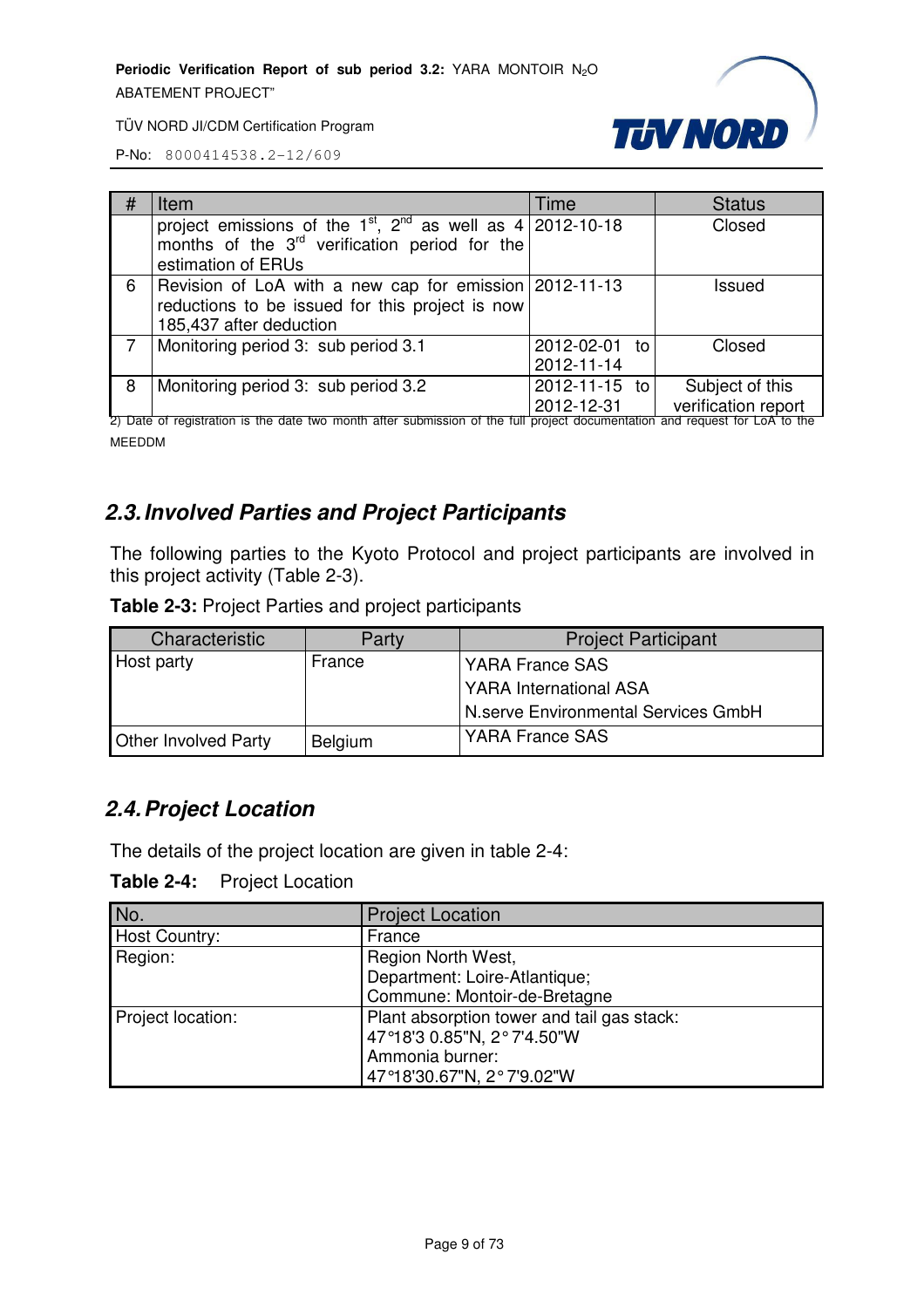P-No: 8000414538.2-12/609



## *2.5. Technical Project Description*

The project activity aims to reduce levels of  $N_2O$  emissions from the production of nitric acid with a secondary  $N_2O$  abatement technology: the project involves the installation of a secondary  $N_2O$  reduction catalyst at the nitric acid production plant. The emission reductions are a result of the catalytic decomposition of nitrous oxide. Nitrous oxide which is formed as by-product of the nitric acid production will be removed by the catalyst installed below the standard precious metal gauze pack in the ammonia burner. The nitrous oxide would otherwise be emitted as part of the tail gas of the nitric acid plant to the atmosphere.

The key parameters for the project are given in table 2-5:

| <b>Table 2-5:</b> | Technical data of the plant |
|-------------------|-----------------------------|
|-------------------|-----------------------------|

| Parameter                                    | Unit                         | Value                              |
|----------------------------------------------|------------------------------|------------------------------------|
| 2 Ammonia Oxidation Reactors                 |                              |                                    |
| Plant type                                   |                              | 3 bar medium pressure plant        |
| Manufacturer                                 | -                            | <b>Uhde/Grande Paroisse</b>        |
| Start of commercial production               | $\overline{a}$               | February 1972                      |
| conditions<br>Operating<br>as<br>per         |                              |                                    |
| specifications (trip point values)           |                              |                                    |
| - Temperature (min/max):                     | °C                           | 725 - 925                          |
| - Pressure (max):                            | Bar                          | 3.5                                |
| - Ammonia to Air ratio (max)                 | $\%$                         | 12.5                               |
| <b>Ammonia Oxidation Catalyst</b>            |                              |                                    |
| Manufacturer                                 | $\overline{a}$               | K. A Rasmussen AS                  |
| Type                                         | $\qquad \qquad \blacksquare$ | n.a.                               |
| Composition:                                 |                              | Pt-Rh-Pd                           |
| Absorber                                     |                              |                                    |
| Design capacity per day (100 %)              | tHNO <sub>3</sub> /d         | 1,030                              |
| Design capacity per day (legal)              | tHNO <sub>3</sub> /d         | 1,030                              |
| Annual production (design)                   | days/year                    | 340                                |
| Annual production (practice)                 | days/year                    | 340                                |
| <b>Secondary Catalyst</b>                    |                              |                                    |
| Start of operation                           | $\overline{a}$               | May 2009                           |
| Manufacturer                                 | $\overline{\phantom{0}}$     | <b>YARA</b>                        |
| Type                                         | $\overline{a}$               | 58-Y1                              |
| Composition:                                 |                              | cobalt (ii, iii) oxide             |
|                                              |                              | dialuminium cobalt tetraoxide      |
|                                              |                              | Cu, Fe, Mn, Ni, Ce                 |
| Design efficiency N <sub>2</sub> O reduction |                              |                                    |
| guaranteed by supplier<br>$\bullet$          | $\%$                         | 88                                 |
| Measured during MR<br>$\bullet$              | $\%$                         | 92                                 |
| N <sub>2</sub> O Analyzer (stack)            |                              |                                    |
| Manufacturer                                 | $\overline{a}$               | Dr. Födisch Umweltmesstechnik GmbH |
| Type                                         | $\overline{a}$               | MCA <sub>04</sub>                  |
| <b>Measurement Principle</b>                 |                              | IR absorption                      |
| flow<br>Stack volume<br>rate                 |                              |                                    |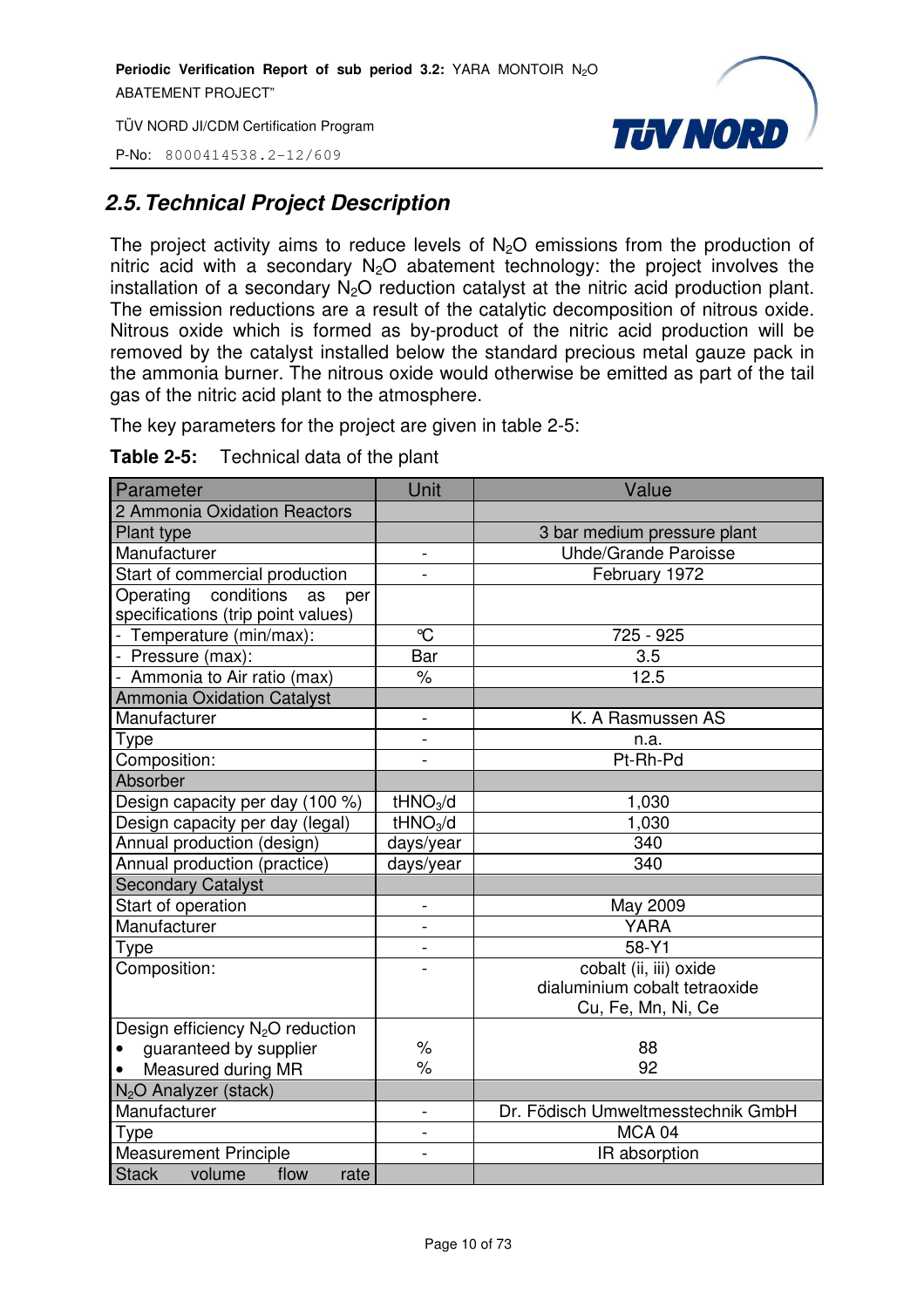

| <b>Parameter</b>      | Jnit                     | Value                              |
|-----------------------|--------------------------|------------------------------------|
| measurement           |                          |                                    |
| Manufacturer          | $\overline{\phantom{0}}$ | Dr. Födisch Umweltmesstechnik GmbH |
| $\tau_{\texttt{VDE}}$ | -                        | <b>FMD 99</b>                      |
| Measurement Principle |                          | Differential pressure              |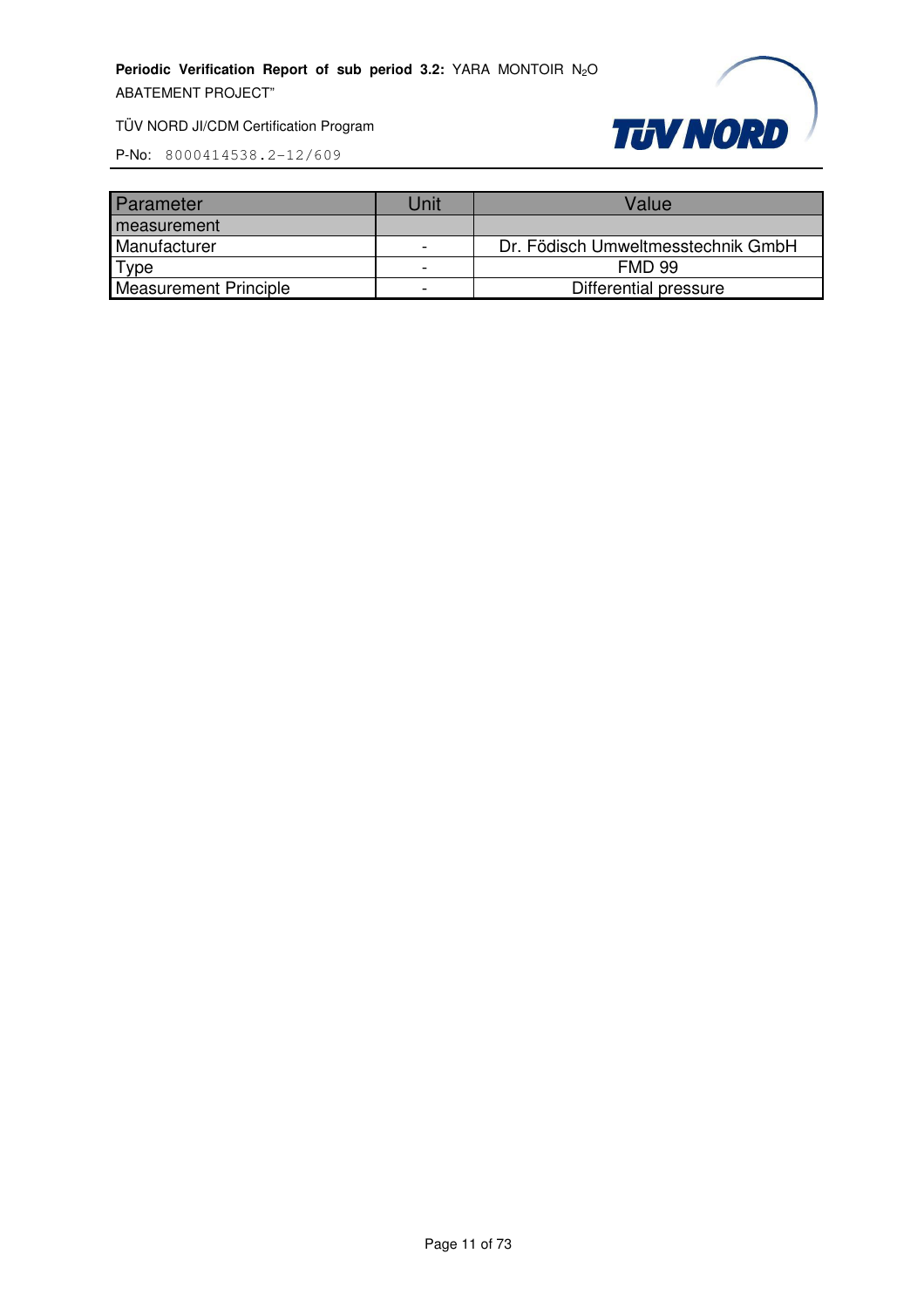TÜV NORD JI/CDM Certification Program

**TUV NORD** 

P-No: 8000414538.2-12/609

## **3. METHODOLOGY AND VERIFICATION SEQUENCE**

## *3.1. Verification Steps*

The verification consisted of the following steps:

- Contract review
- Appointment of team members and technical reviewers
- Publication of the monitoring report
- A desk review of the Monitoring Report<sup>MR/</sup> submitted by the client and additional supporting documents with the use of customised verification protocol <sup>/CPM/</sup> according to the Determination and Verification Manual <sup>/DVM/</sup>,
- Verification planning,
- On-Site assessment,
- Background investigation and follow-up interviews with personnel of the project developer and its contractors,
- Draft verification reporting
- Resolution of corrective actions (if any)
- Final verification reporting
- Technical review
- Final approval of the verification.

The sequence of the verification is given in the table 3.1 below:

#### **Table 3.1:** Verification sequence

| <b>Topic</b>               | <b>Time</b> |
|----------------------------|-------------|
| Assignment of verification | 2012-10-31  |
| On-site-visit              | 2012-11-15  |
| Draft reporting finalised  | 2012-11-15  |
| Final reporting finalised  | 2013-03-01  |
| Technical review finalised | 2013-03-01  |

#### *3.2. Contract review*

To assure that

• the project falls within the scopes for which accreditation is held,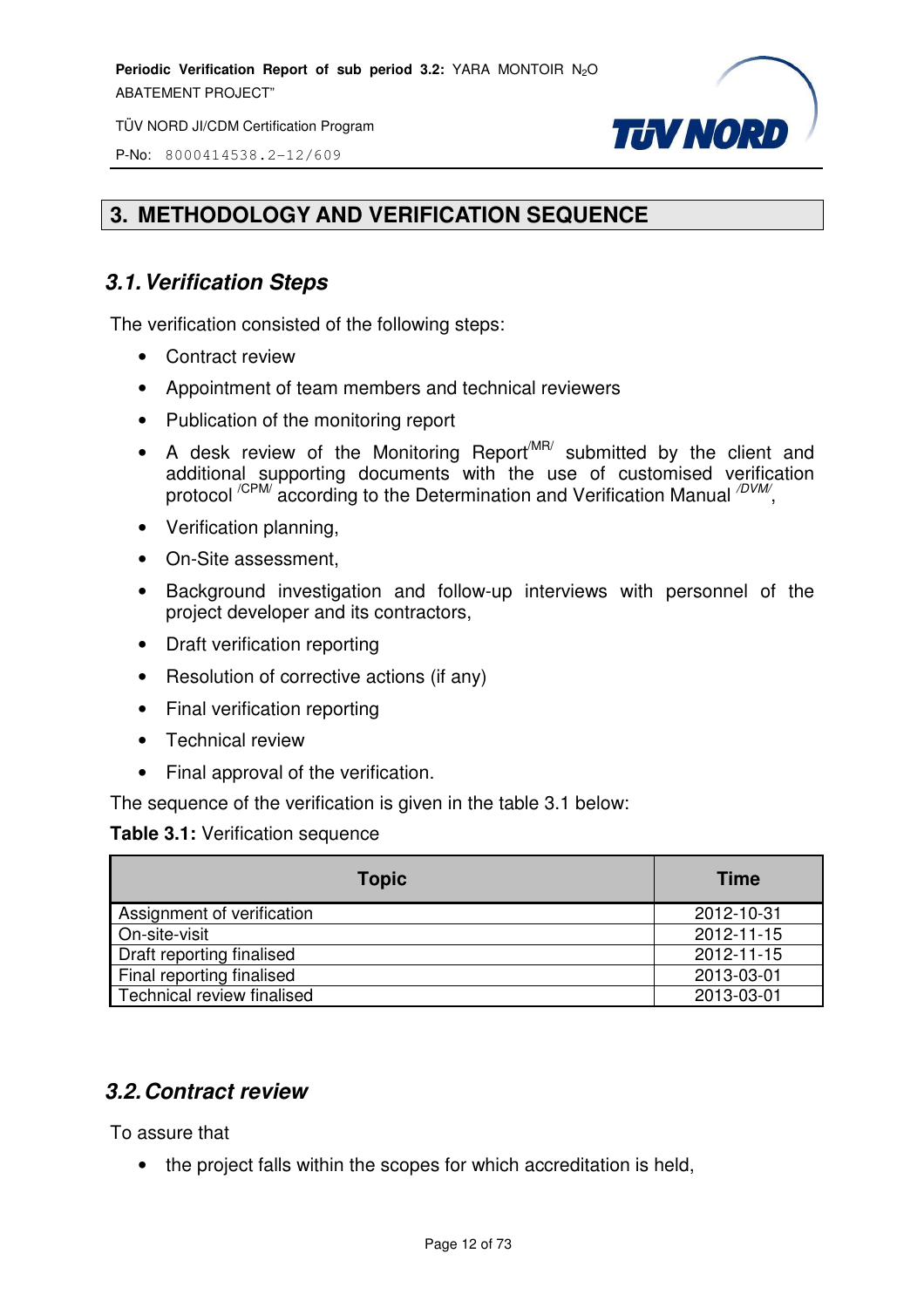TÜV NORD JI/CDM Certification Program

P-No: 8000414538.2-12/609



- the necessary competences to carry out the verification can be provided,
- Impartiality issues are clear and in line with the CDM accreditation requirements

a contract review was carried out before the contract was signed.

## *3.3. Appointment of team members and technical reviewers*

On the basis of a competence analysis and individual availabilities a verification team, consistent of one team leader and 2 additional team members, was appointed. Furthermore also the personnel for the technical review and the final approval were determined.

The list of involved personnel, the tasks assigned and the qualification status are summarized in the table 3-1 below.

|                                                        | <b>Name</b>    | Company         | Function <sup>1)</sup> | Qualification<br>မောင်းပေး<br><b>Status</b> | $\widehat{\mathfrak{m}}$<br>competence<br><b>Scheme</b> | $\widehat{\mathbf{f}}$<br>competence<br>Technical | ົດ<br>Verification<br>competence | Competence<br>Host country | On-site visit |
|--------------------------------------------------------|----------------|-----------------|------------------------|---------------------------------------------|---------------------------------------------------------|---------------------------------------------------|----------------------------------|----------------------------|---------------|
| $\frac{\boxtimes}{\Box}$ Mr.<br>Ms.                    | Winter, Rainer | TN CERT<br>GmbH | $TL^{A)}$              | <b>SA</b>                                   | $\boxtimes$                                             | 5.1                                               | $\boxtimes$                      | $\Box$                     |               |
| $\mathbb{Z}$ Mr.<br>$\Box$ Ms.                         | Speyer, Dirk   | TN CERT<br>GmbH | $TM^{A)}$              | LA                                          | $\boxtimes$                                             | 5.1                                               | $\boxtimes$                      | $\Box$                     | $\boxtimes$   |
| $\overline{\phantom{a}}$<br>Mr.<br>$\boxtimes$ Ms.     | Meyer, Sabine  | TN CERT<br>GmbH | $TM^{A)}$              | LA                                          | $\boxtimes$                                             |                                                   | $\boxtimes$                      | $\boxtimes$                | П             |
| $\Box$ Mr.<br>$\boxtimes$ Ms.                          | Pasch, Susanne | TN CERT<br>GmbH | $TR^{B)}$              | LA                                          | $\boxtimes$                                             |                                                   | $\boxtimes$                      | $\Box$                     |               |
| $\overline{\text{M}}$ Mr.<br>$\overline{\text{M}}$ Ms. | Walter, Ulrich | TN CERT<br>GmbH | $TR^{B}$               | LA                                          | $\boxtimes$                                             | 5.1                                               | $\boxtimes$                      | $\Box$                     |               |
| $\overline{\text{M}}$ Mr.<br>$\overline{\text{M}}$ Ms. | Eric Krupp     | TN CERT<br>GmbH | $FA^{B}$               | <b>SA</b>                                   | $\boxtimes$                                             |                                                   | $\boxtimes$                      | П                          |               |

#### **Table 3-1:** Involved Personnel

 $1$ <sup>1)</sup> TL: Team Leader; TM: Team Member, TR: Technical review; OT: Observer-Team, OR: Observer-TR; FA: Final approval

<sup>2)</sup> GHG Auditor Status: A: Assessor; LA: Lead Assessor; SA: Senior Assessor; T: Trainee; TE: Technical Expert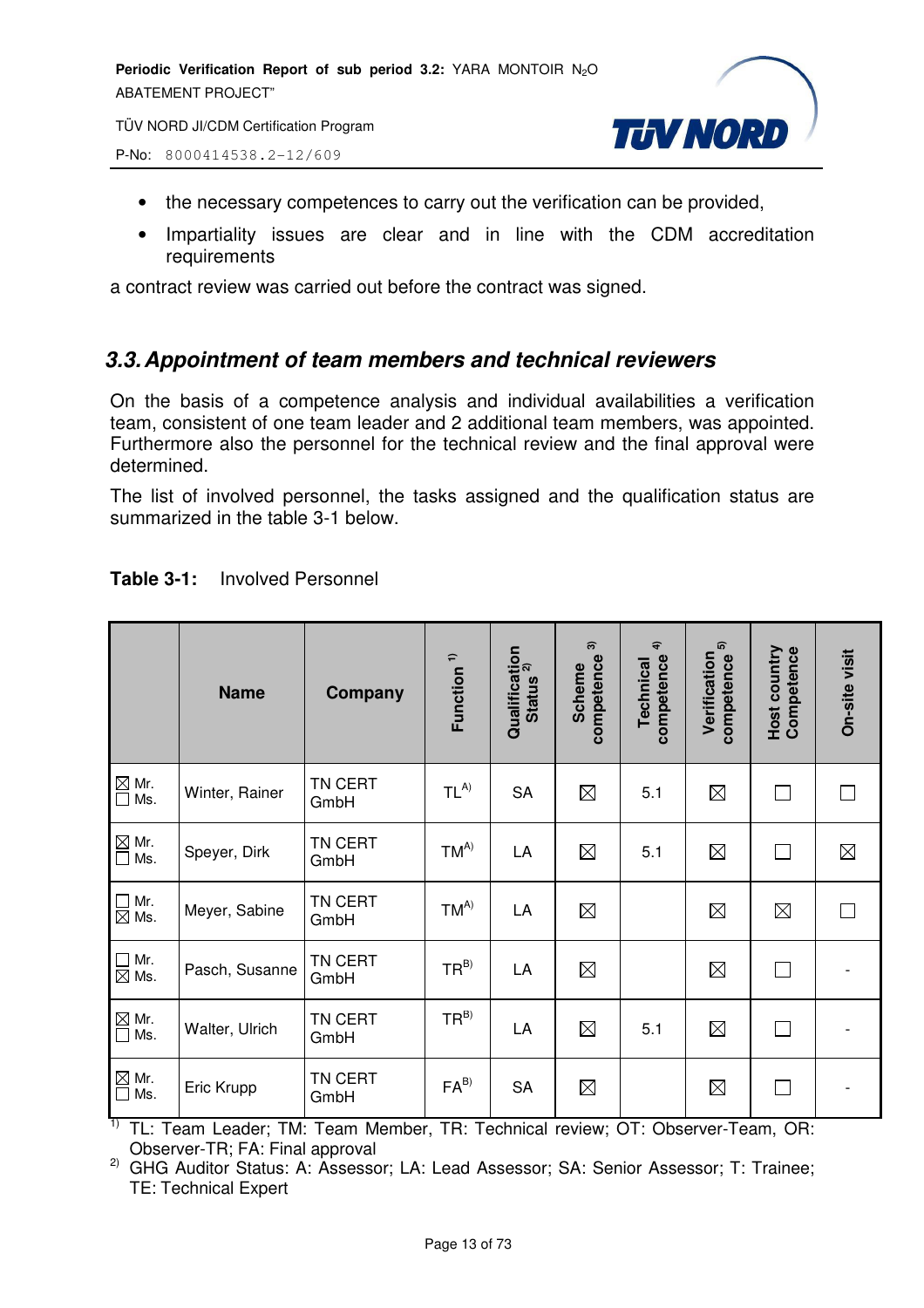TÜV NORD JI/CDM Certification Program

P-No: 8000414538.2-12/609



- 3) GHG auditor status (at least Assessor)
- <sup>4)</sup> As per S01-MU03 or S01-VA070-A2 (such as 1.1, 1.2, ...)
- $5)$  In case of verification projects
- <sup>A)</sup> Team Member: GHG auditor (at least Assessor status), Technical Expert (incl. Host Country Expert or Verification Expert), not ETE
- $B)$  No team member

## *3.4. Publication of the Monitoring Report*

In accordance with decision 9/CMP.1 (§ 36) the draft monitoring report, as received from the project participants, has been made publicly available on the TÜV NORD Website http://www.global-warming.de. Comments received are taken into account in the course of the verification, if applicable. No comments were received.

#### *3.5. Verification Planning*

In order to ensure a complete, transparent and timely execution of the verification task the team leader has planned the complete sequence of events necessary to arrive at a substantiated final verification opinion.

Various tools have been established in order to ensure an effective verification planning.

Risk analysis and detailed audit testing planning

For the identification of potential reporting risks and the necessary detailed audit testing procedures for residual risk areas table A-1 is used. The structure and content of this table is given in table 3-2 below.

|  | <b>Table 3-2:</b> Table A-1; Identification of verification risk areas |
|--|------------------------------------------------------------------------|
|--|------------------------------------------------------------------------|

| Table A-1: GHG calculation procedures and management control testing / Detailed audit<br>testing of residual risk areas and random testing |                                                                           |                               |                                                        |                                                                                                                             |
|--------------------------------------------------------------------------------------------------------------------------------------------|---------------------------------------------------------------------------|-------------------------------|--------------------------------------------------------|-----------------------------------------------------------------------------------------------------------------------------|
| <b>Identification</b><br>of potential<br>reporting risk                                                                                    | Identification,<br>assessment and<br>testing of<br>management<br>controls | Areas of<br>residual<br>risks | <b>Additional</b><br>verification testing<br>performed | <b>Conclusions and</b><br><b>Areas Requiring</b><br>Improvement<br>(including<br><b>Forward Action</b><br><b>Requests</b> ) |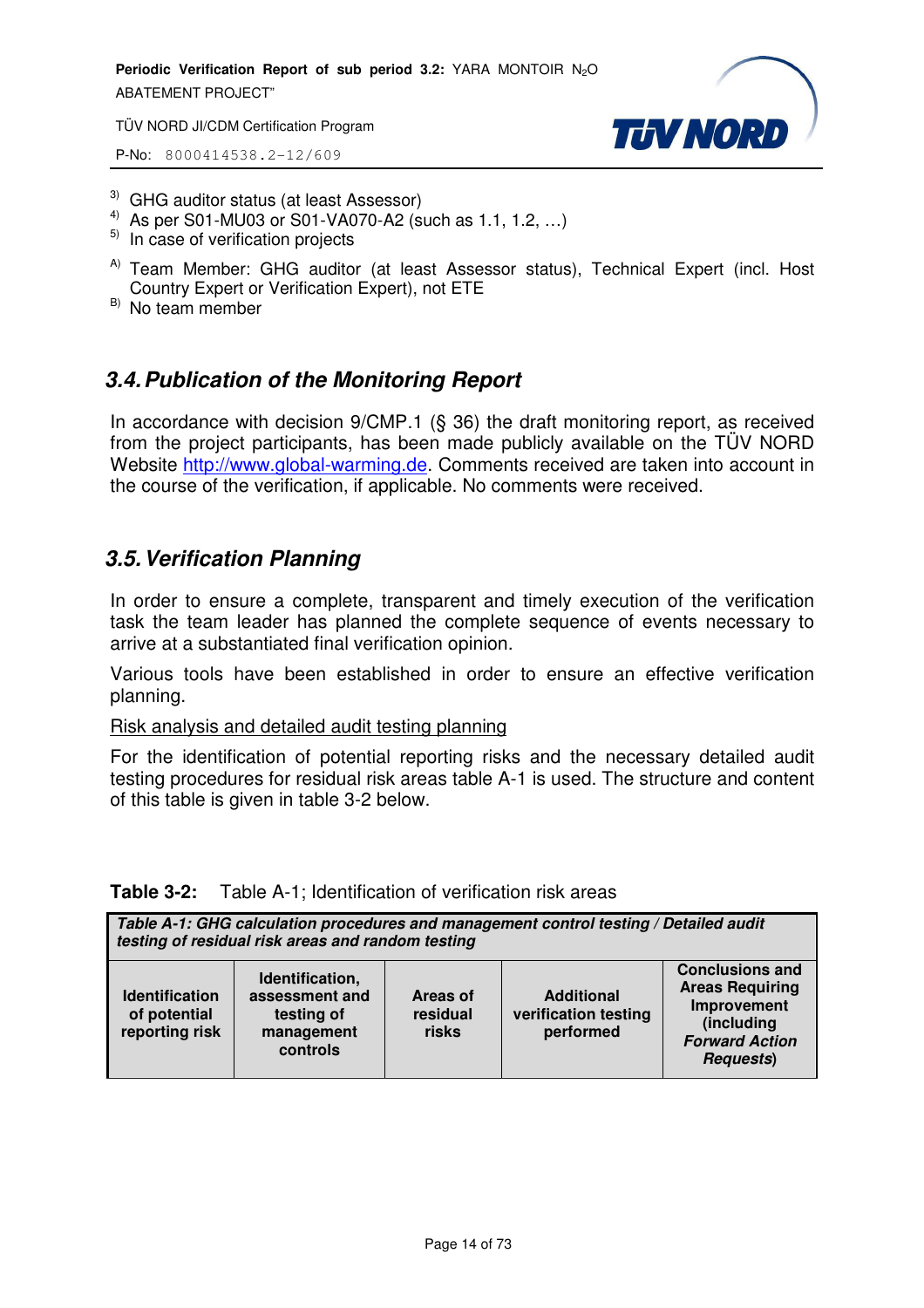

P-No: 8000414538.2-12/609

|                                                                                                                                                                | Table A-1: GHG calculation procedures and management control testing / Detailed audit<br>testing of residual risk areas and random testing                                                                                                                                                                          |                                                                                                                                                                                                                                                    |                                                                                                                                                                                                                                                                                                                                                                                                                                                                                                                 |                                                                                                                                           |  |
|----------------------------------------------------------------------------------------------------------------------------------------------------------------|---------------------------------------------------------------------------------------------------------------------------------------------------------------------------------------------------------------------------------------------------------------------------------------------------------------------|----------------------------------------------------------------------------------------------------------------------------------------------------------------------------------------------------------------------------------------------------|-----------------------------------------------------------------------------------------------------------------------------------------------------------------------------------------------------------------------------------------------------------------------------------------------------------------------------------------------------------------------------------------------------------------------------------------------------------------------------------------------------------------|-------------------------------------------------------------------------------------------------------------------------------------------|--|
| <b>Identification</b><br>of potential<br>reporting risk                                                                                                        | Identification,<br>assessment and<br>testing of<br>management<br>controls                                                                                                                                                                                                                                           | <b>Areas of</b><br>residual<br>risks                                                                                                                                                                                                               | <b>Additional</b><br>verification testing<br>performed                                                                                                                                                                                                                                                                                                                                                                                                                                                          | <b>Conclusions and</b><br><b>Areas Requiring</b><br>Improvement<br>(including<br><b>Forward Action</b><br><b>Requests</b> )               |  |
| The<br>following<br>risks<br>potential<br>were identified<br>and divided and<br>structured<br>according<br>to<br>possible<br>the<br>οf<br>areas<br>occurrence. | The potential risks<br>data<br>οf<br>raw<br>generation<br>have<br>been identified in<br>the course of the<br>monitoring system<br>implementation.<br>The<br>following<br>measures<br>were<br>taken in order to<br>minimize<br>the<br>corresponding<br>risks.<br>The<br>following<br>measures<br>are<br>implemented: | Despite<br>the<br>measures<br>implemented<br>order<br>in<br>to<br>reduce<br>the<br>occurrence<br>probability the<br>following<br>residual risks<br>remain<br>and<br>to<br>be<br>have<br>addressed<br>in<br>the course of<br>every<br>verification. | The additional<br>verification testing<br>performed is<br>described. Testing<br>may include:<br>- Sample cross<br>checking of<br>manual transfers of<br>data<br>- Recalculation<br>- Spreadsheet 'walk<br>throughs' to check<br>links and equations<br>- Inspection of<br>calibration and<br>maintenance<br>records for key<br>equipment<br>- Check sampling<br>analysis results<br><b>Discussions with</b><br>process engineers<br>who have detailed<br>knowledge of<br>process<br>uncertainty/error<br>bands. | Having investigated<br>the residual risks,<br>the conclusions<br>should be noted<br>here. Errors and<br>uncertainties are<br>highlighted. |  |

The completed table A-1 is enclosed in the annex 1 (table A-1) to this report.

#### Project specific periodic verification checklist

In order to ensure transparency and consideration of all relevant assessment criteria, a project specific verification protocol has been developed. The protocol shows, in a transparent manner, criteria and requirements, means and results of the verification. The verification protocol serves the following purposes:

- It organises, details and clarifies the requirements a JI project is expected to meet for verification
- It ensures a transparent verification process where the verifying AIE documents how a particular requirement has been proved and the result of the verification.

The basic structure of this project specific verification protocol for the periodic verification is described in table 3-3.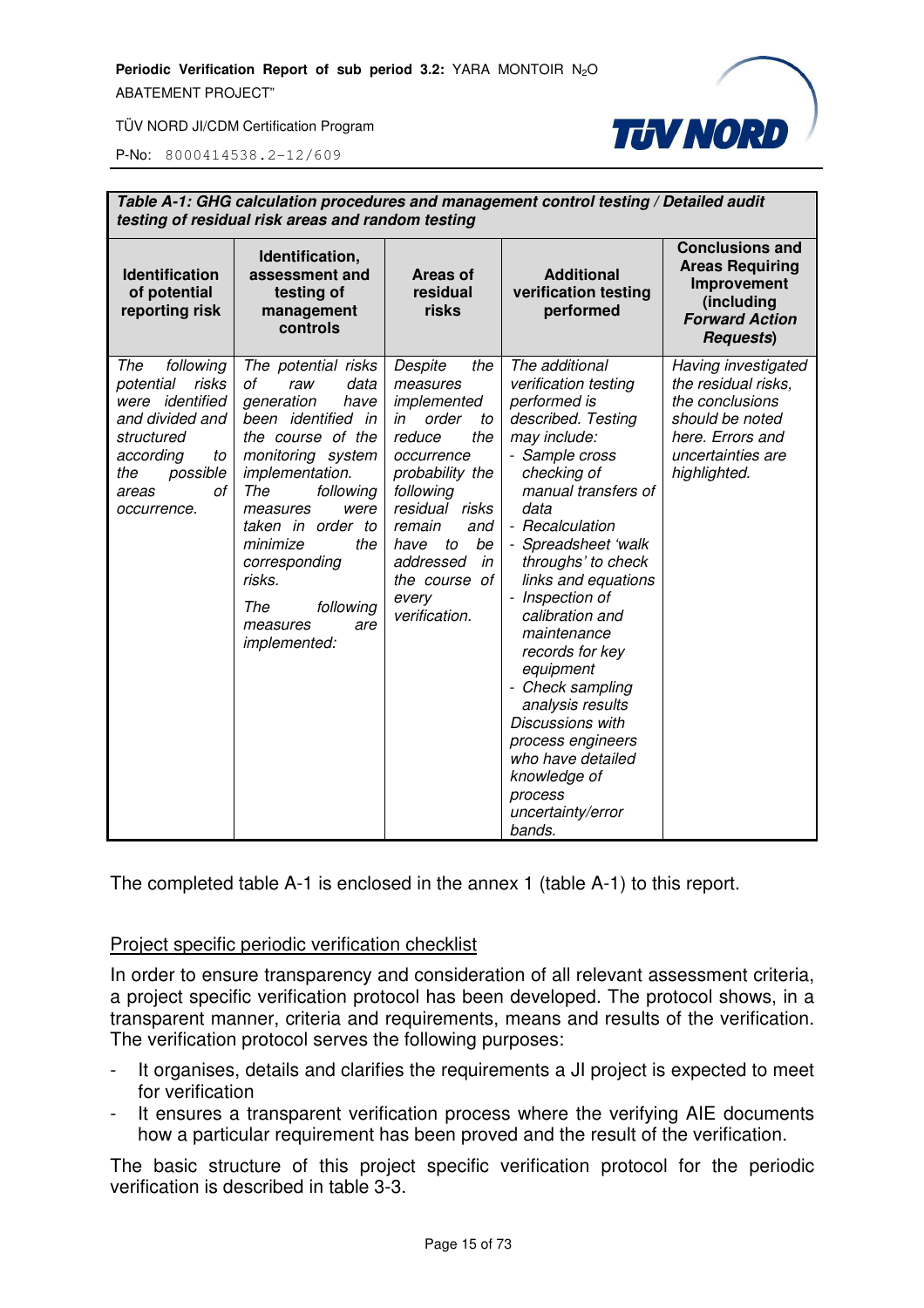P-No: 8000414538.2-12/609



| <b>Table A-2: Periodic verification checklist</b> |                                                                                                                                                                                                                                                                                                                                                                                                                      |                                                                                                                                                                                                                             |                                                                                                            |                                                                                                                                                                                                                                                                                                                 |                                                                                                                                                                                                                                                                                 |                                                                           |
|---------------------------------------------------|----------------------------------------------------------------------------------------------------------------------------------------------------------------------------------------------------------------------------------------------------------------------------------------------------------------------------------------------------------------------------------------------------------------------|-----------------------------------------------------------------------------------------------------------------------------------------------------------------------------------------------------------------------------|------------------------------------------------------------------------------------------------------------|-----------------------------------------------------------------------------------------------------------------------------------------------------------------------------------------------------------------------------------------------------------------------------------------------------------------|---------------------------------------------------------------------------------------------------------------------------------------------------------------------------------------------------------------------------------------------------------------------------------|---------------------------------------------------------------------------|
| No.                                               | $DVM^2$<br>paragraph /<br><b>Checklist</b><br><b>Item</b><br>(incl. guidance<br>for the determi-<br>nation team)                                                                                                                                                                                                                                                                                                     | <b>Initial</b><br><b>Finding</b><br>(Means and<br>results of<br>assessment)                                                                                                                                                 | Ref.                                                                                                       | <b>Action</b><br>requested to<br>project<br>participant<br>(CAR, CL, FAR)                                                                                                                                                                                                                                       | <b>Review of</b><br>PP's<br>action                                                                                                                                                                                                                                              | Conclu-<br>sion                                                           |
| Number of<br>the<br>checklist<br>item             | The section<br>gives a<br>reference to<br>the relevant<br>paragraph of<br>the DVM.<br>The checklist<br><i>items are</i><br>linked to the<br>various<br>requirements<br>the project<br>should meet.<br>The checklist<br>is organised<br>in various<br>sections.<br>Each section<br>is then fur-<br>ther subdivi-<br>ded as per<br>the require-<br>ments of the<br>topic and the<br>individual<br>project<br>activity. | The section<br>is used to<br>elaborate and<br>discuss the<br>checklist item<br>in detail. It<br>includes the<br>initial<br>assessment<br>of the<br>verification<br>team and<br>how the<br>assessment<br>was carried<br>out. | Gives<br>reference<br>to the in-<br>formation<br>source on<br>which the<br>assess-<br>ment is<br>based on. | Assessment<br>based on<br>evidence<br>provided if<br>the criterion<br>is not fulfilled<br>a CAR, CL or<br>FAR (details<br>of each<br>finding are<br>elaborated in<br>chapter 4) is<br>raised<br>otherwise no<br>action is<br>requested.<br>The assess-<br>ment refers<br>to the draft<br>verification<br>stage. | Assess-<br>ment<br>based on<br>the project<br>participant<br>action in<br>response<br>to the<br>raised<br>CAR, CL<br>or FAR<br>(details of<br>each<br>finding are<br>elaborated<br>in chapter<br>4). The<br>assess-<br>ment<br>refers to<br>the final<br>verification<br>stage. | Final<br>assessment<br>at the final<br>verification<br>stage is<br>given. |

#### **Table 3-3:** Structure of the project specific periodic verification checklist

The periodic verification checklist (verification protocol) is the backbone of the complete verification starting from the desk review until final assessment. Detailed assessments and findings are discussed within this checklist and not necessarily repeated in the main text of this report.

The completed verification protocol is enclosed in the annex (table A-2) to this report.

#### *3.6. Desk review*

During the desk review all documents initially provided by the client and publicly available documents relevant for the verification were reviewed. The main documents are listed below:

<sup>&</sup>lt;u>2</u><br>2 JISC 19 Annex 4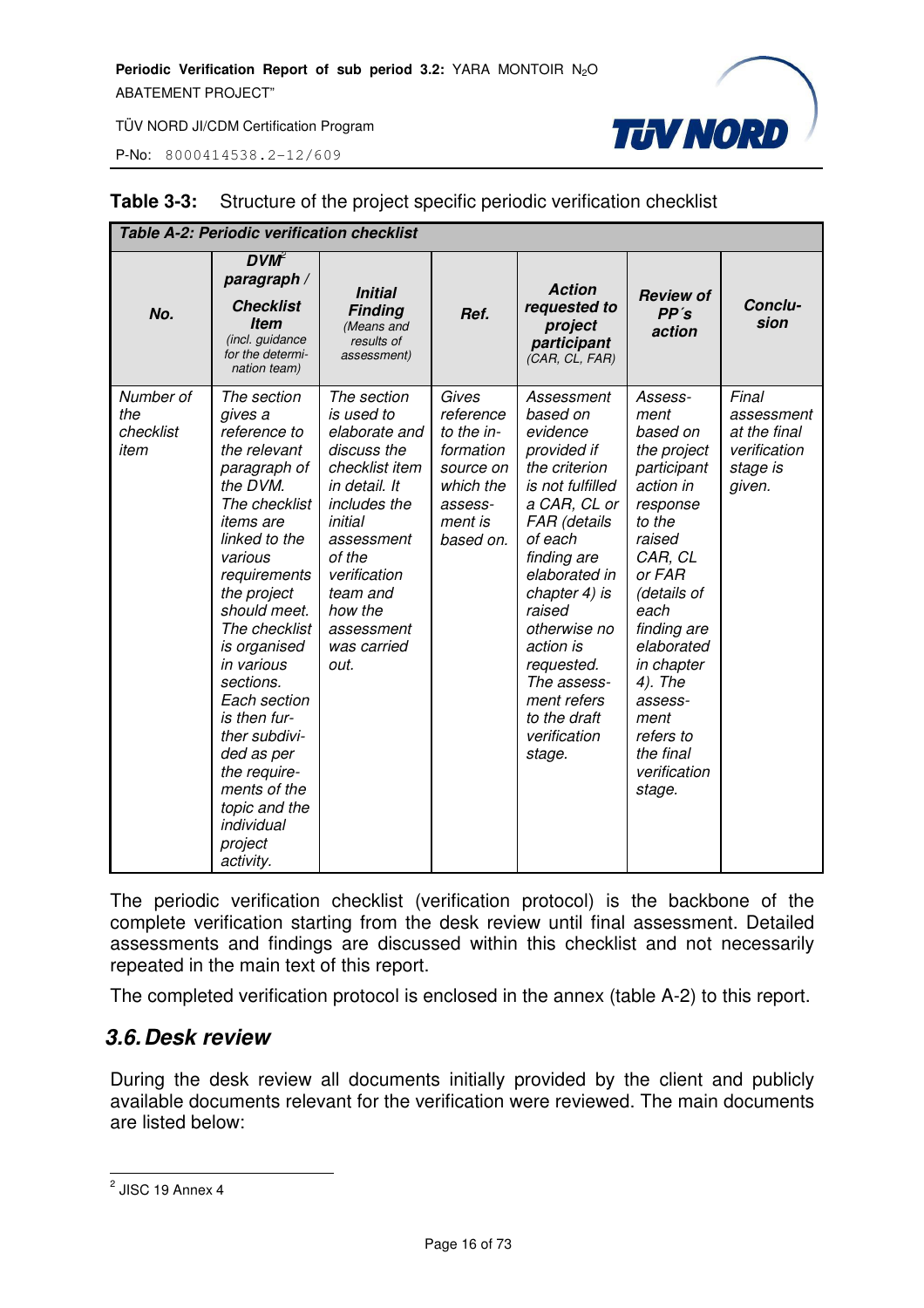P-No: 8000414538.2-12/609



- the last revision of the PDD including the monitoring plan<sup> $PDD/$ </sup>,
- $\bullet$  the last revision of the determination report<sup> $/$ DET/</sup>,
- the monitoring report, including the claimed emission reductions for the project<sup>/MR/</sup>,
- $\bullet$  the emission reduction calculation spreadsheet<sup>/XLS/</sup>.

Other supporting documents, such as publicly available information on the UNFCCC / host country website and background information were also reviewed.

#### *3.7. On-site assessment*

As most essential part of the verification exercise it is indispensable to carry out an inspection on site in order to verify that the project is implemented in accordance with the applicable criteria. Furthermore the on-site assessment is necessary to check the monitoring data with respect to accuracy to ensure the calculation of emission reductions. The main tasks covered during the site visit include, but are not limited to:

- The on-site assessment included an investigation of whether all relevant equipment is installed and works as anticipated.
- The operating staff was interviewed and observed in order to check the risks of inappropriate operation and data collection procedures.
- Information processes for generating, aggregating and reporting the selected monitored parameters were reviewed.
- The duly calibration of all metering equipment was checked.
- The monitoring processes, routines and documentations were audited to check their proper application.
- The monitoring data were checked completely.
- The data aggregation trails were checked via spot sample down to the level of the meter recordings.

Before and during the on-site visit the verification team performed interviews with the project participants to confirm selected information and to resolve issues identified in the document review.

Representatives of Nitric Acid Plant and project developer (consultant) including the operational staff of the plant were interviewed. The main topics of the interviews are summarised in Table 3-4.

| <b>Interviewed Persons /</b><br><b>Entities</b>                       | <b>Interview topics</b>                                                                                                                                         |
|-----------------------------------------------------------------------|-----------------------------------------------------------------------------------------------------------------------------------------------------------------|
| Projects & Operations<br>Personnel, Yara Montoir<br>Nitric Acid Plant | - General aspects of the project<br>Technical equipment and operation<br>Changes since validation<br><b>Calibration procedures</b><br>Quality management system |

#### **Table 3-4:** Interviewed persons and interview topics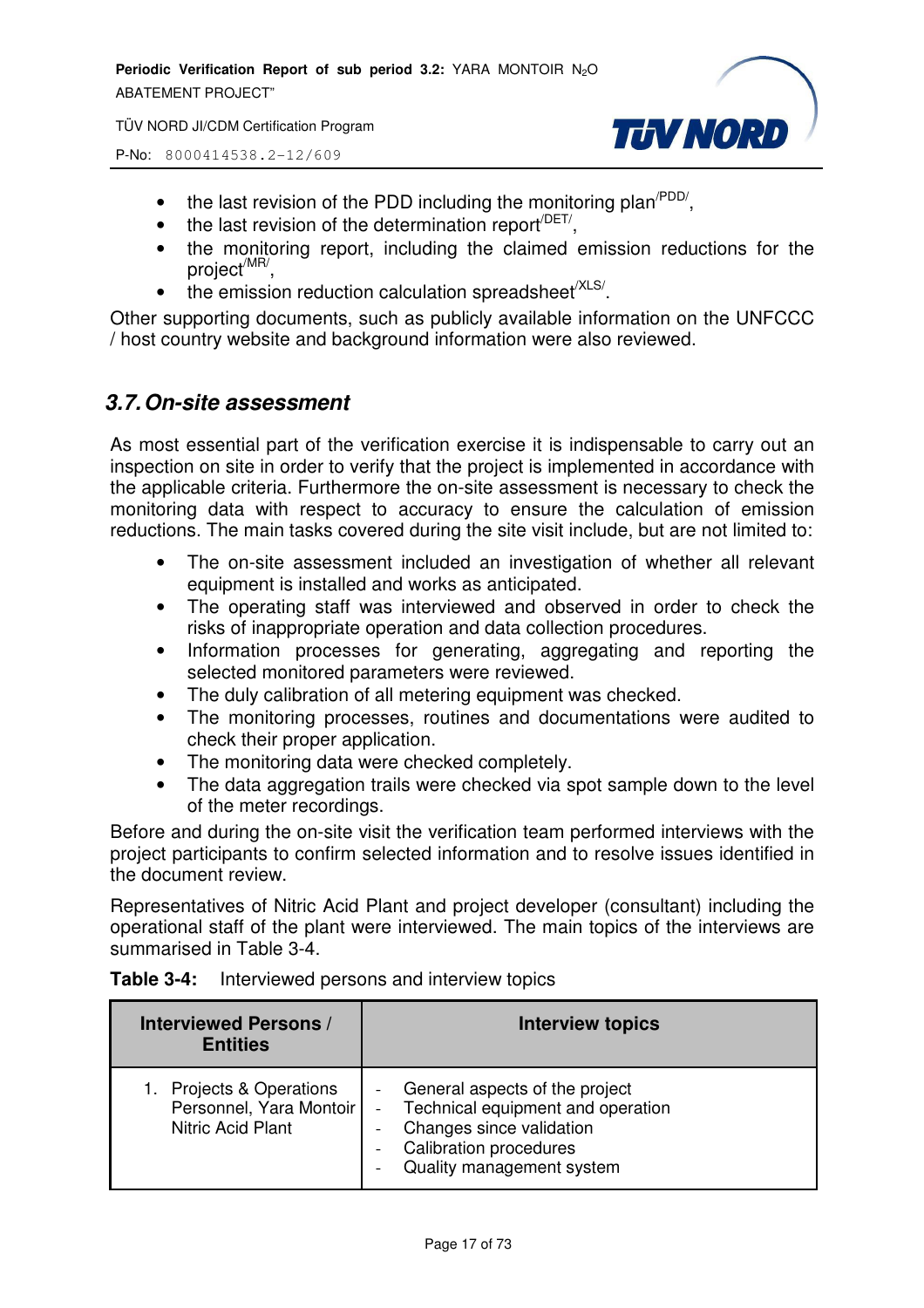

P-No: 8000414538.2-12/609

| <b>Interviewed Persons /</b><br><b>Entities</b> | <b>Interview topics</b>                                                                                                                                                                                                                                                                           |
|-------------------------------------------------|---------------------------------------------------------------------------------------------------------------------------------------------------------------------------------------------------------------------------------------------------------------------------------------------------|
|                                                 | Involved personnel and responsibilities<br>Training and practice of the operational personnel<br>Implementation of the monitoring plan<br>$\overline{\phantom{0}}$<br>Monitoring and measurement equipment<br>$\overline{\phantom{a}}$<br>Maintenance                                             |
| 2. Consultant, N.serve                          | Remaining issues from validation<br>Monitoring data management<br>$\overline{\phantom{0}}$<br>Data uncertainty and residual risks<br>GHG emission reduction calculation<br>$\overline{\phantom{a}}$<br>Procedural aspects of the verification<br>$\overline{\phantom{a}}$<br>Environmental aspect |

## *3.8. Draft verification reporting*

On the basis of the desk review, the on-site visit, follow-up interviews and further background investigation the verification protocol is completed. This protocol in conjunction with the general project and procedural description of the verification and a detailed list of the verification findings forms the draft verification report. This report is sent to the client for resolution of raised CARs, CLs and FARs.

## *3.9. Resolution of CARs, CLs and FARs*

Non-conformities raised during the verification can either be seen as a non-fulfilment of criteria ensuring the proper implementation of a project or where a risk to deliver high quality emission reductions is identified.

Corrective Action Requests (CARs) are issued, if:

- Non-conformities with the monitoring plan or methodology are found in monitoring and reporting, or if the evidence provided to prove conformity is insufficient;
- Mistakes have been made in applying assumptions, data or calculations of emission reductions which will impair the estimate of emission reductions;
- Issues identified in a FAR during validation or previous verifications requiring actions by the project participants to be verified during verification have not been resolved.

The verification team uses the term Clarification Request (CL), which is be issued if:

- information is insufficient or not clear enough to determine whether the applicable JI requirements have been met.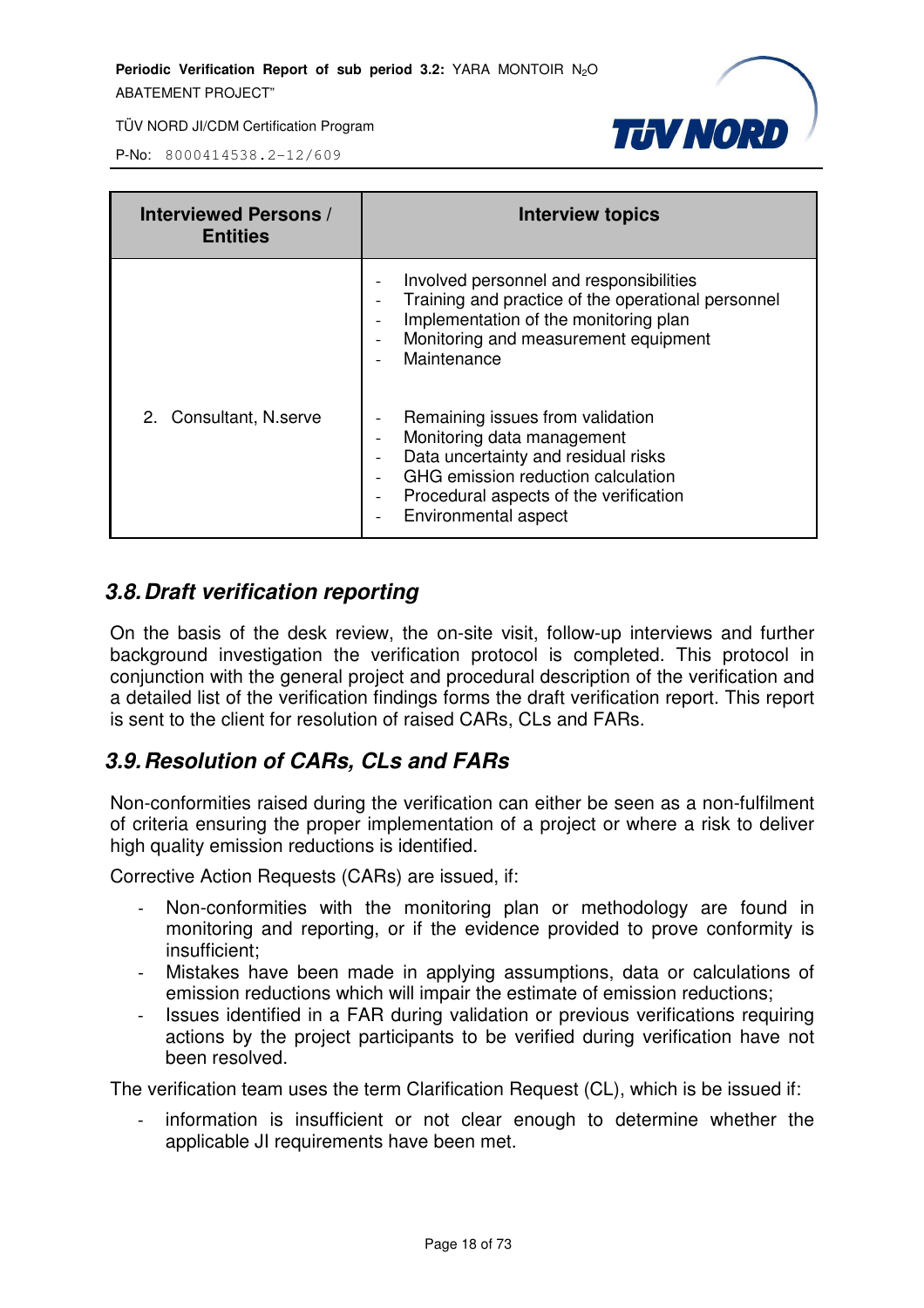TÜV NORD JI/CDM Certification Program

P-No: 8000414538.2-12/609



Forward Action Requests (FAR) indicate essential risks for further periodic verifications. Forward Action Requests are issued, if:

- the monitoring and reporting require attention and / or adjustment for the next verification period.

For a detailed list of all CARs, CLs and FARs raised in the course of the verification pl. refer to chapter 4.

## *3.10. Final reporting*

Upon successful closure of all raised CARs and CLs the final verification report including a positive verification opinion can be issued. In case not all essential issues could finally be resolved, a final report including a negative verification opinion is issued.

The final report summarizes the final assessments w.r.t. all applicable criteria.

#### *3.11. Technical review*

Before submission of the final verification report a technical review of the whole verification procedure is carried out. The technical reviewer is a competent GHG auditor being appointed for the scope this project falls under. The technical reviewer is not considered to be part of the verification team and thus not involved in the decision making process up to the technical review.

As a result of the technical review process the verification opinion and the topic specific assessments as prepared by the verification team leader may be confirmed or revised. Furthermore reporting improvements might be achieved.

#### *3.12. Final approval*

After successful technical review an overall (esp. procedural) assessment of the complete verification will be carried out by a senior assessor located in the accredited premises of TÜV NORD.

After this step the request for issuance can be started.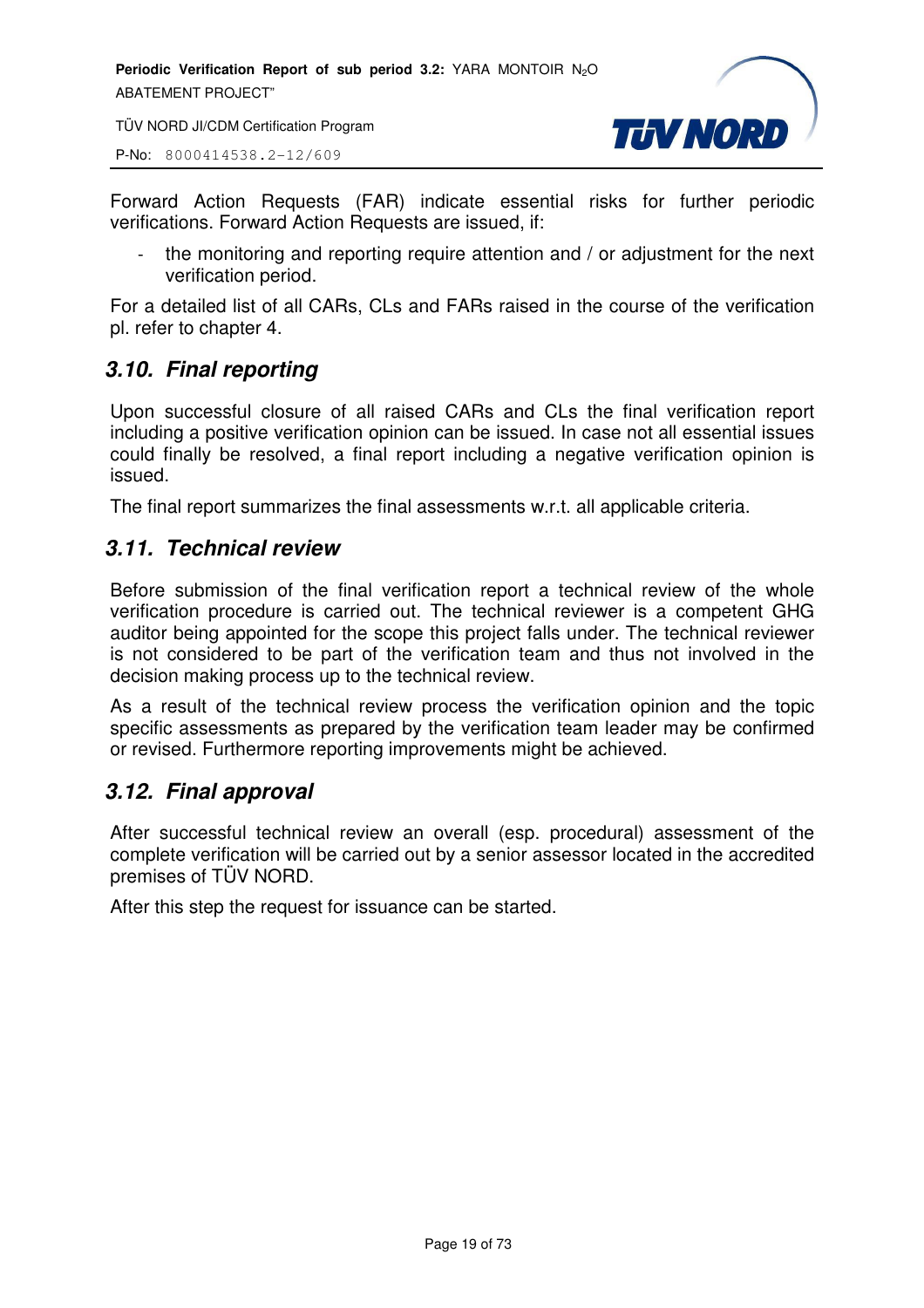

P-No: 8000414538.2-12/609

## **4. VERIFICATION FINDINGS**

In the following paragraphs the findings from the desk review of the monitoring report<sup>/MR/</sup>, the calculation spreadsheet<sup>/XLS/</sup>, PDD<sup>/PDD/</sup> and other supporting documents, as well as from the on-site assessment and the interviews are summarised.

The summary of CAR, CL and FAR issued are shown in Table 4-1:

**Table 4-1:** Summary of CAR, CL and FAR

| <b>Verification topic</b>      | <b>No. of CAR</b> | No. of CL | <b>No. of FAR</b> |
|--------------------------------|-------------------|-----------|-------------------|
| A - Project Approvals          | $\mathcal{P}$     | O         |                   |
| B - Project Implementation     | $\Omega$          | O         | 0                 |
| C - Monitoring Plan Compliance | <sup>0</sup>      | O         |                   |
| D - Monitoring Plan Revision   |                   | O         |                   |
| $E - Data Management$          | O                 |           |                   |
| <b>SUM</b>                     | 2                 |           |                   |

The following tables include all raised CARs, CLs and FARs and the assessments of the same by the verification team. For an in depth evaluation of all verification items it should be referred to the verification protocols (see Annex).

| <b>Finding:</b>                                                      |                                                                          | <b>CAR A1</b> |                                                               |  |
|----------------------------------------------------------------------|--------------------------------------------------------------------------|---------------|---------------------------------------------------------------|--|
| <b>Classification</b>                                                | $\boxtimes$ CAR                                                          | CL            | <b>FAR</b>                                                    |  |
| <b>Description of finding</b>                                        |                                                                          |               | Based on related FAR raised during previous verification: The |  |
| Describe the finding in unam-<br>biguous style; address<br>the I     |                                                                          |               | number of ERUs from former verifications and the ERUs of      |  |
| context (e.g. section)                                               | the actual period shall not exceed the cap defined in the new            |               |                                                               |  |
|                                                                      | French LoA of 185,437 tonnes of CO <sub>2</sub> e (after 10% deduction). |               |                                                               |  |
| <b>Corrective Action #1</b>                                          |                                                                          |               | The French DFP limited the maximum emission reductions        |  |
| This section shall be filled by<br>the PP. It shall address the cor- | allowed for the Yara Montoir project to 185,437 ERUs (after              |               |                                                               |  |
| rective action taken in details.                                     |                                                                          |               | deduction). The total sum of ERUs achieved by this project    |  |
|                                                                      | activity is below this cap.                                              |               |                                                               |  |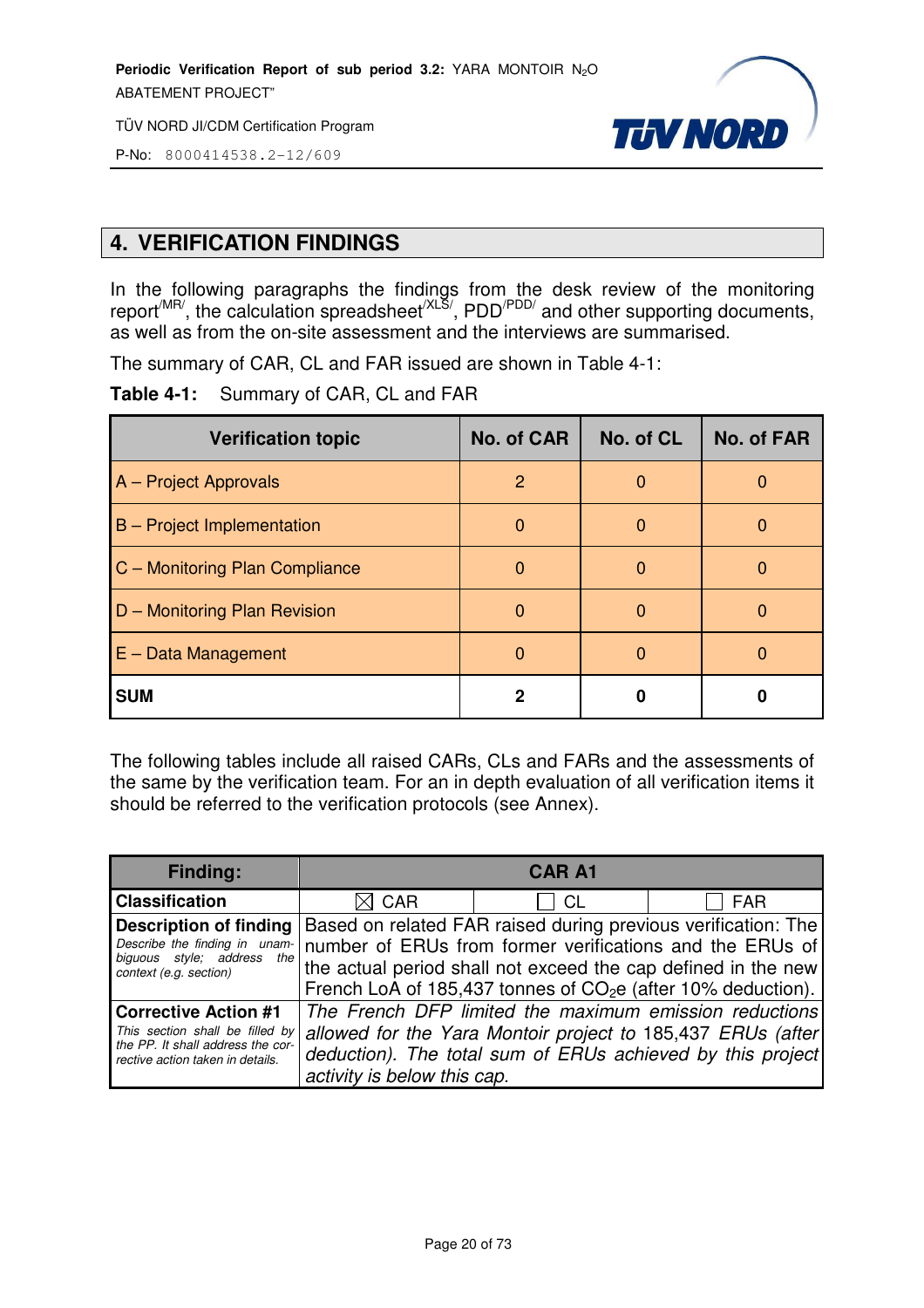

| <b>Finding:</b>                                                                                                                                                                                                 | <b>CAR A1</b>                                                                                                                                                                                                                       |
|-----------------------------------------------------------------------------------------------------------------------------------------------------------------------------------------------------------------|-------------------------------------------------------------------------------------------------------------------------------------------------------------------------------------------------------------------------------------|
| <b>AIE Assessment #1</b><br>The assessment shall encom-<br>pass all open issues in annex A-<br>In case of non-closure,<br>additional corrective action and<br>AIE assessments (#2, #3, etc.)<br>shall be added. | The verification team has checked the total amount of<br>emission reduction generated by this project activity and<br>compared it with the cap set by the French DFP. It can be<br>confirmed that the total amount is below the cap |
| <b>Conclusion</b><br>Tick the appropriate checkbox                                                                                                                                                              | To be checked during the next periodic verification<br>Appropriate action was taken<br>Project documentation was corrected correspondingly<br>Additional action should be taken<br>The project complies with the requirements       |

| Finding:                                                                                                                                |                                                                      | <b>CAR A2</b>                                                                                                                                                                                                                                                                                                                                                                                                                                                                                                                                                                                                                             |            |
|-----------------------------------------------------------------------------------------------------------------------------------------|----------------------------------------------------------------------|-------------------------------------------------------------------------------------------------------------------------------------------------------------------------------------------------------------------------------------------------------------------------------------------------------------------------------------------------------------------------------------------------------------------------------------------------------------------------------------------------------------------------------------------------------------------------------------------------------------------------------------------|------------|
| <b>Classification</b>                                                                                                                   | $\boxtimes$ CAR                                                      | CL                                                                                                                                                                                                                                                                                                                                                                                                                                                                                                                                                                                                                                        | <b>FAR</b> |
| <b>Description of finding</b><br>Describe the finding in unam-<br>biguous style; address<br>the<br>context (e.g. section)               | corrected:<br>the chart).<br>test is not stated for PSG.<br>correct. | The following points in the MR shall be further clarified or<br>a) Section 4, flow chart: The $HNO3$ flow meter is not<br>traceable (the little box pointing at it is located outside<br>b) Section 6.4, wording QAL 2: "The most recent QAL2<br>test was conducted $()$ on $28/09/2009"$ .<br>c) Annex 2: The date of the first QAL2 test for NCSG is<br>not consistent with the dates for the same test for<br>VSG/TSG etc. (28-30.09-2009) and the second QAL2<br>d) The comparison of ERUs (MR with PDD) is not done<br>with the newest version of the (re-determined) PDD.<br>Furthermore the related days in the comparison are not |            |
| <b>Corrective Action #1</b><br>This section shall be filled by<br>the PP. It shall address the cor-<br>rective action taken in details. | a)<br>been correctly positioned<br>b)<br>changed<br>for PSG.         | The indicators on the flow chart in section 4 have now<br>The wording of section 6.4 (QAL2) has now been<br>c) The dates for the first QAL2 test in Annex 2 are now<br>consistent. The most recent QAL2 test has been added<br>d) The re-determined PDD has now been used for the<br>comparison of ERUs. The number of days of the<br>verification period has been corrected.                                                                                                                                                                                                                                                             |            |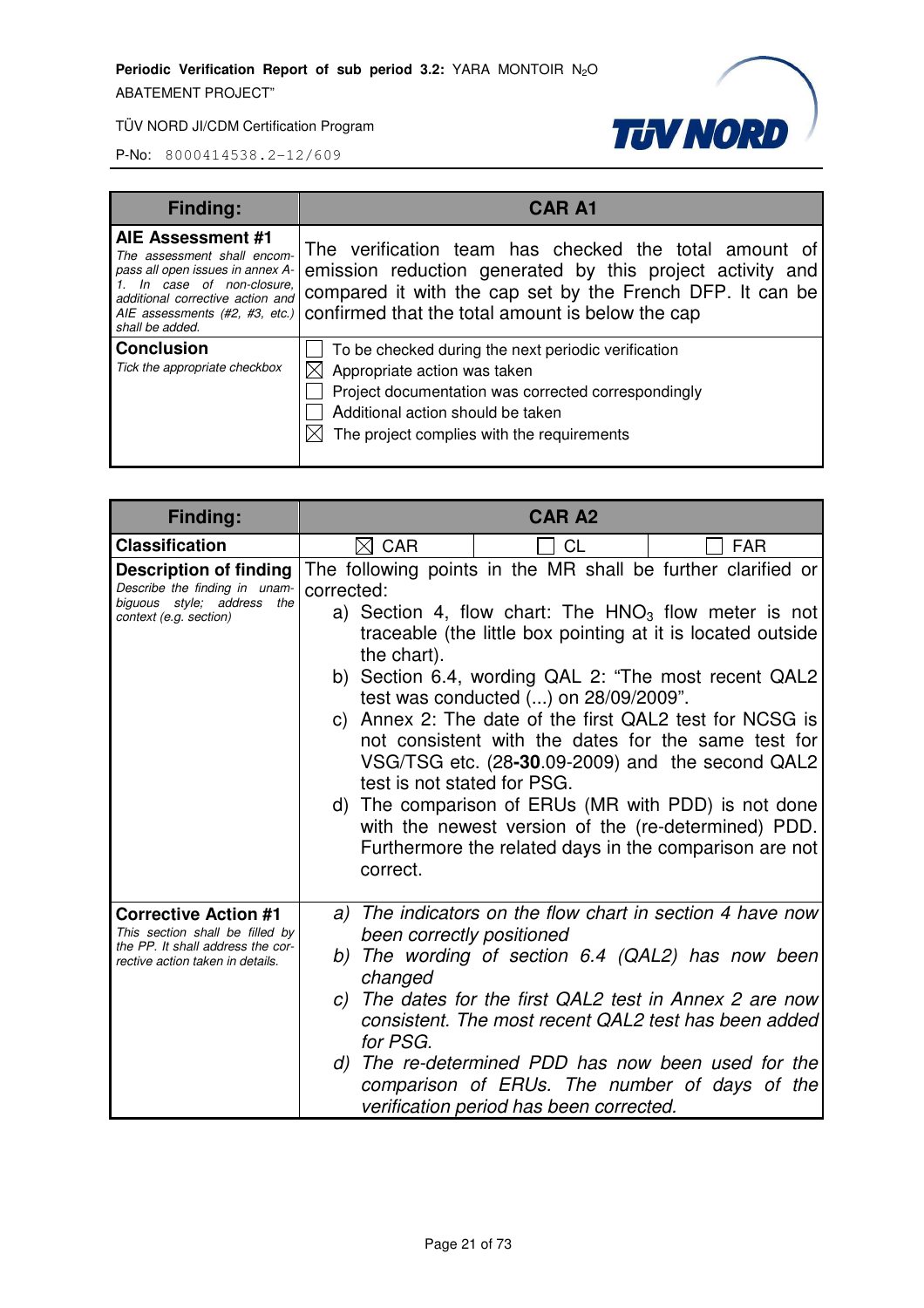

| Finding:                                                                                                                                                                                                    | <b>CAR A2</b>                                                                                                                                                                                                                                                                                                                                                                                                                                                                                                                                                                                                                                                                                                                                                                            |
|-------------------------------------------------------------------------------------------------------------------------------------------------------------------------------------------------------------|------------------------------------------------------------------------------------------------------------------------------------------------------------------------------------------------------------------------------------------------------------------------------------------------------------------------------------------------------------------------------------------------------------------------------------------------------------------------------------------------------------------------------------------------------------------------------------------------------------------------------------------------------------------------------------------------------------------------------------------------------------------------------------------|
| AIE Assessment #1<br>The assessment shall encom-<br>pass all open issues in annex A-<br>1. In case of non-closure,<br>additional corrective action and<br>AIE assessments (#2, #3, etc.)<br>shall be added. | a) OK.<br>The little box is now directly located to the position of<br>the flow meter in the pipe installation of the plant.<br>b) OK.<br>QAL2 test conducted by Müller-BBM<br><b>The</b><br>on.<br>28/09/2009 (Report No. M82 450/2 and M82 450/4) is<br>now correctly mentioned as the first one.<br>c) OK.<br>The date of carrying out the QAL 2 test No. M82 450/2<br>by Müller-BBM is now stated as 28-30/09/2009 which is<br>correct.<br>The QAL2-test carried out by Müller-BBM, report No.<br>M101194/01 on the PSG-device has been included<br>correctly<br>d) OK.<br>The verification team confirms that it was predicted that<br>95,367 ERUs would be earned in 2012. This equates<br>to 12,280 ERUs for the 47-day verification sub-period<br>(95,367 / 365 days * 47 days). |
| <b>Conclusion</b>                                                                                                                                                                                           | To be checked during the next periodic verification                                                                                                                                                                                                                                                                                                                                                                                                                                                                                                                                                                                                                                                                                                                                      |
| Tick the appropriate checkbox                                                                                                                                                                               | Appropriate action was taken                                                                                                                                                                                                                                                                                                                                                                                                                                                                                                                                                                                                                                                                                                                                                             |
|                                                                                                                                                                                                             | Project documentation was corrected correspondingly<br>Additional action should be taken                                                                                                                                                                                                                                                                                                                                                                                                                                                                                                                                                                                                                                                                                                 |
|                                                                                                                                                                                                             | The project complies with the requirements                                                                                                                                                                                                                                                                                                                                                                                                                                                                                                                                                                                                                                                                                                                                               |
|                                                                                                                                                                                                             |                                                                                                                                                                                                                                                                                                                                                                                                                                                                                                                                                                                                                                                                                                                                                                                          |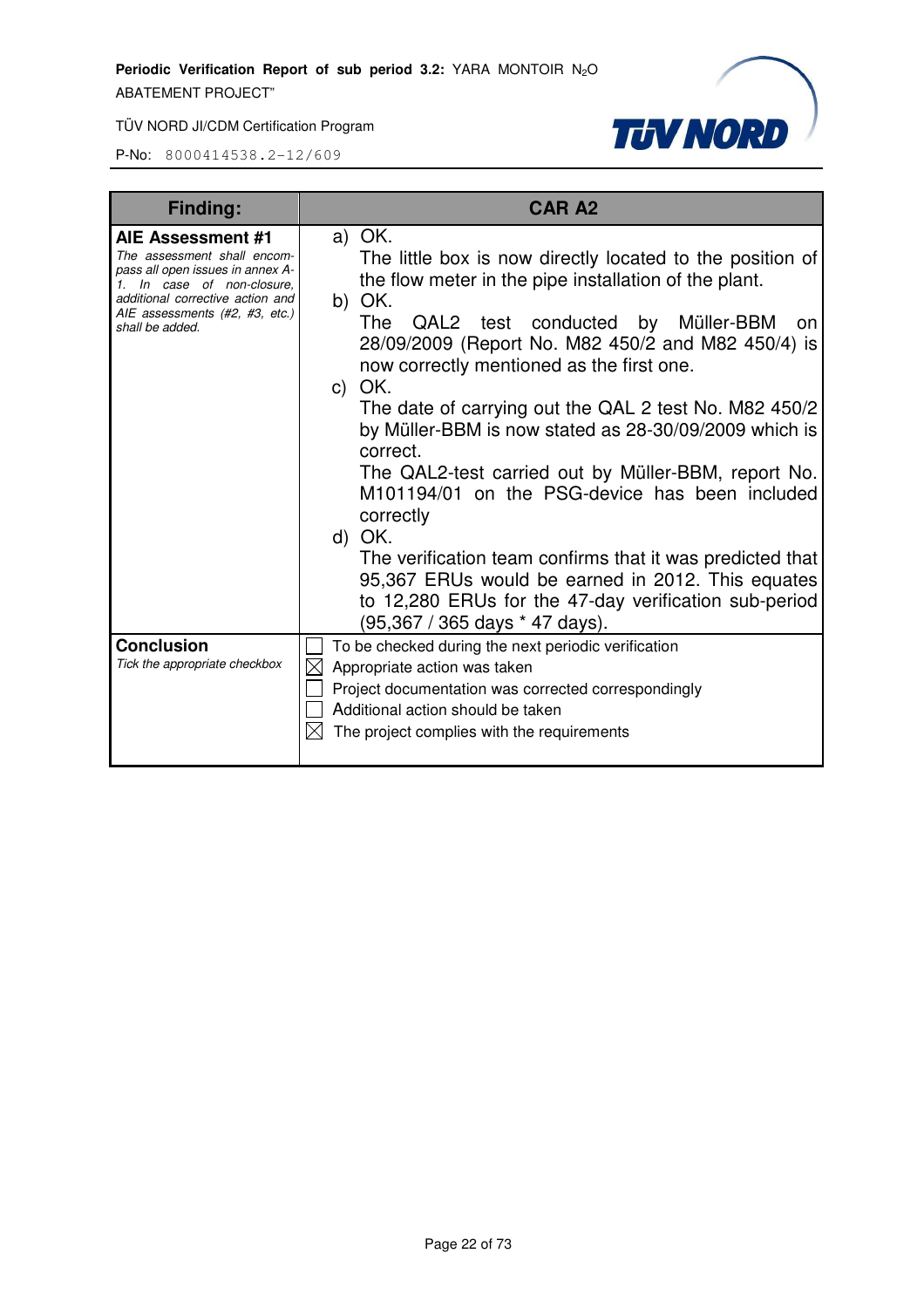

P-No: 8000414538.2-12/609

## **5. SUMMARY OF VERIFICATION ASSESSMENTS**

The following paragraphs include the summary of the final verification assessments after all CARs and CRs are closed out. For details of the assessments pl. refer to the discussion of the verification findings in chapter 4 and the verification protocol (Annex 1).

## *5.1. Implementation of the project*

During the verification a site visit was carried out. On the basis of this site visit and the reviewed project documentation it can be confirmed that w.r.t. the realized technology, the project equipments, as well as the monitoring and metering equipment, the project has been implemented and operated as described in the registered PDD.

## *5.2. Project history*

There is one open FAR raised during the verification of sub period 3.1, related to the maximum value (cap) of ERUs of the whole monitoring period stated in the valid host country LoA (pls see CAR A1 for further assessment). It can be concluded that the new cap for emission reductions to be issued for this project is now 185,437 tonnes of CO<sub>2</sub>e (after 10% deduction)<sup>/PDD-RD</sup>. Total claimed ERUs for the project activity are less.

#### *5.3. Special events*

No other special events with effect on the monitoring of the project have been observed during the monitoring period, except the reported situations in Appendix of MR regarding shutdowns of the nitric acid plant and the downtime of the automated measuring system:

| <b>Date</b>         | Event                                                              |
|---------------------|--------------------------------------------------------------------|
| complete sub period | PSG transmitted incorrectly to DCS. Correct value on electronic of |
|                     | FMD99. PSG value replaced by 1013 hPa. PSG is not used in the      |
|                     | ER since the flow meter is                                         |
| 17.12.2012 11:00    |                                                                    |
| until               | Analyzer stopped to replace the heated sampling pipe.              |
| 17.12.2012 15:00    |                                                                    |

Table 5.3.: Special events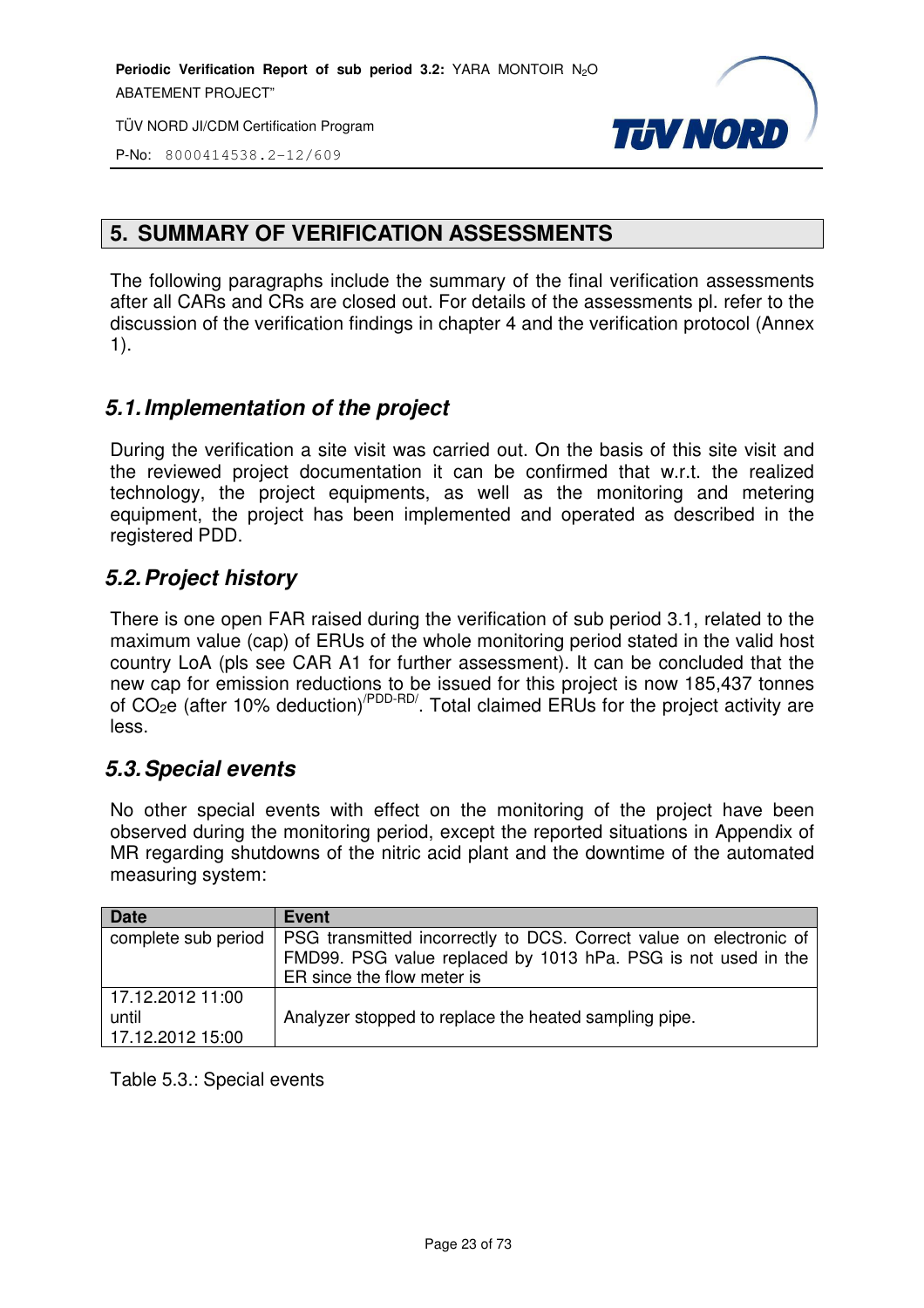P-No: 8000414538.2-12/609



## *5.4. Compliance with the monitoring plan*

The monitoring system and all applied procedures are in compliance to the registered monitoring plan; the monitoring plan is in accordance with the applied country specific methodology: Méthode pour les Projets Domestiques: "Réduction catalytique du N2O dans des usines d'acide nitrique".

## *5.5. Monitoring parameters*

During the verification all relevant monitoring parameters (as listed in the PDD) have been verified with regard to the appropriateness of the applied measurement / determination method, the correctness of the values applied for ER calculation, the accuracy, and applied QA/QC measures. The results as well as the verification procedure are described parameter-wise in the project specific verification checklist.

It can be confirmed that all monitoring parameters have been measured / determined without material misstatements and in line with all applicable standards and relevant requirements.

| <b>Parameter:</b> | <b>Unit/Value:</b> |                                                |
|-------------------|--------------------|------------------------------------------------|
| NCSG <sub>n</sub> | [mg $N_2O/Nm^3$ ]  |                                                |
|                   | 28.10              | average                                        |
|                   | 20.77              | limit<br>confidence<br>of<br>lower<br>interval |
|                   | 35.68              | confidence<br>limit of<br>upper<br>interval    |
|                   |                    |                                                |
| $VSG_n$           | $[Nm^3/h]$         |                                                |
|                   | 137,624            | mean                                           |
|                   | 115,593            | confidence<br>limit<br>0f<br>lower<br>interval |
|                   | 154,469            | limit<br>confidence<br>οf<br>upper<br>interval |

Table 5.5.1: Upper/Lower limits and mean value of NCSG and VSG according to statistical analysis applied for ER-calculation

| <b>Parameter:</b> | Unit:                    | <b>Applied value:</b> |
|-------------------|--------------------------|-----------------------|
|                   | י הו                     | 1.128                 |
| <b>NAP</b>        | <b>ItHNO<sub>3</sub></b> | 45,642.29             |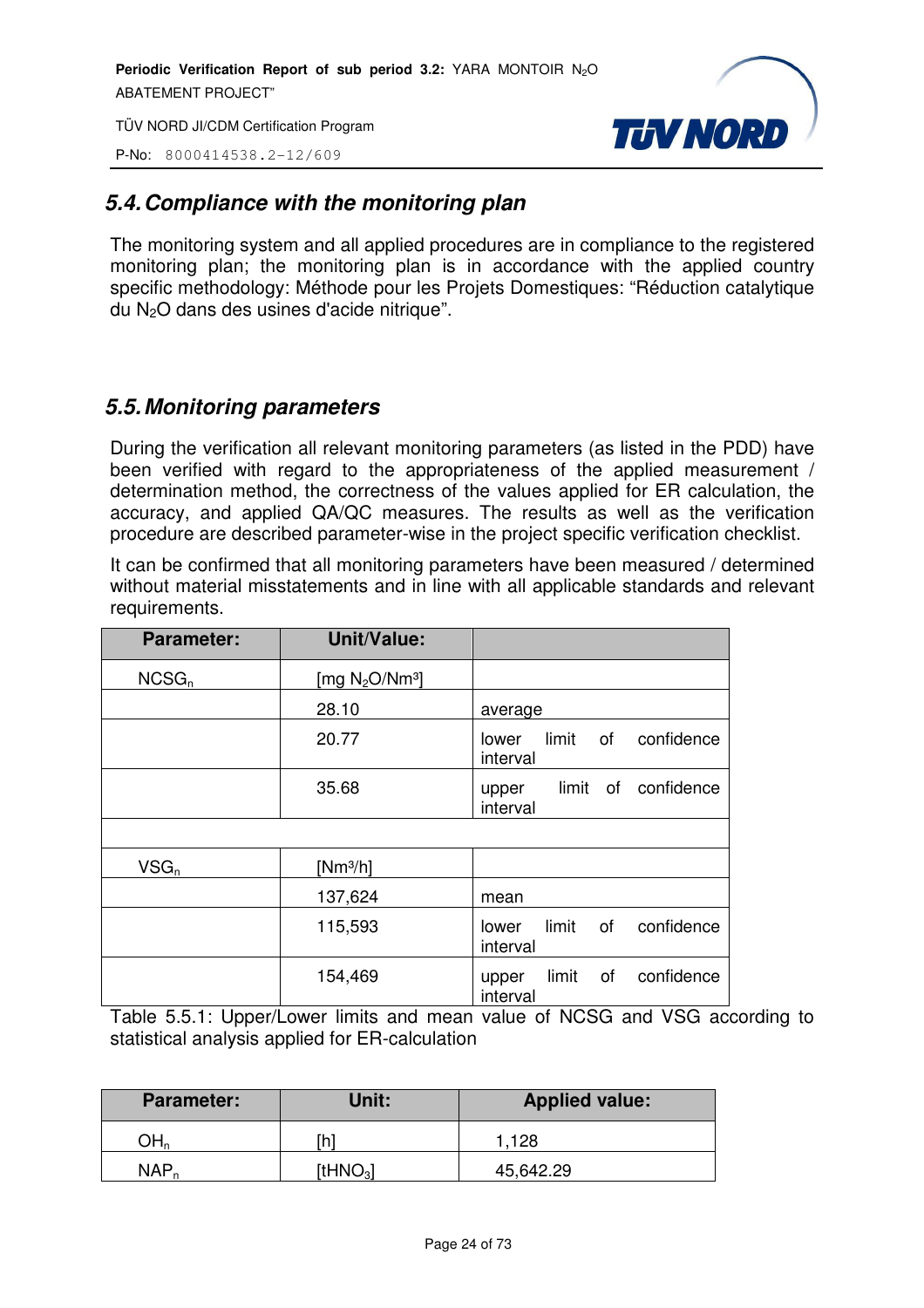

TÜV NORD JI/CDM Certification Program

P-No: 8000414538.2-12/609

| OT          | $^{\circ}$ Cl                   | Not applicable                                                        |
|-------------|---------------------------------|-----------------------------------------------------------------------|
| <b>AIFR</b> | '%]                             | Not applicable                                                        |
| <b>TSG</b>  | °Cl                             | Not applicable                                                        |
| <b>PSG</b>  | [Pa]                            | Not applicable                                                        |
| $EF_{req}$  | [kg $N_2O$ /tHNO <sub>3</sub> ] | 1.20 kg $N_2O$ /tHNO <sub>3</sub> for the<br>whole monitoring period. |
| $EF_n$      | [ $kgN2O/tHNO3$ ]               | 0.09559<br>formula:<br>According<br>to<br>$EF_n = (PE_n / NAP_n)$     |
| $PE_n$      | [kgN <sub>2</sub> O             | 4,362.74                                                              |

Table 5.5.2: Monitored plant parameter/results of ER calculation

#### *5.6. Monitoring report*

A draft monitoring report was submitted to the verification team by the project participants. The verification team has made this report publicly available prior to the start of the verification activities. No comments were received.

During the verification, needs for clarifications were identified. The PP has carried out the requested corrections so that it can be confirmed that the monitoring report is complete and transparent and in accordance with the registered PDD and other relevant requirements.

## *5.7. ER Calculation*

The calculation of the emission reduction is based on hourly averages data or parameters retrieved from the data processing unit.

A statistical evaluation of raw data (hourly averages) was applied for calculating campaign specific emissions:

- For all  $N<sub>2</sub>O$  data sets a plausibility check was conducted. All data sets containing values that are implausible were eliminated.
- Calculation of the sample mean (x);
- Calculation of the sample standard deviation(s);
- Calculation of the 95% confidence interval (equal to 1.96 times the standard deviation);
- Elimination of all data that lie outside the 95% confidence interval;
- Calculation of the new sample mean from the remaining values.

| <b>Parameter</b>           |               | <b>Value</b> | Unit       |  |                   |                   |
|----------------------------|---------------|--------------|------------|--|-------------------|-------------------|
| <b>NAP</b><br>concentrate) | <b>Nitric</b> | Acid         | Production |  | (100%   45,642.29 | tHNO <sub>3</sub> |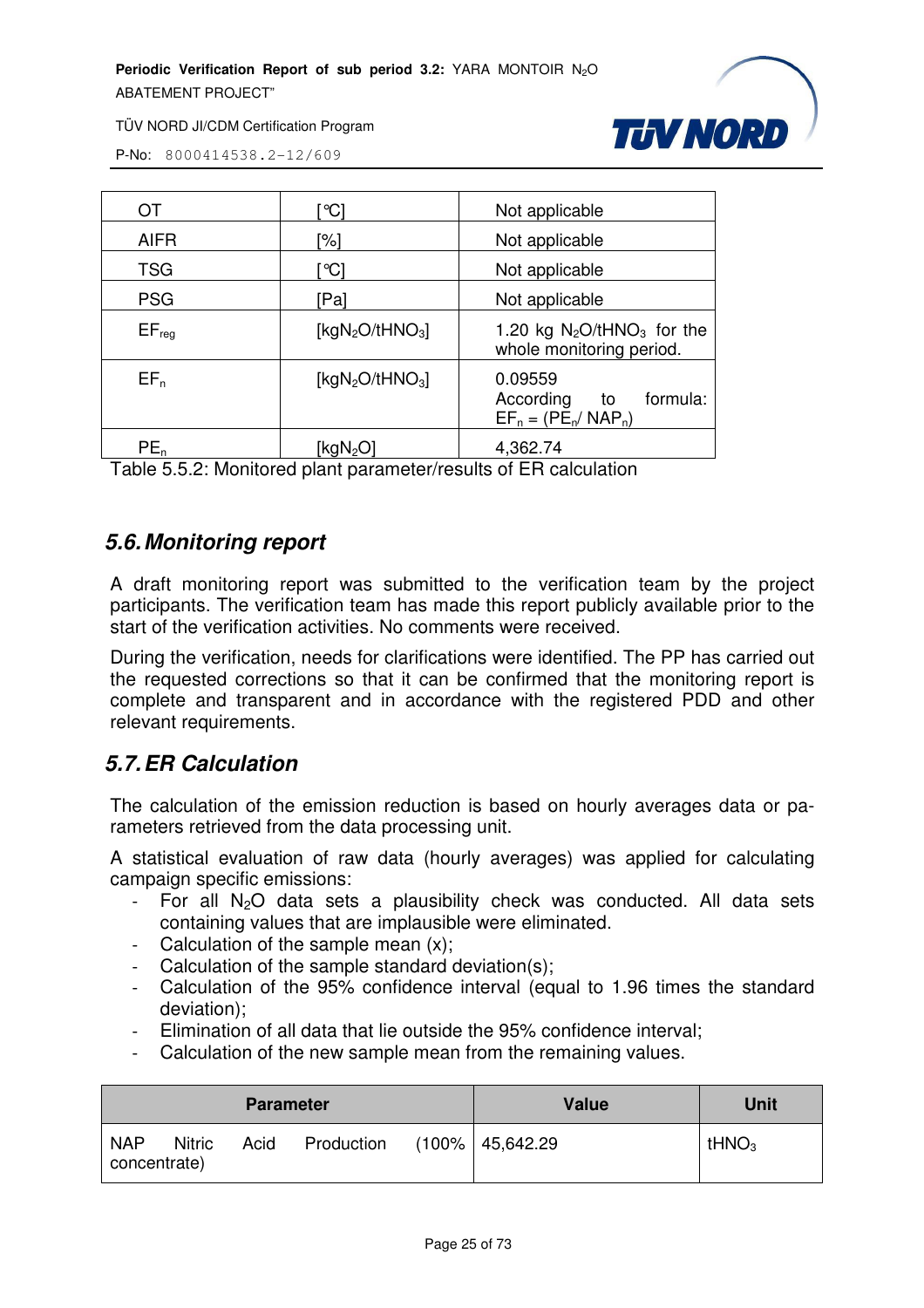

P-No: 8000414538.2-12/609

| <b>Parameter</b>                                     | <b>Value</b> | <b>Unit</b>                 |
|------------------------------------------------------|--------------|-----------------------------|
| <b>EF Emission Factor</b>                            | 0.09559      | $kgN_2O$ /tHNO <sub>3</sub> |
| Governmental ERU deduction                           | 10           | ℅                           |
| Emission Reductions (this $3rd$ .2 period)           | 14,063       | tCO <sub>2</sub> e          |
| Emission Reductions (3 <sup>rd</sup> .1 period)      | 58,513       | tCO <sub>2</sub> e          |
| Emission Reductions (2 <sup>nd</sup> period)         | 62,249       | $tCO2$ e                    |
| Emission Reduction (1 <sup>st</sup> period)          | 21,653       | tCO <sub>2</sub> e          |
| Sum of emission reduction generated                  | 156,478      | tCO <sub>2e</sub>           |
| LoA-cap <sup><math>LOA</math></sup> (with deduction) | 185,437      | tCO <sub>2</sub> e          |
| Max. emission reduction below cap                    | Yes          |                             |

Table 5.7: Data for ER-calculation

## *5.8. Quality Management*

Quality Management procedures for measurements, collection and compilation of data, data storage and archiving, calibration, maintenance and training of personnel in the framework of this JI project activity have been defined. The procedures defined can be assessed as appropriate for the purpose.

| <b>Parameter</b> | <b>Measurement device</b>                                                                                      | <b>QA/QS-Measures</b>                                                                    |                                                                    |
|------------------|----------------------------------------------------------------------------------------------------------------|------------------------------------------------------------------------------------------|--------------------------------------------------------------------|
|                  |                                                                                                                | Last                                                                                     | <b>Next</b>                                                        |
| $N2O$ -mass flow | Dr. Födisch MCA 04<br>$\bullet$<br>for $N_2O$ concentration<br>and<br>Dr. Födisch FMD 99<br>for stack gas flow | Calibration:<br>QAL 2 tested by<br>Müller-BBM<br>2012-09-25 -<br>2012-09-27              | Calibration:<br>$N/A$ since this is<br>the last JI<br>verification |
|                  |                                                                                                                | QAL3:<br>monthly <sup>/ML/</sup>                                                         | Subsequent<br>month in 2012                                        |
| NAP [t $HNO3$ ]  | <b>FOXBORO IMT 25</b><br>nitric acid concentration<br>measured by an Anton<br>Paar (mPDS2000)                  | Calibration:<br>regular cross-<br>check with plant<br>in-/output<br>Last<br>maintenance: | Following month                                                    |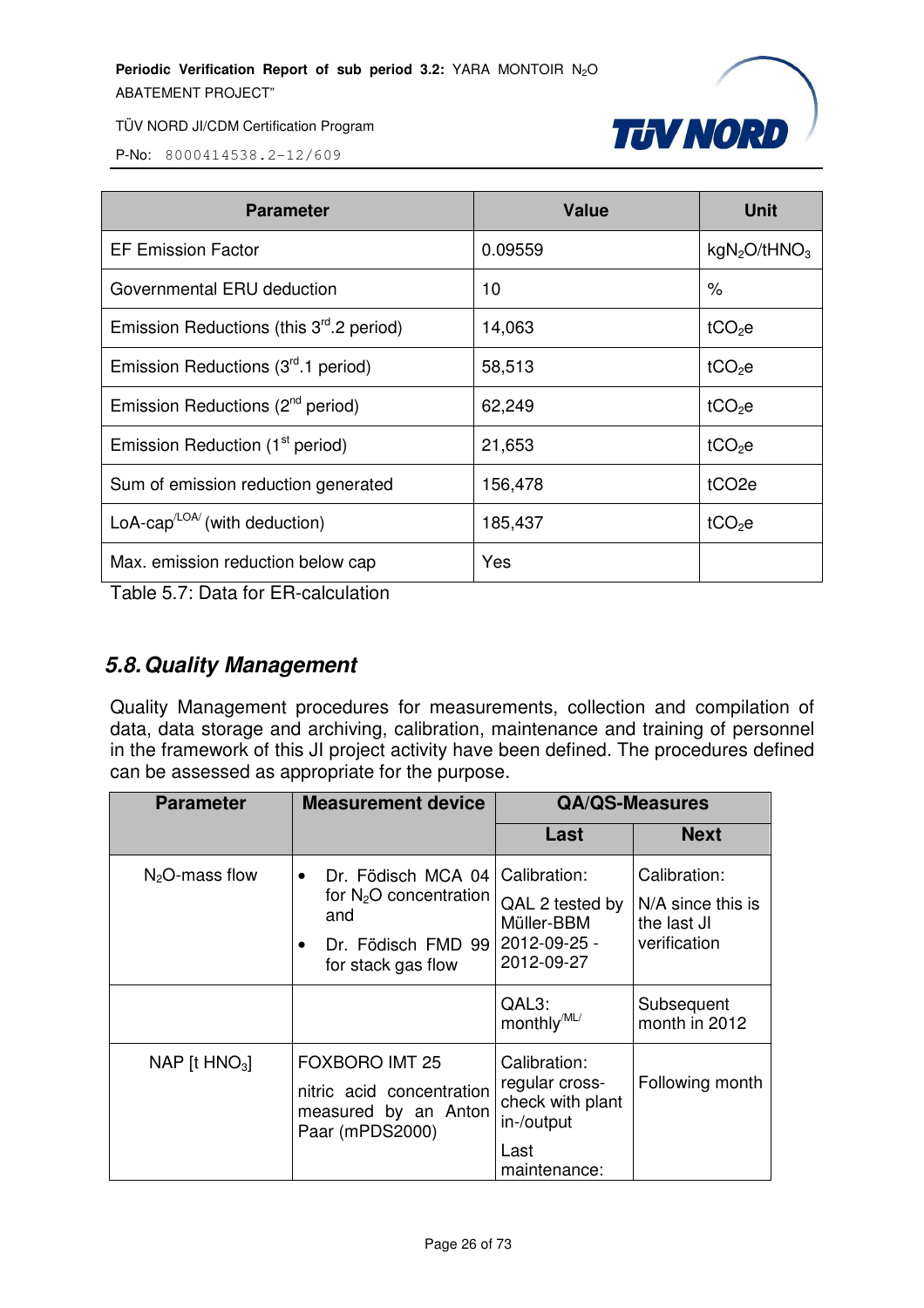TÜV NORD JI/CDM Certification Program

**TJV NORD** 

P-No: 8000414538.2-12/609

|  | 2012-04-12 of<br>massflow meter |  |
|--|---------------------------------|--|
|  |                                 |  |

## *5.9. Overall Aspects of the Verification*

All necessary and requested documentation was provided by the project participants so that a complete verification of all relevant issues could be carried out.

Access was granted to all installations of the plant which are relevant for the project performance and the monitoring activities.

No issues have been identified indicating that the implementation of the project activity and the steps to claim emission reductions are not compliant with the UNFCCC / host country criteria and relevant guidance provided by the COP/CMP and the JISC (clarifications and/or guidance).

## *5.10. Hints for next periodic Verification*

No Forward Action Requests have been raised, as this is the last verification for this project activity.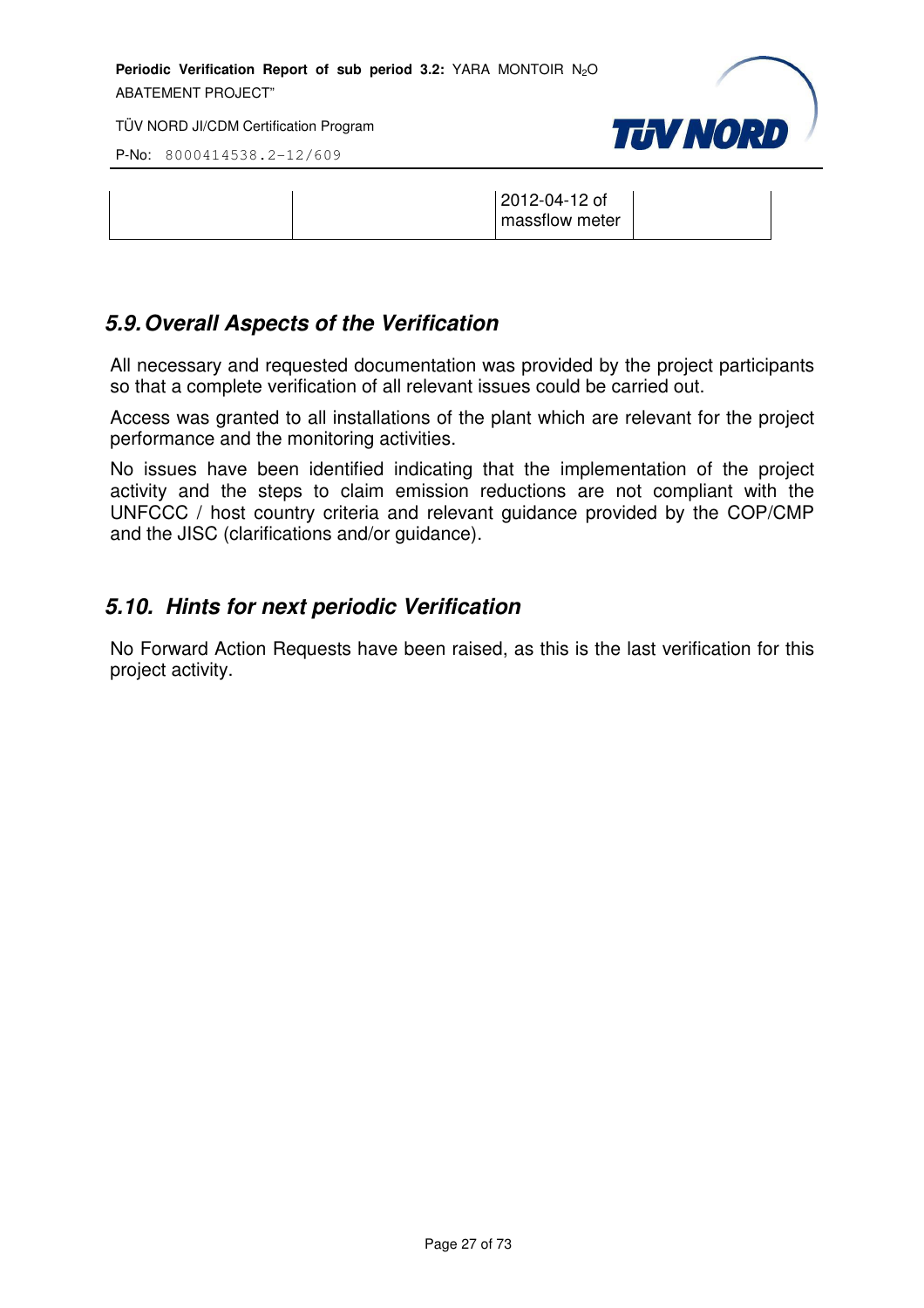TÜV NORD JI/CDM Certification Program

P-No: 8000414538.2-12/609

## **6. VERIFICATION OPINION**

Yara Montoir Nitric Acid Plant has commissioned the TÜV NORD JI/CDM Certification Program to carry out the  $3<sup>rd</sup>$  periodic verification (sub period 3.1 and 3.2) of the project: "Yara Montoir N<sub>2</sub>O Abatement Project", with regard to the relevant requirements for JI (Track 1) project activities. The project reduces GHG emissions due to reduction of  $N<sub>2</sub>O$  emissions from the production of nitric acid with secondary N<sub>2</sub>O abatement technology (secondary catalyst). This verification covers the sub period (3.2) from 2012-11-15 to 2012 15 2012-12-31 (including both days). %, with regard to the relevant<br>ject reduces GHG emissions<br>of nitric acid with secondary<br>is verification covers the sub<br>oth days).<br>on Requests (CAR) and 0<br>Illy closed. The verification is

**THV NORD** 

In the course of the verification 2 Corrective Action Requests (CAR) and 0 Clarification Requests (CL) were raised and successfully closed. The v based on the draft monitoring report, revised monitoring report, and the monitoring plan as set out in the registered PDD, the determination report, emission reduction calculation spreadsheet and supporting documents made available to the TÜ TÜV NORD JI/CDM CP by the project participant.

As a result of this verification, the verifier confirms that:

- all operations of the project are implemented and installed as planned and described in the project design document.
- the monitoring plan is in accordance with the applied country specific methodology: Méthode pour les Projets Domestiques: "Réduction catalytique du N2O dans des usines d'acide nitrique". is in accordance<br>pour les Projets I<br>s d'acide nitrique".<br>it essential for r<br>uctions are calibra<br>s in place and fu<br>ns.<br>eriodic verificatior<br>ated without mate
- the installed equipment essential for measuring parameters required for calculating emission reductions are calibrated appropriately.
- the monitoring system is in place and functional. The project has generated GHG emission reductions.

As the result of the 3.2 sub periodic verification, the verifier confirms that the GHG emission reductions are calculated without material misstatements in a conservative and appropriate manner. TÜV NORD JI/CDM CP herewith confirms that the project has achieved emission reductions in the above mentioned reporting period as follows:

Emission reductions: 14,063  $t CO<sub>2</sub>e$ 

Essen, 2013-03-01

Essen, 2013-03-01

 $627$ 

Rainer Winter TÜV NORD JI/CDM CP Verification Team Leader

Eric Krupp TÜV NORD JI/CDM CP Final Approval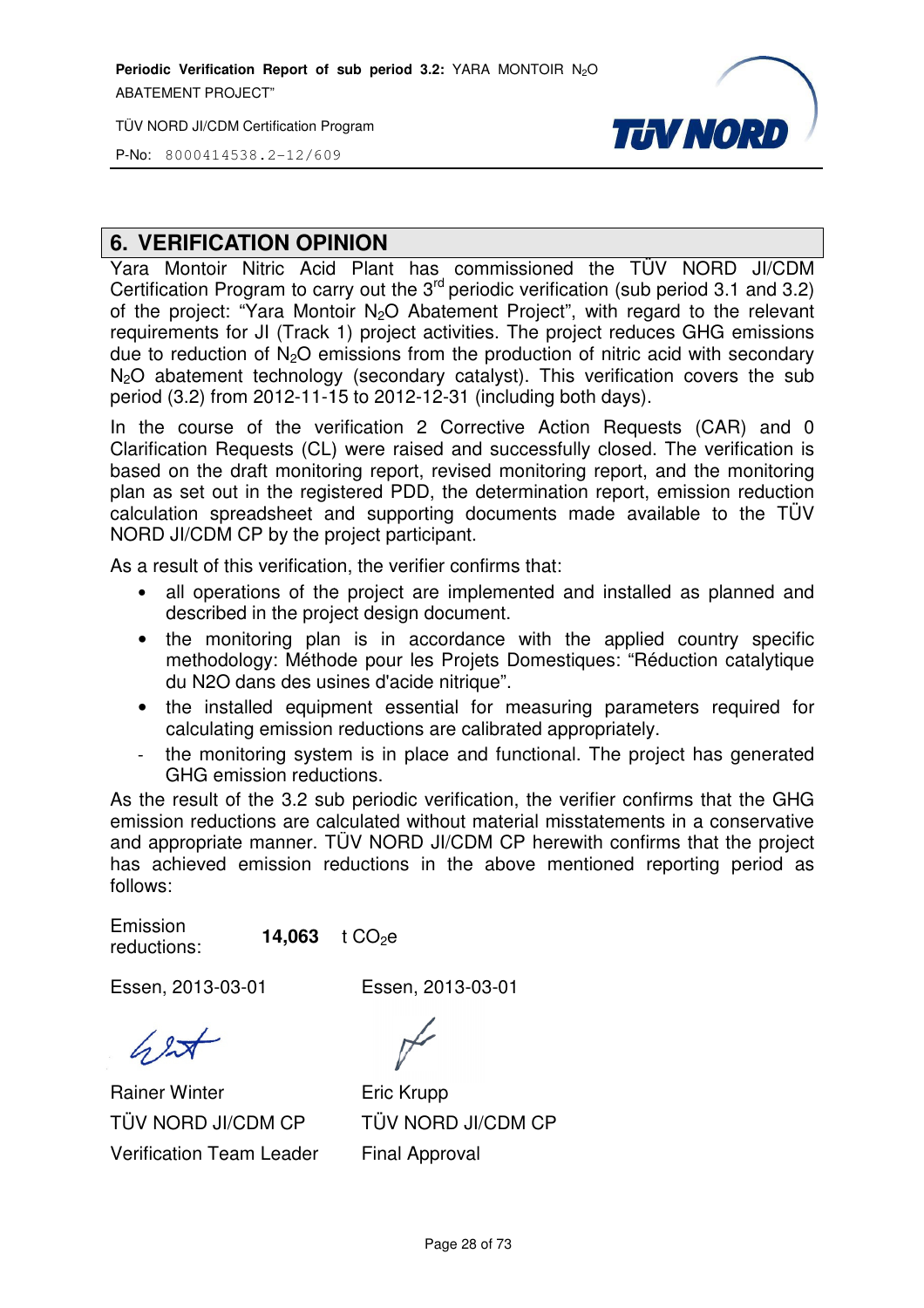P-No: 8000414538.2-12/609



## **7. REFERENCES**

#### **Table 7-1:** Documents provided by the project participant(s)

| <b>Reference</b>               | <b>Document</b>                                                                                                                                                                                                                                                                                                                                                     |
|--------------------------------|---------------------------------------------------------------------------------------------------------------------------------------------------------------------------------------------------------------------------------------------------------------------------------------------------------------------------------------------------------------------|
| APP/                           | Application for approval of a first track JI project activity.                                                                                                                                                                                                                                                                                                      |
| <b>ARRETE</b><br>$\mathsf{L}/$ | Letter concerning 'Arrêté Préfectoral' issued by the Prefecture de Loire<br>- Atlantique on 2010-03-31 regarding max. Emission from Nitric Acid<br>plant. (Regulatory Emissions factor according to the 'arrêté préféctoral'<br>issued by the Préfet de la Loire-Atlantique in 2003 and applicable from<br>01/09/2005 (1.2 kgN <sub>2</sub> O/tHNO <sub>3</sub> )). |
| <b>/ARRETE/</b>                | 'Arrêté préféctoral' issued by the Préfet de la Loire-Atlantique in 2003<br>regarding max. Emission from Nitric Acid plant (Yara Montoir,<br>applicable from 2005-09-01 (1.2 $kgN_2O/tHNO_3$ ).                                                                                                                                                                     |
| /AST/                          | Annual Surveillance Tests (AST) performed by Müller-BBM on 2011-<br>09-07, Report No. M95 281/1.                                                                                                                                                                                                                                                                    |
| /BOTTLE/                       | Test gas bottles (N <sub>2</sub> O) supplied by Messer Griesheim and stored at<br>the lab-hood on the plant.                                                                                                                                                                                                                                                        |
| /CERT/                         | ISO 9001:2000 and ISO 14001:2004 Certificates, issued by DNV,<br>dated 2010-01-13, valid until 2013-01-03 (Certificate No. 70529-2010-<br>AQFRA).                                                                                                                                                                                                                   |
| /CUSUM/                        | Cusum Control Sheet acc. DIN EN 14181 regarding drift of AMS.                                                                                                                                                                                                                                                                                                       |
| /DRAW/                         | Technical drawing of stack including outer diameter and steel<br>thickness of walling.                                                                                                                                                                                                                                                                              |
| /FG/                           | Announcement in the German Federal Gazette regarding the<br>suitability of the AMS Dr. Foedisch MCA 04.                                                                                                                                                                                                                                                             |
| /FLOWS/                        | Flow-sheet of nitric acid process.                                                                                                                                                                                                                                                                                                                                  |
| /FOED-<br><b>MAIN/</b>         | by<br>AMS-Service-company<br>Dr.<br>Foedisch<br><b>Documents</b><br>issued<br>Umweltmesstechnik GmbH:<br>Maintenance Protocol Remote Maintenance, dated 2011-09-26<br>$\bullet$                                                                                                                                                                                     |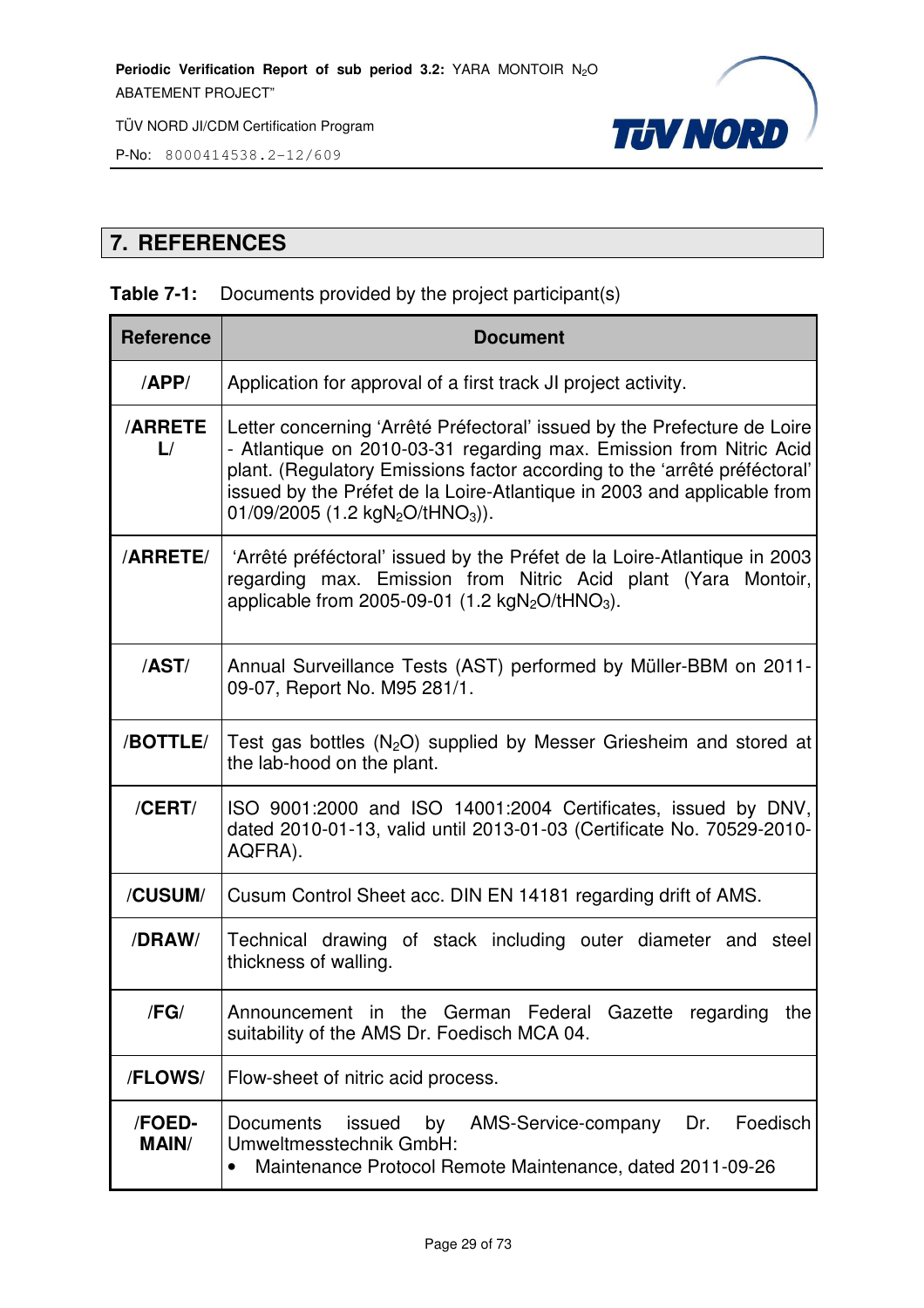TÜV NORD JI/CDM Certification Program



| <b>Reference</b>      | <b>Document</b>                                                                                                                                                                                                                                                                                                                                                                                                                                                                                                                                                                                                                       |
|-----------------------|---------------------------------------------------------------------------------------------------------------------------------------------------------------------------------------------------------------------------------------------------------------------------------------------------------------------------------------------------------------------------------------------------------------------------------------------------------------------------------------------------------------------------------------------------------------------------------------------------------------------------------------|
|                       | Assembly-, Maintenance and Service-Protocol Nr. 0009, dated<br>2011-02-02 (proof of work)<br>Maintenance Protocol dated 2011-02-02<br>$\bullet$                                                                                                                                                                                                                                                                                                                                                                                                                                                                                       |
| <b>/NAP-XLS/</b>      | Shift NAP concentration Montoir 21.06 to 21.07 2011: List of Nitric<br>Acid production figures to implement a substitution value                                                                                                                                                                                                                                                                                                                                                                                                                                                                                                      |
| /LOA/                 | LoA (host country) issued by the French "Ministère de l'Écologie,<br>$\bullet$<br>de l'Énergie, du Développement Durable et de la Mer, en charge<br>des Technologies vertes et des Négociations sur le climat" on<br>2010-12-30, Ref.-No.: 100010022280.<br>Revised LoA (host country) issued by the French "Ministère de<br>l'Écologie, de l'Énergie, du Développement Durable et de la Mer,<br>en charge des Technologies vertes et des Négociations sur le<br>climat" on 2012-11-13.<br>LoA issued by the Belgian Designated Focal Point (DFP), National<br>Climate Commission of Belgium on 2011-04-04, DFP Ref-No.:<br>NKC/FP/6. |
| /LOG/                 | Parameterisation log of the AMS (VSG-data), provided by Foedisch,<br>dated 2011-03-11                                                                                                                                                                                                                                                                                                                                                                                                                                                                                                                                                 |
| /MR/                  | Monitoring report of GHGs emission reductions (2012-11-15 -<br>$\bullet$<br>2012-12-31) "Yara Montoir N <sub>2</sub> O Abatement project" dated 2013-01-<br>11, Ver. 01, issued by N.serve.<br>Final Monitoring report of GHGs emission reductions (2012-11-15<br>$\bullet$<br>$-$ 2012-12-31) "Yara Montoir N <sub>2</sub> O Abatement project" dated 2013-<br>02-05, Ver. 02, issued by N.serve.                                                                                                                                                                                                                                    |
| /PARA-<br><b>N2O/</b> | Parameter configuration of the PHD Honeywell system, plot.                                                                                                                                                                                                                                                                                                                                                                                                                                                                                                                                                                            |
| /PLOT/                | Plot of NAP in verification period.<br>Plot of N <sub>2</sub> O-Concentrations in verification period (Source: XLS).                                                                                                                                                                                                                                                                                                                                                                                                                                                                                                                  |
| /QAL1A/               | Certificate 0000025929 dated 2010-03-10 regarding<br>QAL1<br>$\bullet$<br>suitability of the AMS MCA 04 according to DIN EN 14181:2004<br>issued by TÜV Rheinland.<br>QAL1 Certificate 0000025929_1 dated 2010-08-02 regarding<br>$\bullet$<br>suitability of the AMS MCA 04 according to DIN EN 14181:2004<br>issued by TÜV Rheinland.<br>(with extended calibration periods: 3 months).                                                                                                                                                                                                                                             |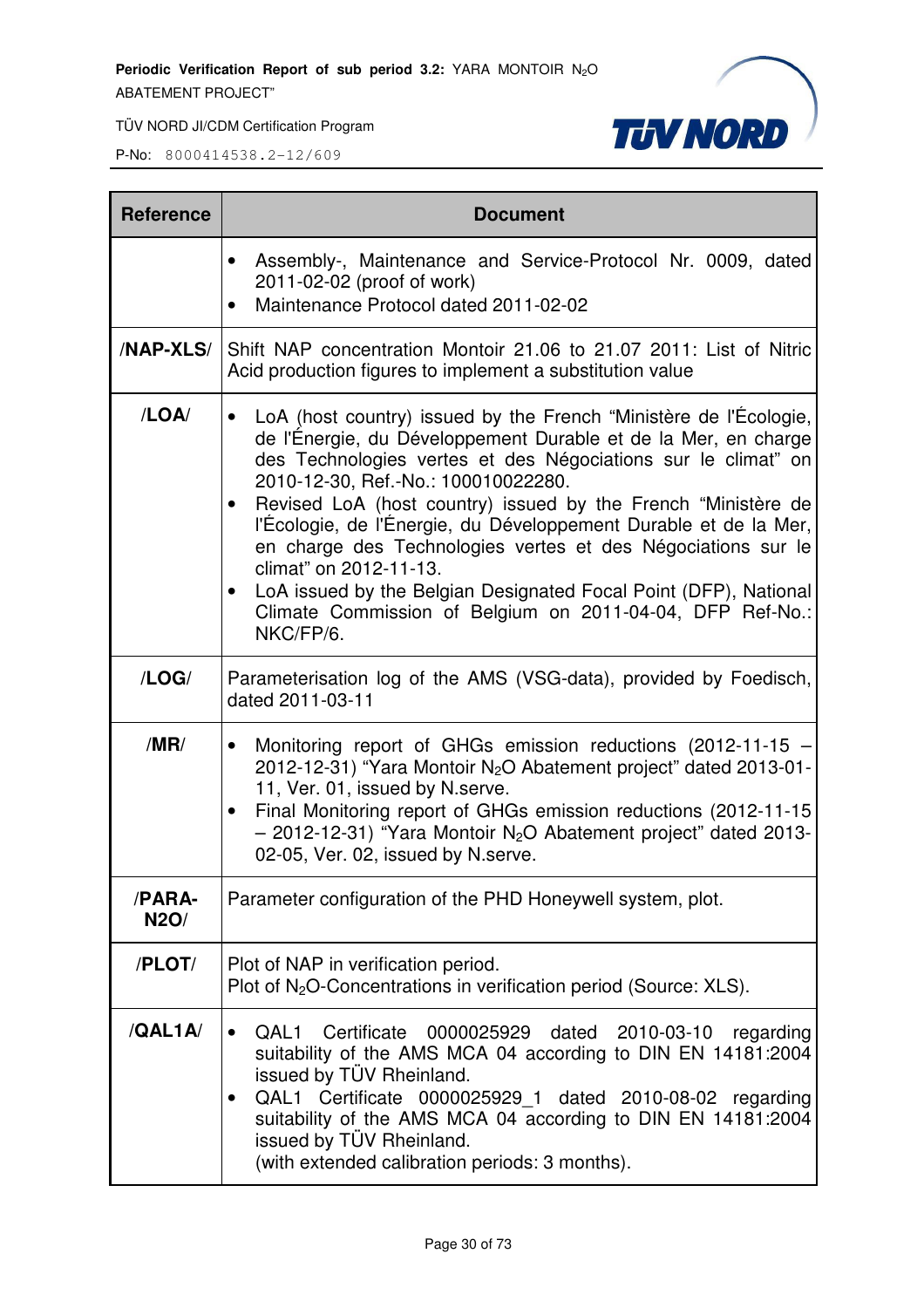

TÜV NORD JI/CDM Certification Program

| <b>Reference</b>       | <b>Document</b>                                                                                                                                                                                                                                                                                                                                    |  |  |
|------------------------|----------------------------------------------------------------------------------------------------------------------------------------------------------------------------------------------------------------------------------------------------------------------------------------------------------------------------------------------------|--|--|
| /QAL1V/                | QAL1 Certificate No: 936/808005/C 2000-04-10 regarding FMD 99<br>Volumeter, English, issued by TÜV Rheinland.<br>QAL1 Certificate No: 936/808005/C 2000-04-10 regarding FMD 99<br>Volumeter, German.                                                                                                                                               |  |  |
| <b>/QAL2CALI</b><br>B/ | Report on performance tests and calibration of the AMS according to<br>EN 14181, Report No. M82 450/2 and M82 450/4, issued by Müller<br>BBM (28 to 30/09/2009).<br>Report on performance tests and calibration of the AMS according to<br>EN 14181, Report No. M101194/01, issued by Müller BBM (25-<br>27/09/2012).                              |  |  |
| /QPROCE/               | Etalonnage et verification de l'analysateur Cheminée (Quality<br>procedures and instrument verification: "Procedure for calibration and<br>management of maintenance of AMS), No.: HAE-043831, dated 2011-<br>02-25, Ver. 00.                                                                                                                      |  |  |
| /QPROCI/               | Quality document: Internal Instruction: Gestion du<br>systéme<br>automatique de mesure (AMS) dans le cadre du project de réduction<br>des émissions de N2O (Management of the AMS in the context of the<br>project activity), No.: HAE-043829, dated 2012-03-12 Rev-00-A<br>Including data management and data storage in the Honeywell-<br>server |  |  |
| /QPROCM<br>P/          | Quality document: Internal instruction: Contróle visuel sur site de<br>analyseur cheminée 05AT4901 de l'atelier Nitrique (Check of<br>displayed information of strategies in case of failure), No.: HAE-<br>043830, Ver. 00, dated 2011-02-25.                                                                                                     |  |  |
| /VR/                   | JI verification report, 3.1 <sup>rd</sup> Periodic Yara Montoir Nitric Acid Plant Yara<br>Montoir N <sub>2</sub> O Abatement Project, Project ID: FR1000213 Monitoring<br>Period: 2012-02-01 TO 2012-11-14 (incl. both days), dated 2013-01-<br>11, issued by TÜV NORD CERT GmbH, JI/CDM Certification Program                                     |  |  |
| /XLS/                  | <b>ERU Excel calculation spreadsheet</b><br>Calc_N03_2_V01_YARA_Montoir_20130111.xlsx                                                                                                                                                                                                                                                              |  |  |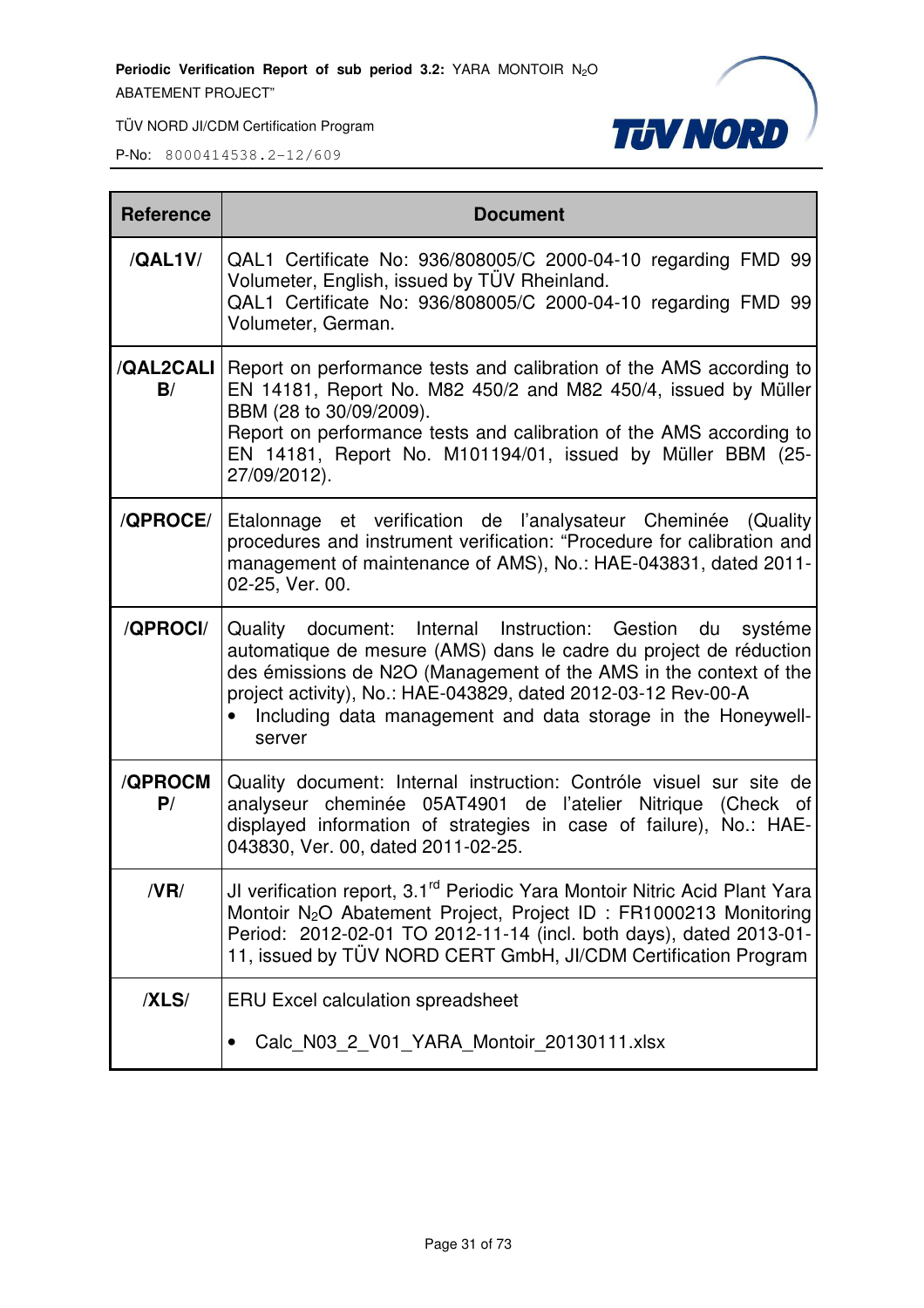

#### **Table 7-2:** Background investigation and assessment documents

| <b>Reference</b> | <b>Document</b>                                                                                                                                                                                                                                                                               |  |  |  |
|------------------|-----------------------------------------------------------------------------------------------------------------------------------------------------------------------------------------------------------------------------------------------------------------------------------------------|--|--|--|
| /14181/          | European Standard DIN EN 14181: "Stationary source emissions -<br>Quality assurance of automated measuring systems                                                                                                                                                                            |  |  |  |
| /AM0034/         | Approved baseline and monitoring methodology AM0034: "Catalytic<br>reduction of $N_2O$ inside the ammonia burner of nitric acid plants",<br>version 3.4                                                                                                                                       |  |  |  |
| /AR/             | Arrêté du 2 mars 2007 of the 'Ministère de l'écologie et du<br>développement durable (Implementation of the JI-Guidelines<br>in.<br>France)                                                                                                                                                   |  |  |  |
| /BACK/           | Background paper: "N <sub>2</sub> O EMISSIONS FROM ADIPIC ACID AND<br>NITRIC ACID PRODUCTION", Good Practice Guidance<br>and<br>Uncertainty Management in National Greenhouse Gas Inventories<br>issued by the NGGIP                                                                          |  |  |  |
| /BELGIUM/        | Rules established by the National Climate Commission for the<br>submission of an application for approval for a project activity                                                                                                                                                              |  |  |  |
| /BREF/           | Reference Document on Best Available Techniques for the<br>Manufacture of<br>Large Volume Inorganic Chemicals - Ammonia, Acids and Fertilisers                                                                                                                                                |  |  |  |
| /CPM/            | TÜV NORD JI / CDM CP Manual (incl. CP procedures and forms)                                                                                                                                                                                                                                   |  |  |  |
| /DET/            | Determination Report of the JI track 1 project:<br>Yara Montoir N2O Abatement Project, Report No.: 600500307, dated<br>2011-01-18, issued by TÜV Sued.                                                                                                                                        |  |  |  |
| /DVM/            | JI Determination and Verification Manual                                                                                                                                                                                                                                                      |  |  |  |
| /GUIDE/          | Guidance: Developing a CDM or JI project to reduce greenhouse gas<br>emissions, issued by the:<br>French Ministry for Economy, Industry and Employment<br>French Ministry for Ecology, Energy, Sustainable Development and<br>Town and Country Planning<br>French Global Environment Facility |  |  |  |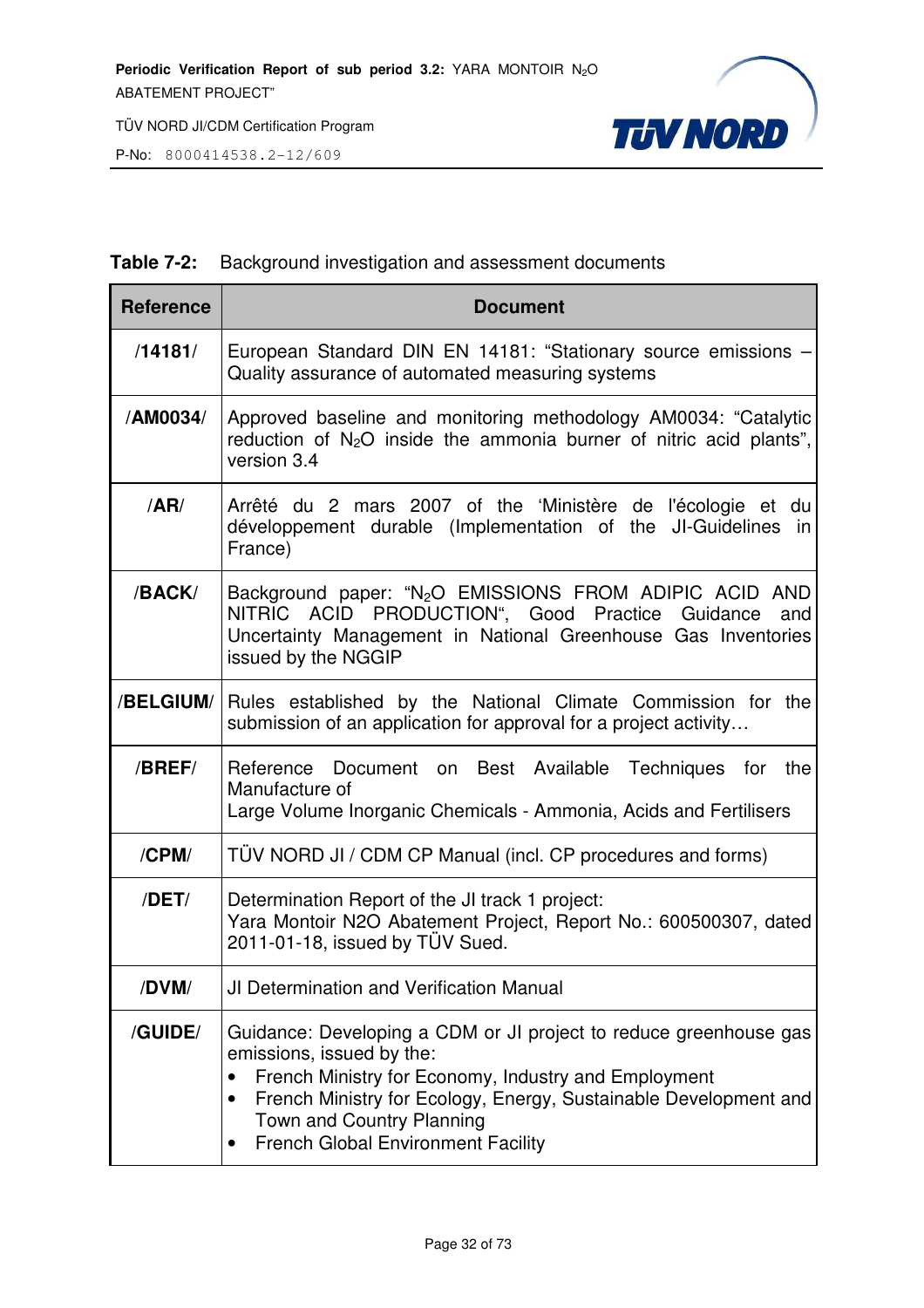

| <b>Reference</b> | <b>Document</b>                                                                                                                                                                                               |  |  |
|------------------|---------------------------------------------------------------------------------------------------------------------------------------------------------------------------------------------------------------|--|--|
| IPCC/            | 1. 1996 IPCC Guidelines for National Greenhouse Gas Inventories:<br>work book<br>2. 2006 IPCC Guidelines for National Greenhouse Gas Inventories:<br>work book                                                |  |  |
| KPI              | Kyoto Protocol (1997)                                                                                                                                                                                         |  |  |
| /MA/             | Decision 3/CMP. 1 (Marrakesh - Accords)                                                                                                                                                                       |  |  |
| /METH/           | Méthode pour les Projets Domestiques<br>Réduction catalytique du $N_2O$ dans des usines d'acide nitrique<br>(Projet Domestique Methodology: Catalytic reduction of N <sub>2</sub> O at nitric<br>acid plants) |  |  |
| /METHE/          | Projet Domestique Methodology<br>Catalytic reduction of $N_2O$ at nitric acid plants (Translation of $^{/METH/}$ )                                                                                            |  |  |
| /PDD/            | Project Design Document Version 06 dated 10.08.2010 "YARA<br>Montoir N <sub>2</sub> O abatement project"                                                                                                      |  |  |
| /PDD-RD/         | Redetermination Project Design Document Version 12<br>dated<br>24.09.2012 "YARA Montoir N <sub>2</sub> O abatement project"                                                                                   |  |  |
| <b>/SAFE/</b>    | Safety data sheet, YARA N2O Abatement Catalyst 58-Y1, 58-Y1-S in<br>accordance with EU REACH regulation                                                                                                       |  |  |

| <b>Reference</b> | Link                                                                          | Organisation                                                                      |
|------------------|-------------------------------------------------------------------------------|-----------------------------------------------------------------------------------|
| /belgium/        | http://www.cnc-<br>nkc.be/KLIMAATPLAN/EN/<br>Home/Focalpoint/Approval<br>NCC/ | Website of the Belgian DFP                                                        |
| /bref/           | http://eippcb.jrc.ec.europa.<br>eu/reference/                                 | Website of the European Commission,<br>Joint Research Centre,<br>Institute<br>for |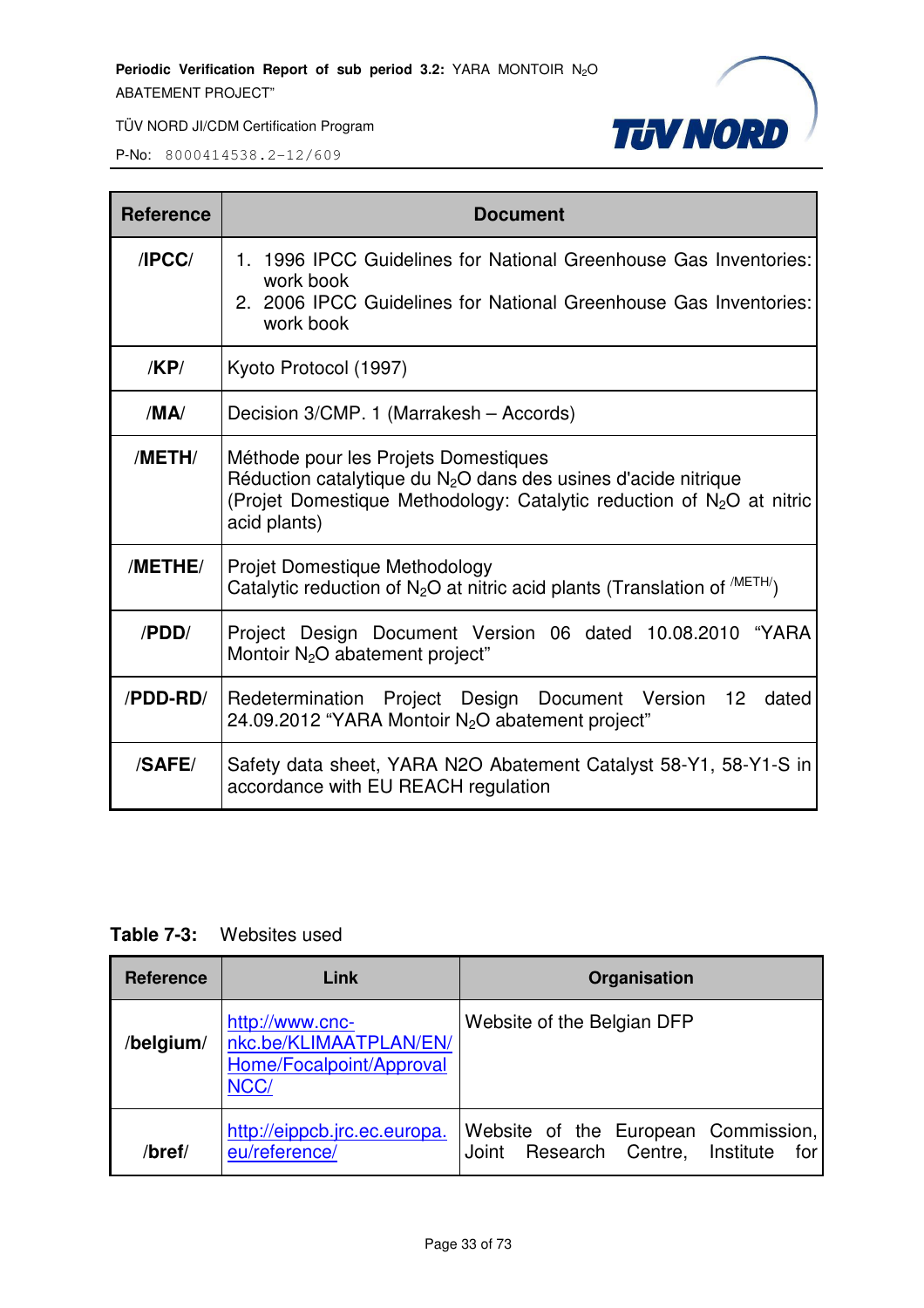

P-No: 8000414538.2-12/609

| <b>Reference</b> | Link                                                                     | Organisation                                                                                                                                               |  |  |
|------------------|--------------------------------------------------------------------------|------------------------------------------------------------------------------------------------------------------------------------------------------------|--|--|
|                  |                                                                          | <b>Studies</b><br>Prospective Technological<br>(Provision of BAT-Reference documents)                                                                      |  |  |
| /dehst/          | http://www.dehst.de                                                      | Trading<br>Emissions<br>Authority<br>German<br>the Federal Environment<br>(DEHSt)<br>at<br>Agency                                                          |  |  |
| /dfp/            | http://www.developpement-<br>durable.gouv.fr/                            | Ministère de l'Écologie, de l'Énergie, du<br>Développement Durable et de la Mer, en<br>charge des Technologies vertes et des<br>Négociations sur le climat |  |  |
| /douane/         | http://www.douane.gouv.fr/<br>data/file/6146.pdf                         | Web-file regarding $N_2O$ emission taxation.                                                                                                               |  |  |
| /gw/             | http://www.global-<br>warming.de/                                        | TÜV Nord platform hosting projects open<br>for comments at the determination stage                                                                         |  |  |
| $\sqrt{I}$       | www.ipcc-nggip.iges.or.jp                                                | <b>IPCC</b> publications                                                                                                                                   |  |  |
| /                | http://www.legifrance.gouv.<br>fr/                                       | Site of the Legifrance (La service public de<br>la diffusion du droit)                                                                                     |  |  |
| /mist/           | http://www.ecologie.gouv.fr<br>/Methodologies-de-<br><u>projets.html</u> | Ministère de l'Écologie, de l'Énergie, du<br>Développement durable et de la Mer<br>(Ministry of ecology and<br>sustainable<br>development)                 |  |  |
| $/$ nfg $/$      | http://www.effet-de-<br>serre.gouv.fr/accueil                            | Mission<br>interministérielle sur l'effet<br>de<br>serre<br>Inter-Ministry<br>Mission on the<br>(French<br>Greenhouse Effect)                              |  |  |
| $\sqrt{qal1/}$   | http://gal1.de/de/hersteller/f<br>oedisch.htm                            | of federal environment<br>www-database<br>agency for QAL 1 certified AMS                                                                                   |  |  |
| /unfccc/         | http://ji.unfccc.int                                                     | JI-FC                                                                                                                                                      |  |  |

**Table 7-4:** List of interviewed persons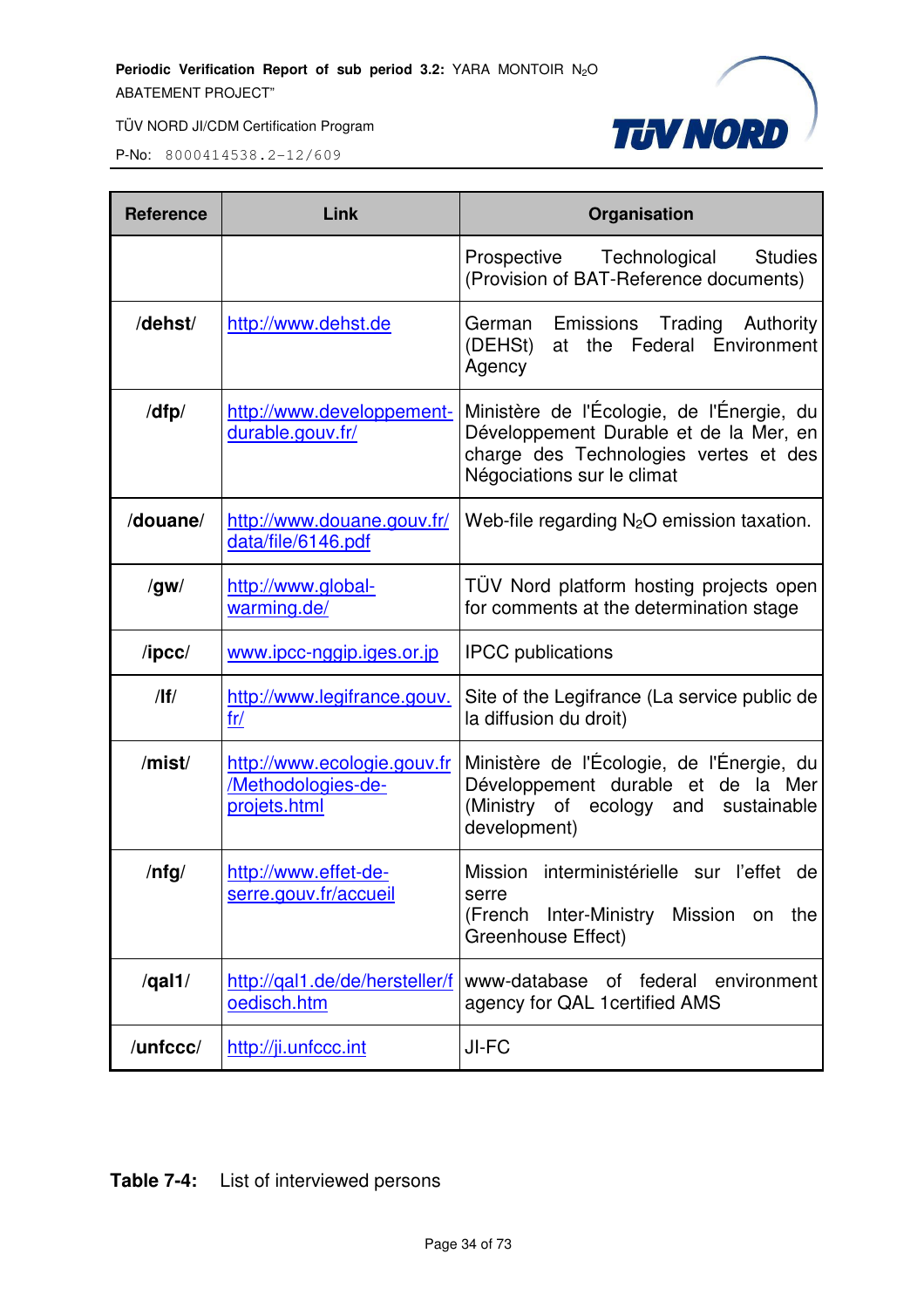

P-No: 8000414538.2-12/609

| <b>Reference</b> | Mol <sup>1</sup> |            | <b>Name</b>            | <b>Organisation / Function</b>                                 |
|------------------|------------------|------------|------------------------|----------------------------------------------------------------|
| /IM01/           | ٧                | Mr.<br>Ms  | J. Manuel Lizon        | <b>Yara Montoir Nitric Acid Plant</b><br>(Production Manager)  |
| /IM01/           | ٧                | Mr.<br>Ms  | Marc Gres              | Yara Montoir Nitric Acid Plant<br>(Process Manager)            |
| /IM01/           | ٧                | Mr.<br>Ms. | <b>Denis Barthouet</b> | <b>Yara Montoir Nitric Acid Plant</b><br>(Maintenance Manager) |
| /IM02/           | ٧                | Mr.<br>Ms. | Martin Stilkenbäumer   | N.serve<br>(Monitoring Expert)                                 |

1) Means of Interview: (**T**elephone, **E**-Mail, **V**isit)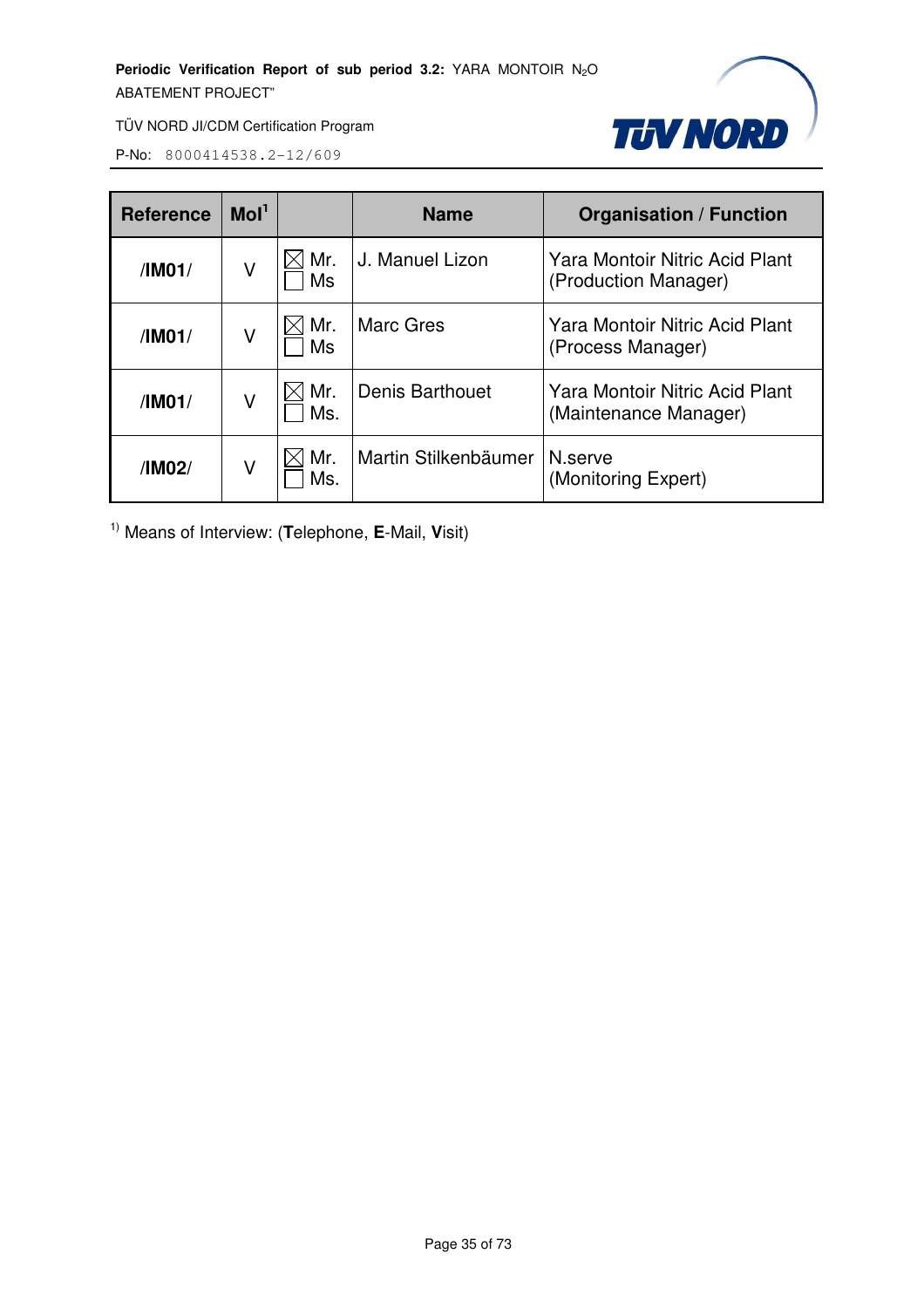P-No: 8000414538.2-12/609



# **ANNEX**

## **A1:** Verification Protocol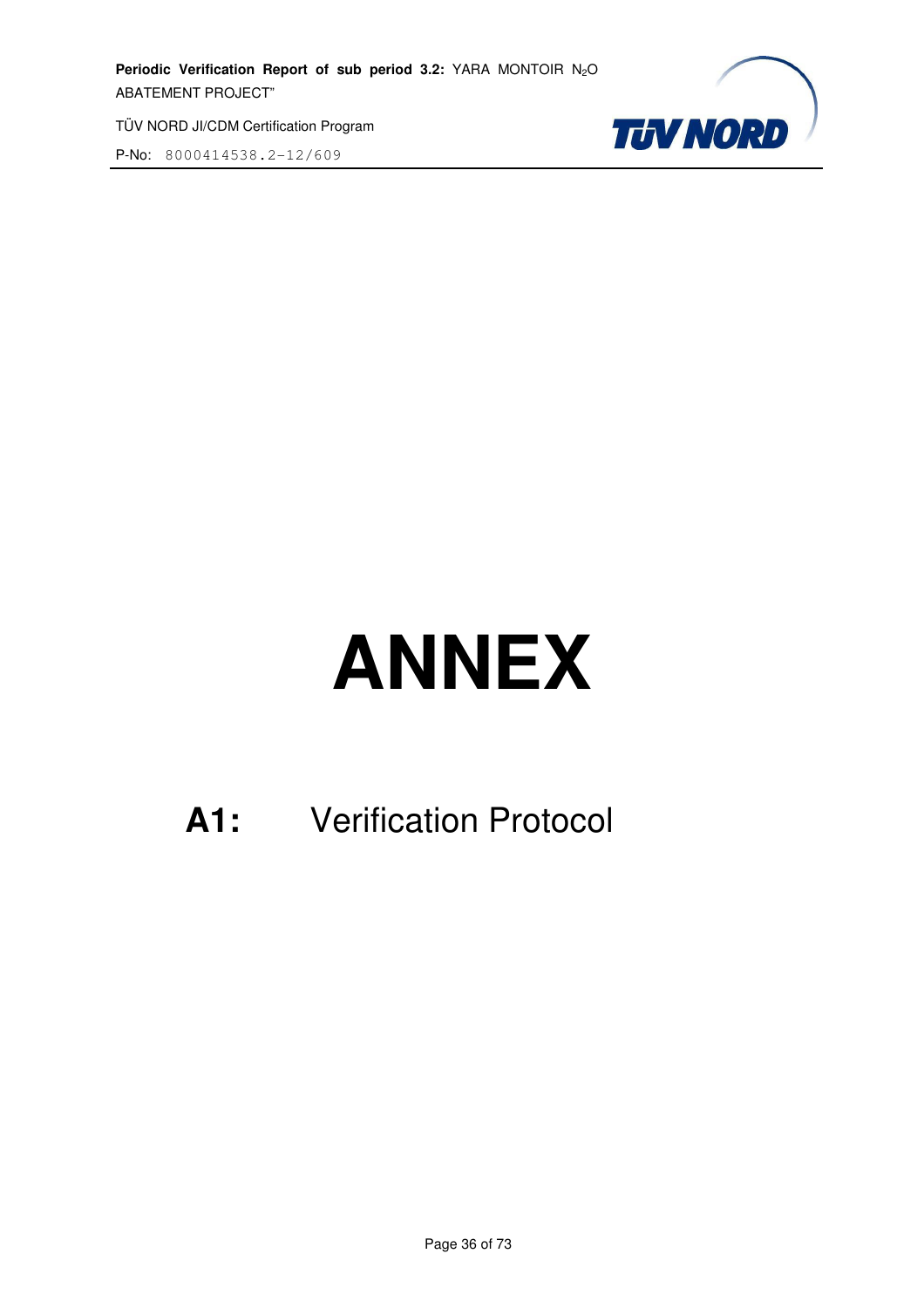P-No: 8000414538.2-12/609



# **ANNEX 1: VERIFICATION PROTOCOL**

**Table A-1:** GHG calculation procedures and management control testing / detailed audit testing of residual risk areas and random testing

| Identification,<br>assessment and<br><b>Identification of</b><br>potential reporting risk<br>testing of<br>management<br>controls | 2. Areas of residual<br>risks | <b>Additional</b><br>verification<br>testing | 4. Conclusions<br>and Areas<br>Requiring<br>Improvement<br>(including<br><b>Forward</b><br><b>Action</b><br><b>Requests</b> ) |
|-----------------------------------------------------------------------------------------------------------------------------------|-------------------------------|----------------------------------------------|-------------------------------------------------------------------------------------------------------------------------------|
|-----------------------------------------------------------------------------------------------------------------------------------|-------------------------------|----------------------------------------------|-------------------------------------------------------------------------------------------------------------------------------|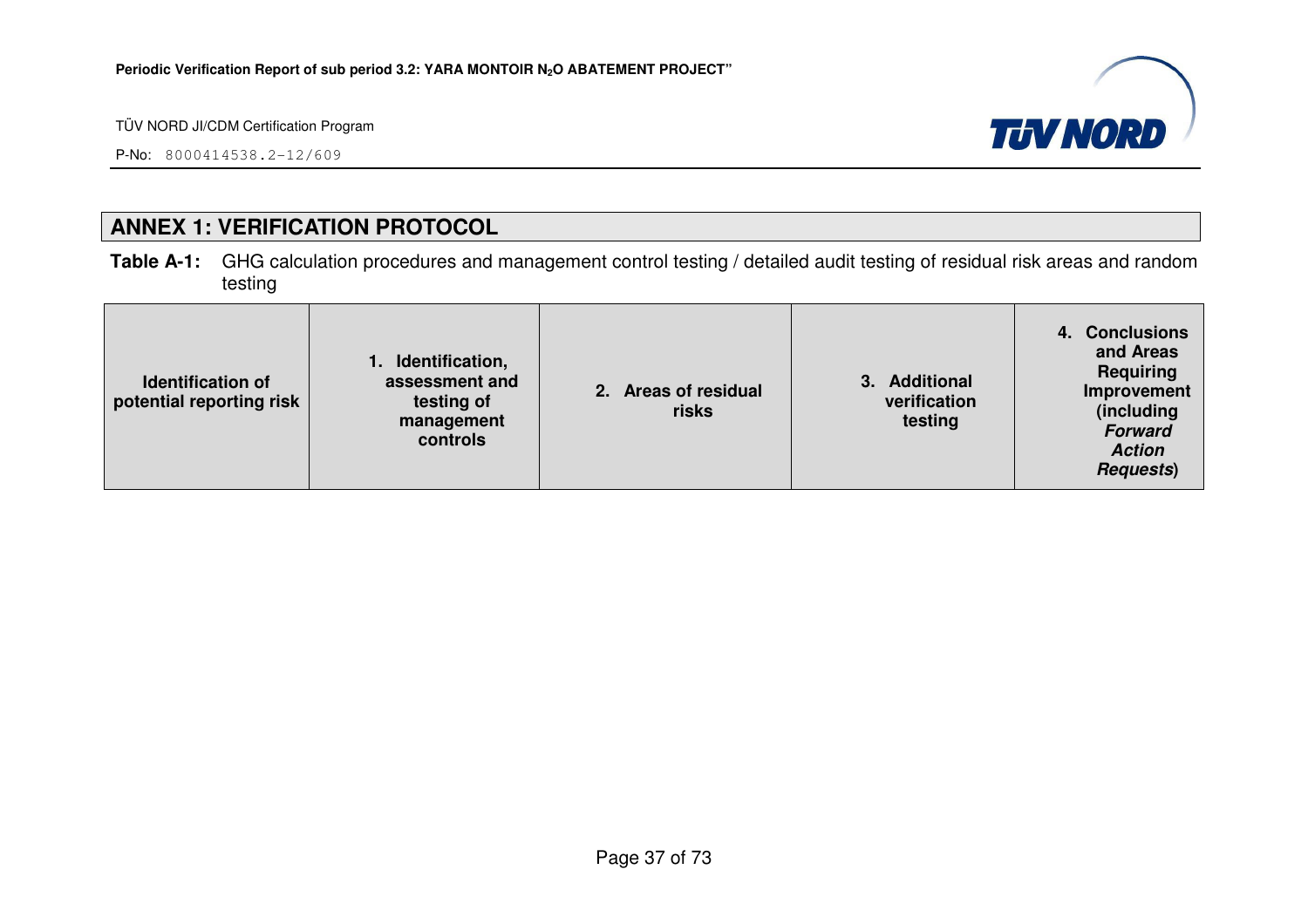

| <b>Identification of</b><br>potential reporting risk                                                                                                                                                                                            | 1. Identification,<br>assessment and<br>testing of<br>management<br>controls                                                                                                                                                                                                                                                                                                                                                                                                                  | 2. Areas of residual<br>risks                                                                                                                                                                                                                                                                                                                                                                                                                                                               | 3. Additional<br>verification<br>testing                                                                                                                                                                                                                                                                                                                                                                                                      | 4. Conclusions<br>and Areas<br><b>Requiring</b><br>Improvement<br>(including<br><b>Forward</b><br><b>Action</b><br><b>Requests</b> ) |
|-------------------------------------------------------------------------------------------------------------------------------------------------------------------------------------------------------------------------------------------------|-----------------------------------------------------------------------------------------------------------------------------------------------------------------------------------------------------------------------------------------------------------------------------------------------------------------------------------------------------------------------------------------------------------------------------------------------------------------------------------------------|---------------------------------------------------------------------------------------------------------------------------------------------------------------------------------------------------------------------------------------------------------------------------------------------------------------------------------------------------------------------------------------------------------------------------------------------------------------------------------------------|-----------------------------------------------------------------------------------------------------------------------------------------------------------------------------------------------------------------------------------------------------------------------------------------------------------------------------------------------------------------------------------------------------------------------------------------------|--------------------------------------------------------------------------------------------------------------------------------------|
|                                                                                                                                                                                                                                                 |                                                                                                                                                                                                                                                                                                                                                                                                                                                                                               |                                                                                                                                                                                                                                                                                                                                                                                                                                                                                             |                                                                                                                                                                                                                                                                                                                                                                                                                                               |                                                                                                                                      |
| Installation of<br>measuring equipment<br>Dysfunction of<br>installed equipment<br>Maloperation by<br>operational personnel<br>Downtimes of<br>equipment<br>Exchange of<br>equipment<br>Change of<br>measurement<br>equipment<br>characteristic | Installation<br>of<br>modern<br>of<br>the art<br>and<br>state<br>equipment<br>control<br><b>Process</b><br>$\bullet$<br>automation<br>Internal data review<br>$\bullet$<br>Regular visual inspect-<br>$\bullet$<br>ions of installed equip-<br>ment<br>Only skilled and trained<br>$\bullet$<br>personnel operates the<br>relevant equipment<br>Daily raw data checks<br>$\bullet$<br>Immediate exchange of<br>$\bullet$<br>dysfunctional<br>equipment<br>is<br>Stand-by<br>duty<br>organized | Daw data generation<br>• Inadequate<br>installation<br>operation of the monitoring<br>equipment<br>• Inadequate<br>exchange<br>0f<br>equipment<br>• Change of personnel<br>• Undetected<br>measurement<br>errors<br>• Inappropriateness<br>of<br>Management<br>system<br>procedures w.r.t. monitoring<br>plan requirements<br>(e.g.<br>substitute value strategies)<br>• Non-application<br>0f<br>system<br>management<br>procedures<br>• Insufficient accuracy<br>QA/QC<br>• Inappropriate | • Site – visit (maintenance<br>dept., gas supplier)<br>• Check of equipment<br>• Check of technical data<br>sheets<br>• Check<br>of<br>suppliers<br>information / guarantees<br>$\bullet$ Check<br>calibration<br>of<br>records, if applicable<br>• Check of maintenance<br>records<br>• Counter-check<br>of raw<br>data<br>and<br>commercial<br>data<br>• Check of JI<br>manage-<br>ment system<br>• Check of<br>JI<br>related<br>procedures | • See Table A-2                                                                                                                      |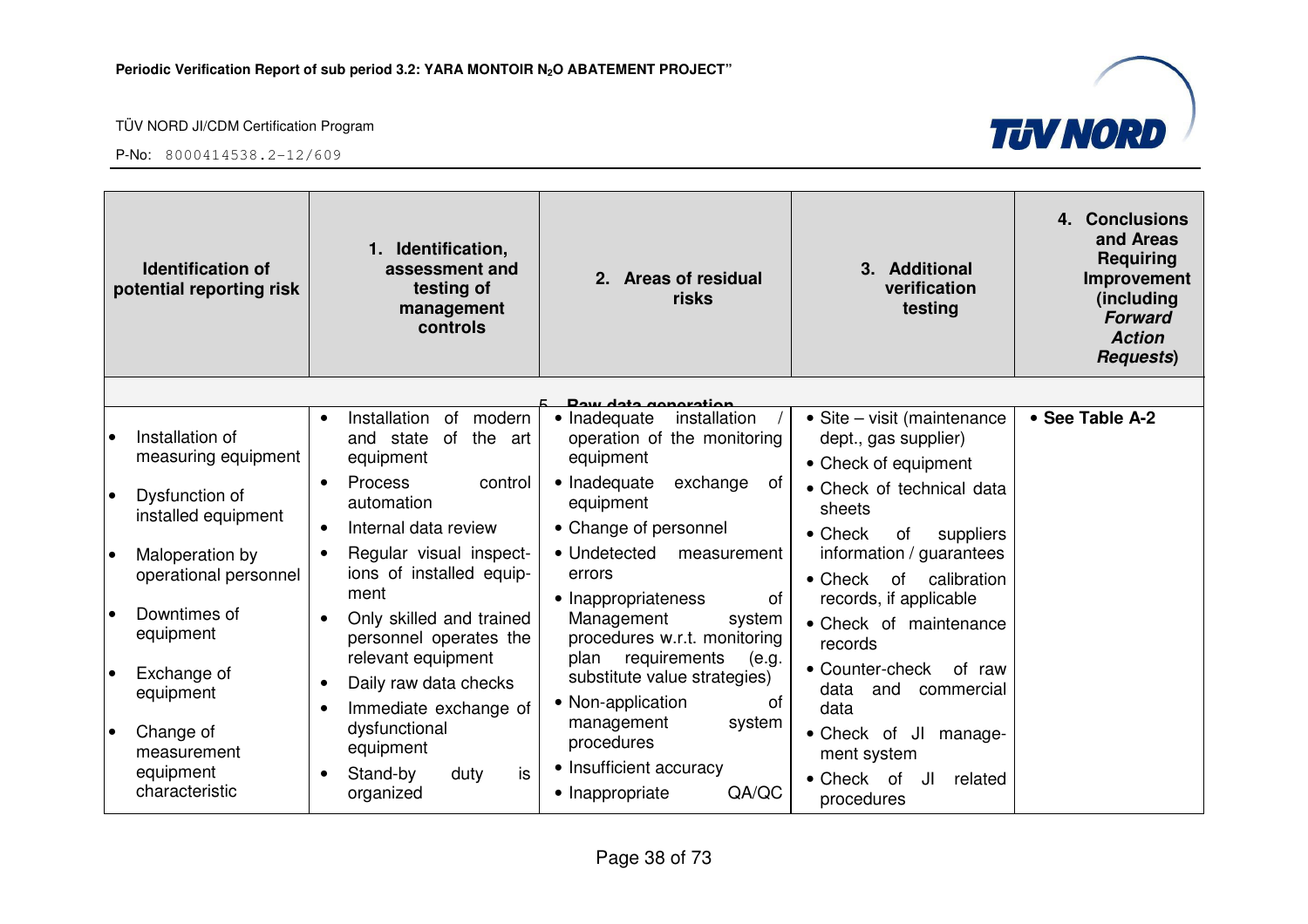

| <b>Identification of</b><br>potential reporting risk                                                                                                         | Identification,<br>assessment and<br>testing of<br>management<br>controls                                                                                                                             | 2. Areas of residual<br>risks                                                                                                                                                             | 3. Additional<br>verification<br>testing                                                                                                                                                    | <b>Conclusions</b><br>4.<br>and Areas<br><b>Requiring</b><br>Improvement<br>(including<br><b>Forward</b><br><b>Action</b><br><b>Requests</b> ) |
|--------------------------------------------------------------------------------------------------------------------------------------------------------------|-------------------------------------------------------------------------------------------------------------------------------------------------------------------------------------------------------|-------------------------------------------------------------------------------------------------------------------------------------------------------------------------------------------|---------------------------------------------------------------------------------------------------------------------------------------------------------------------------------------------|------------------------------------------------------------------------------------------------------------------------------------------------|
| Insufficient accuracy<br>$\bullet$                                                                                                                           | Training<br>$\bullet$<br>Internal<br>audit                                                                                                                                                            | measures of Third Parties                                                                                                                                                                 | of<br>JI<br>• Application<br>management<br>system                                                                                                                                           |                                                                                                                                                |
| Change of<br>٠<br>technology                                                                                                                                 | procedures<br>of<br>check<br>Internal                                                                                                                                                                 |                                                                                                                                                                                           | procedures<br>• Check of trainings                                                                                                                                                          |                                                                                                                                                |
| Accuracy of values<br>$\bullet$<br>supplied by Third<br>Parties                                                                                              | QA/QC<br>0f<br>measures<br>involved Third Parties                                                                                                                                                     |                                                                                                                                                                                           | • Check of responsibilities<br>$\bullet$ Check<br>QA/QC<br>of<br>documentation / eviden-<br>ces of involved<br>Third<br>Parties                                                             |                                                                                                                                                |
|                                                                                                                                                              |                                                                                                                                                                                                       | Raw data collection and data aggregation                                                                                                                                                  |                                                                                                                                                                                             |                                                                                                                                                |
| Wrong data transfer<br>$\bullet$<br>from raw data to daily<br>and monthly<br>aggregated reporting<br>forms<br><b>IT Systems</b><br>Spread sheet<br>$\bullet$ | Cross-check of data<br>$\bullet$<br>Plausibility checks<br>of<br>$\bullet$<br>various parameters.<br>Appropriate<br>archiving<br>$\bullet$<br>system<br>allocation<br>Clear<br>οf<br>responsibilities | · Unintended usage of old<br>data that has been revised<br>• Incomplete documentation<br>$\bullet$ Ex-post<br>corrections<br>of<br>records<br>• Ambiguous<br>0f<br>sources<br>information | of<br>$\bullet$ Check<br>data<br>aggregation steps<br>• Counter-calculation<br>• Data integrity checks by<br>means of graphical data<br>analysis and calculation<br>of specific performance | • See Table A-2                                                                                                                                |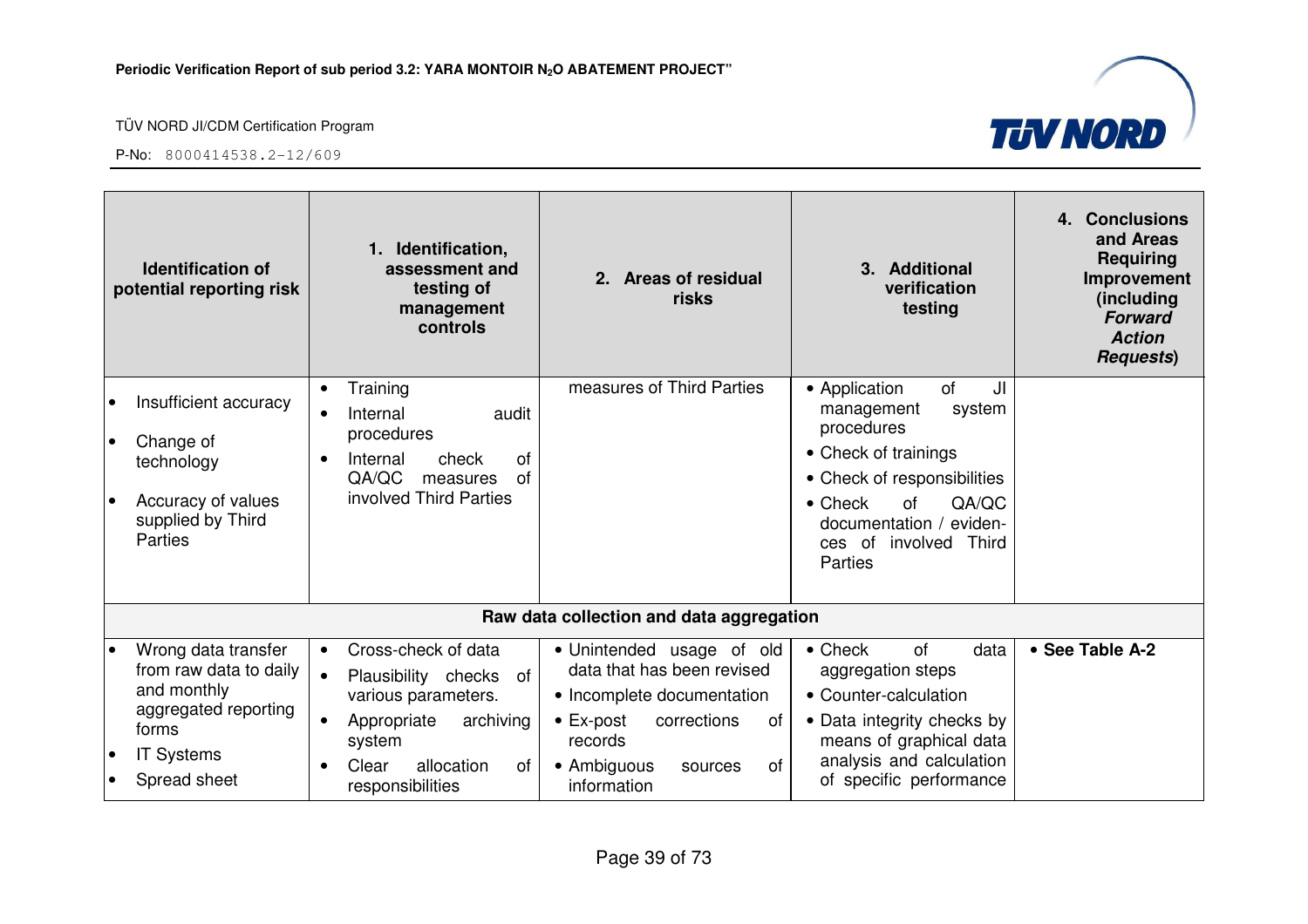

| <b>Identification of</b><br>potential reporting risk          | 1. Identification,<br>assessment and<br>testing of<br>management<br>controls                                                                                            | 2. Areas of residual<br>risks                                                                                                                                                                            | 3. Additional<br>verification<br>testing                                                                                                                   | 4. Conclusions<br>and Areas<br><b>Requiring</b><br>Improvement<br>(including<br><b>Forward</b><br><b>Action</b><br><b>Requests</b> ) |
|---------------------------------------------------------------|-------------------------------------------------------------------------------------------------------------------------------------------------------------------------|----------------------------------------------------------------------------------------------------------------------------------------------------------------------------------------------------------|------------------------------------------------------------------------------------------------------------------------------------------------------------|--------------------------------------------------------------------------------------------------------------------------------------|
| programming<br>Manual data<br>$\bullet$<br>transmission       | of<br>JI<br>Application<br>$\bullet$<br>Management<br>system<br>procedures                                                                                              | • Non-application<br>of<br>management<br>system<br>procedures<br>• Manual                                                                                                                                | figures<br>• Check of management<br>system certification                                                                                                   |                                                                                                                                      |
| Data protection<br>$\bullet$<br>Responsibilities<br>$\bullet$ | Usage<br>standard<br>of<br>$\bullet$<br>solutions<br>software<br>(Spreadsheets)<br>Limited access to<br>-IT<br>$\bullet$<br>systems<br>Data<br>protection<br>procedures | data<br>transfer<br>mistakes<br>• Unintended<br>change<br>οf<br>spread sheet programming<br>or data base entries<br>• Problems<br>caused<br>by<br>updating/upgrading<br>or                               | • Check of data archiving<br>system<br>• Check of application of<br>Management<br>system<br>procedures                                                     |                                                                                                                                      |
|                                                               |                                                                                                                                                                         | change of applied software<br><b>Other calculation parameters</b>                                                                                                                                        |                                                                                                                                                            |                                                                                                                                      |
| Emission factors,<br>oxidation factors,<br>coefficients       | values and<br><b>The</b><br>data<br>$\bullet$<br>applied<br>sources<br>are<br>defined in the PDD and<br>monitoring plan                                                 | • Unintended<br>intended<br><b>or</b><br>Modification<br>of calculation<br>parameters<br>• Wrong application of values<br>• Misinterpretations<br>the<br>of<br>applied methodology<br>and/<br>or the PDD | • Update-check<br><b>of</b><br>regulatory framework<br>• Countercheck<br><b>of</b><br>the<br>applied MP in the MR<br>the<br>against<br>approved<br>version | • See Table A-2                                                                                                                      |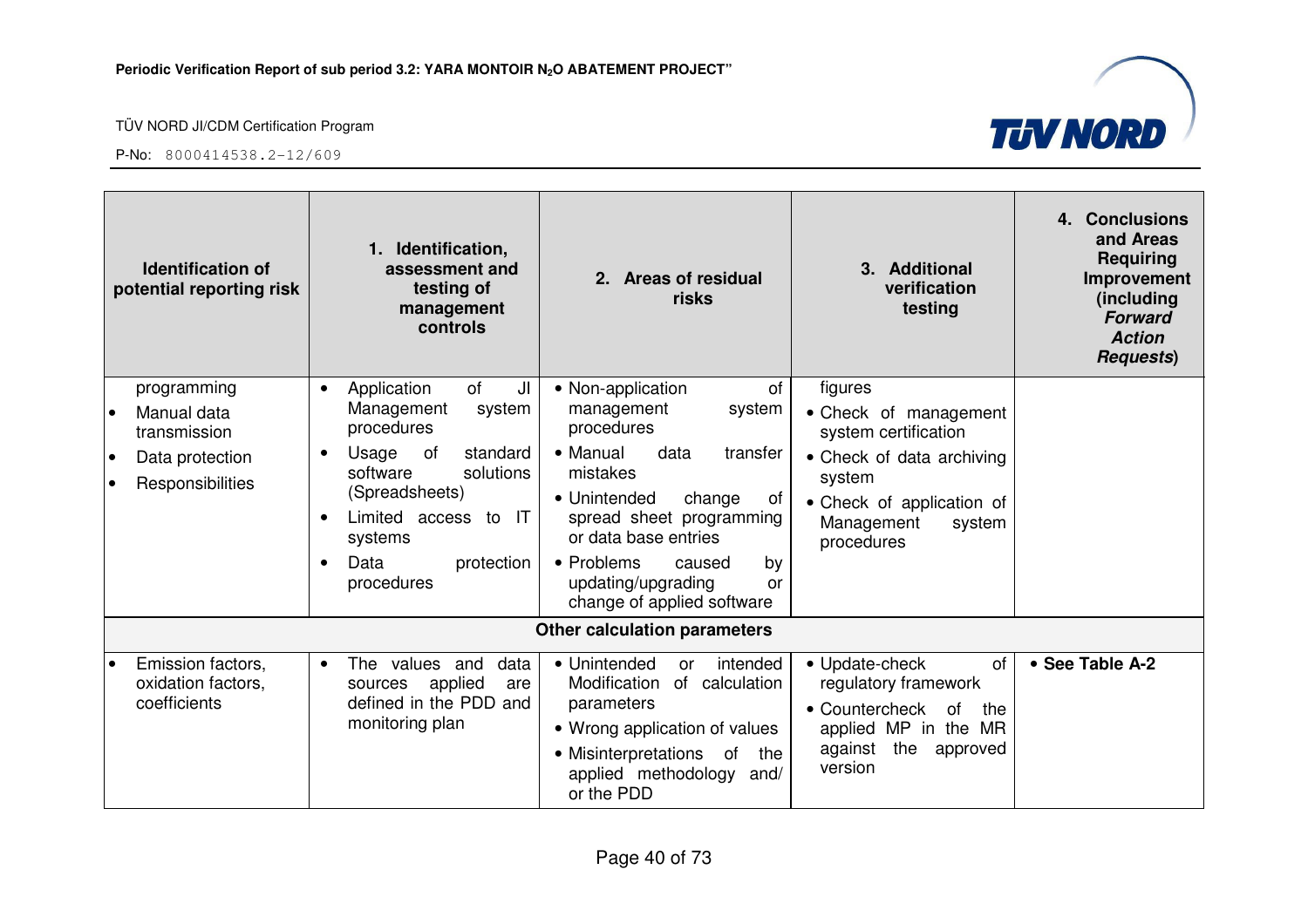

| <b>Identification of</b><br>potential reporting risk                                                     | Identification,<br>assessment and<br>testing of<br>management<br>controls                                                                                                                                                                                              | 2. Areas of residual<br>risks                                                                         | 3. Additional<br>verification<br>testing                                                                                                       | 4. Conclusions<br>and Areas<br><b>Requiring</b><br>Improvement<br>(including<br><b>Forward</b><br><b>Action</b><br><b>Requests)</b> |
|----------------------------------------------------------------------------------------------------------|------------------------------------------------------------------------------------------------------------------------------------------------------------------------------------------------------------------------------------------------------------------------|-------------------------------------------------------------------------------------------------------|------------------------------------------------------------------------------------------------------------------------------------------------|-------------------------------------------------------------------------------------------------------------------------------------|
|                                                                                                          |                                                                                                                                                                                                                                                                        | • Missing<br>update<br>of<br>applicable<br>regulatory<br>framework<br><b>IPCC</b><br>(e.g.<br>values) |                                                                                                                                                |                                                                                                                                     |
|                                                                                                          |                                                                                                                                                                                                                                                                        | <b>Calculation Methods</b>                                                                            |                                                                                                                                                |                                                                                                                                     |
| Applied formulae<br>Miscalculation<br>$\bullet$<br>Mistakes in spread-<br>$\bullet$<br>sheet calculation | Advanced<br>calculation<br>$\bullet$<br>and reporting tools<br>A JI coordinator is in<br>$\bullet$<br>charge of the JI related<br>calculations<br>Usage of<br>tested<br>$\bullet$<br>Excel<br>counterchecked<br>spreadsheets<br>Involvement of external<br>consultants | of<br>miscal-<br>$\bullet$ The<br>danger<br>culation<br>only<br>can<br>be<br>minimized.               | • Countercheck<br>the<br>on<br>basis of own calculation.<br>• Spread<br>sheet<br>walk-<br>trough.<br>• Plausibility checks<br>• Check of plots | • See Table A-2                                                                                                                     |
|                                                                                                          |                                                                                                                                                                                                                                                                        | <b>Monitoring reporting</b>                                                                           |                                                                                                                                                |                                                                                                                                     |
| Data transfer to the<br>author of the                                                                    | JI<br>An<br>experienced<br>$\bullet$<br>consultant<br>is                                                                                                                                                                                                               | • The danger of data transfer<br>mistakes<br>only<br>be<br>can                                        | with<br>• Counter<br>check<br>evidences provided.                                                                                              | • See Table A-2                                                                                                                     |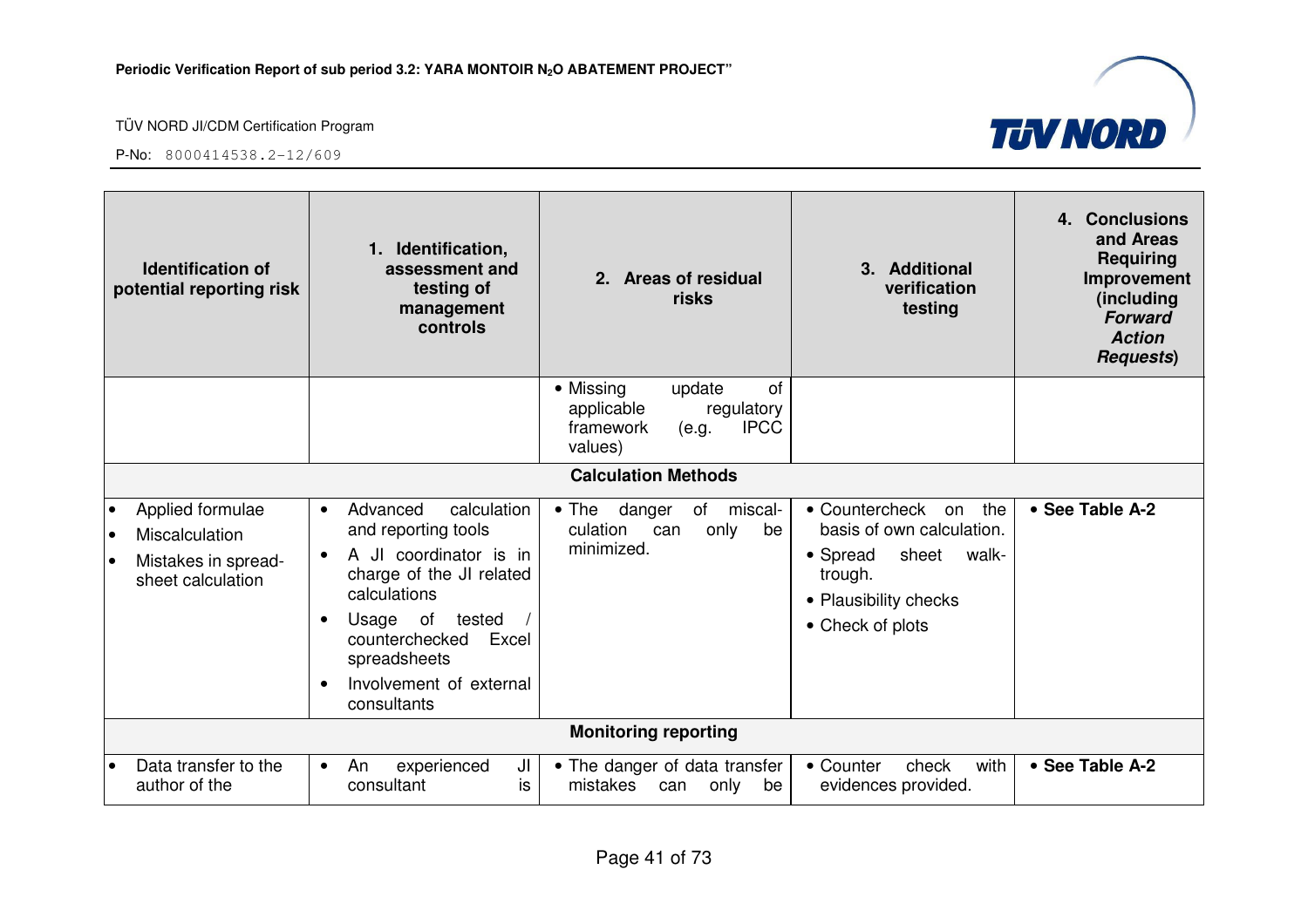

|           | <b>Identification of</b><br>potential reporting risk | Identification,<br>assessment and<br>testing of<br>management<br>controls |                                                  | 2. Areas of residual<br>risks |               |  | 3. Additional<br>verification<br>testing | 4. Conclusions<br>and Areas<br>Requiring<br>Improvement<br>(including<br><b>Forward</b><br><b>Action</b><br><b>Requests</b> ) |
|-----------|------------------------------------------------------|---------------------------------------------------------------------------|--------------------------------------------------|-------------------------------|---------------|--|------------------------------------------|-------------------------------------------------------------------------------------------------------------------------------|
|           | monitoring report                                    | for<br>responsible                                                        |                                                  | minimized                     | • Audit<br>of |  | procedure                                |                                                                                                                               |
| $\bullet$ | Data transfer to the<br>monitoring report            | monitoring reporting.<br>JI QMS procedures are                            | • Inappropriate application of<br>QMS procedures | application                   |               |  |                                          |                                                                                                                               |
| $\bullet$ | Unintended use of<br>outdated versions               | defined                                                                   |                                                  |                               |               |  |                                          |                                                                                                                               |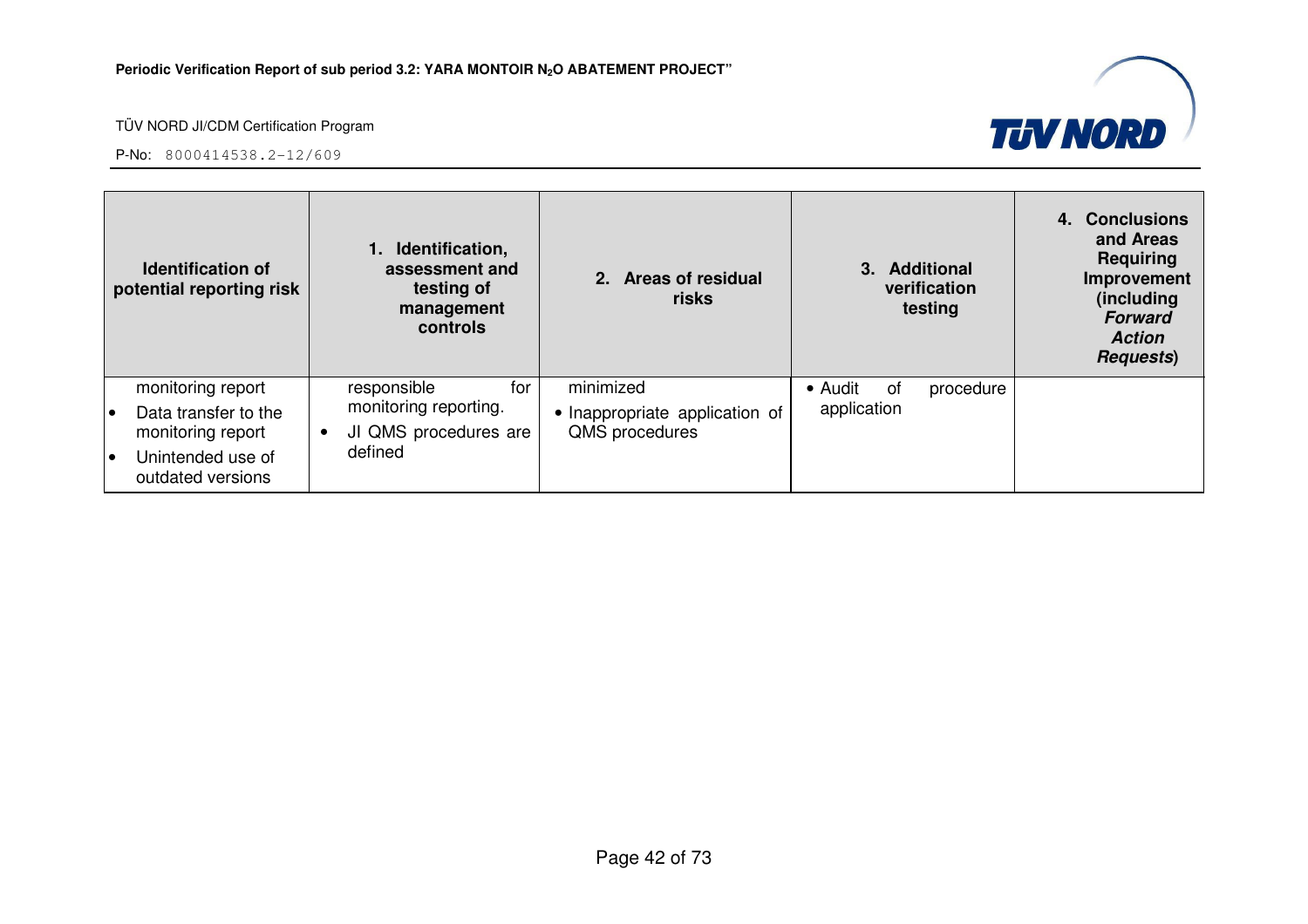



P-No: 8000414538.2-12/609

# **Table A-2:** (Project specific) Periodic Verification Checklist

| No.<br>$\mathbf{A}$ | $DVM3$ paragraph /<br><b>Checklist Item</b><br>(incl. guidance for the determination<br>team)<br><b>Project Approvals by Parties involved</b>                                                                                                                                                                          | <b>Initial Finding</b><br>(Means and results of assessment)                                                                                                                                                                                                                                                                                                                            | Ref.                       | <b>Action</b><br>requested<br>to PPs<br>(CAR, CL,<br>FAR) | <b>Review</b><br>of PP's<br>action | Con-<br>clu-<br>sion |
|---------------------|------------------------------------------------------------------------------------------------------------------------------------------------------------------------------------------------------------------------------------------------------------------------------------------------------------------------|----------------------------------------------------------------------------------------------------------------------------------------------------------------------------------------------------------------------------------------------------------------------------------------------------------------------------------------------------------------------------------------|----------------------------|-----------------------------------------------------------|------------------------------------|----------------------|
| A.1                 | DVM § 90<br>Has the DFPs of at least one<br>Party involved, other than the<br>host Party, issued a written<br>project<br>approval<br>when $\cdot$<br>submitting the first verification<br>report to the secretariat for<br>publication in accordance with<br>- JI<br>paragraph 38 of the<br>guidelines, at the latest? | Description:<br>The report will be submitted directly to the DFP by the<br>PP because it is a track 1 project.<br>Written approvals from host and investor countries are<br>available in the project database on the DFP- and<br>UNFCCC-webpage.<br>Means of determination: DFP-website, LoA, Unfccc-website,<br><b>MR</b><br>Conclusion: The LoAs are in line with the JI guidelines. | /LOA/<br>/dfp/<br>/unfccc/ |                                                           |                                    | OK                   |
| A.2                 | $DVM$ $\S$ 91<br>Are all the written project<br>approvals by Parties involved<br>unconditional?                                                                                                                                                                                                                        | Description: The new host country LoA has two conditions,<br>which need to be taken into account:<br>Only 90 % of the verified emission reductions of one<br>$\bullet$<br>period shall be claimed by the PP. The ERU quantity<br>stated in this report already takes into account the 10%                                                                                              | /ARRET<br>/ARRET<br>L/     | CAR A1                                                    | GAR A1<br>Pls. see<br>Chapter<br>4 | <b>OK</b>            |

 $3$  JISC 19 Annex 4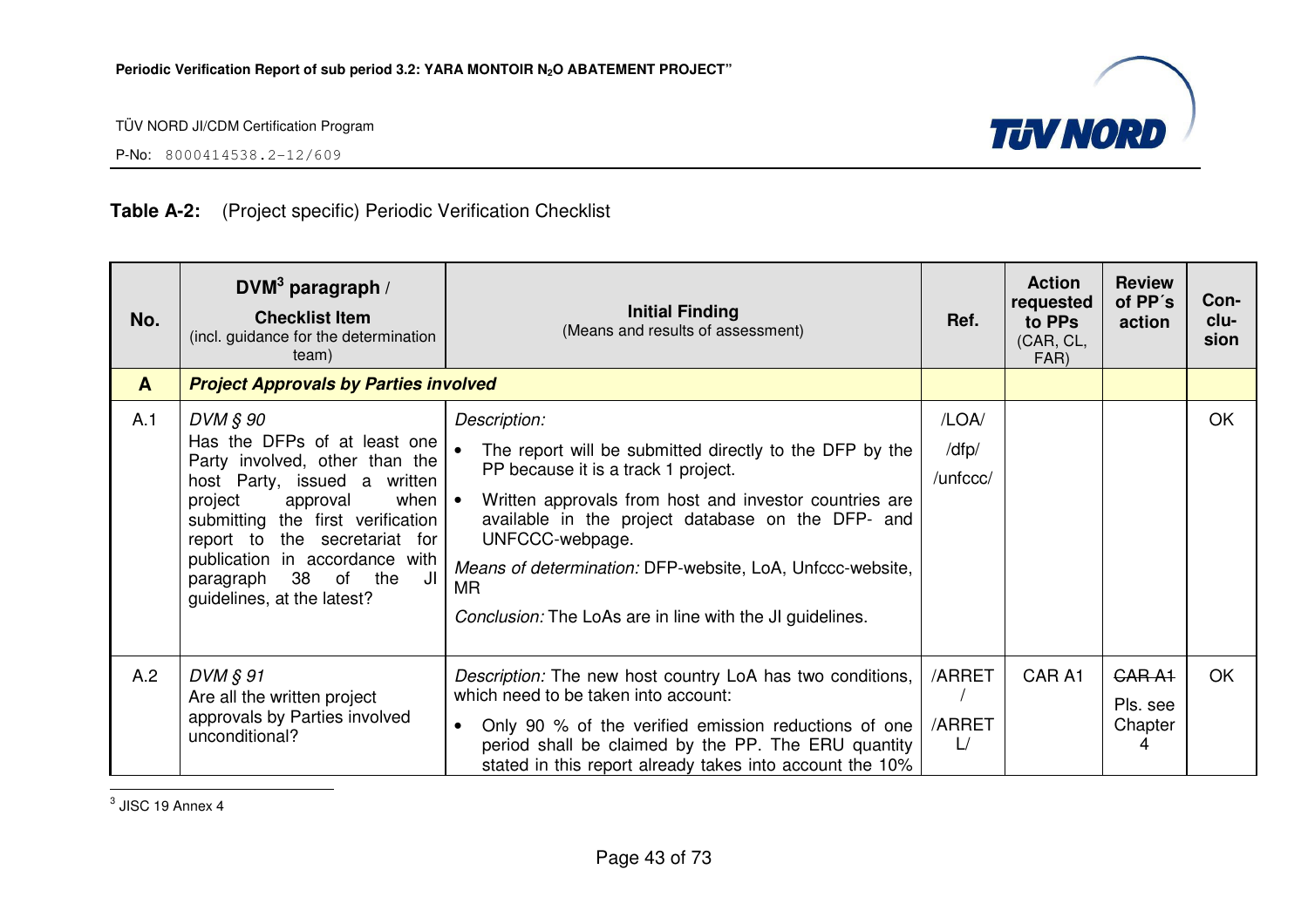P-No: 8000414538.2-12/609



**TUV NORD**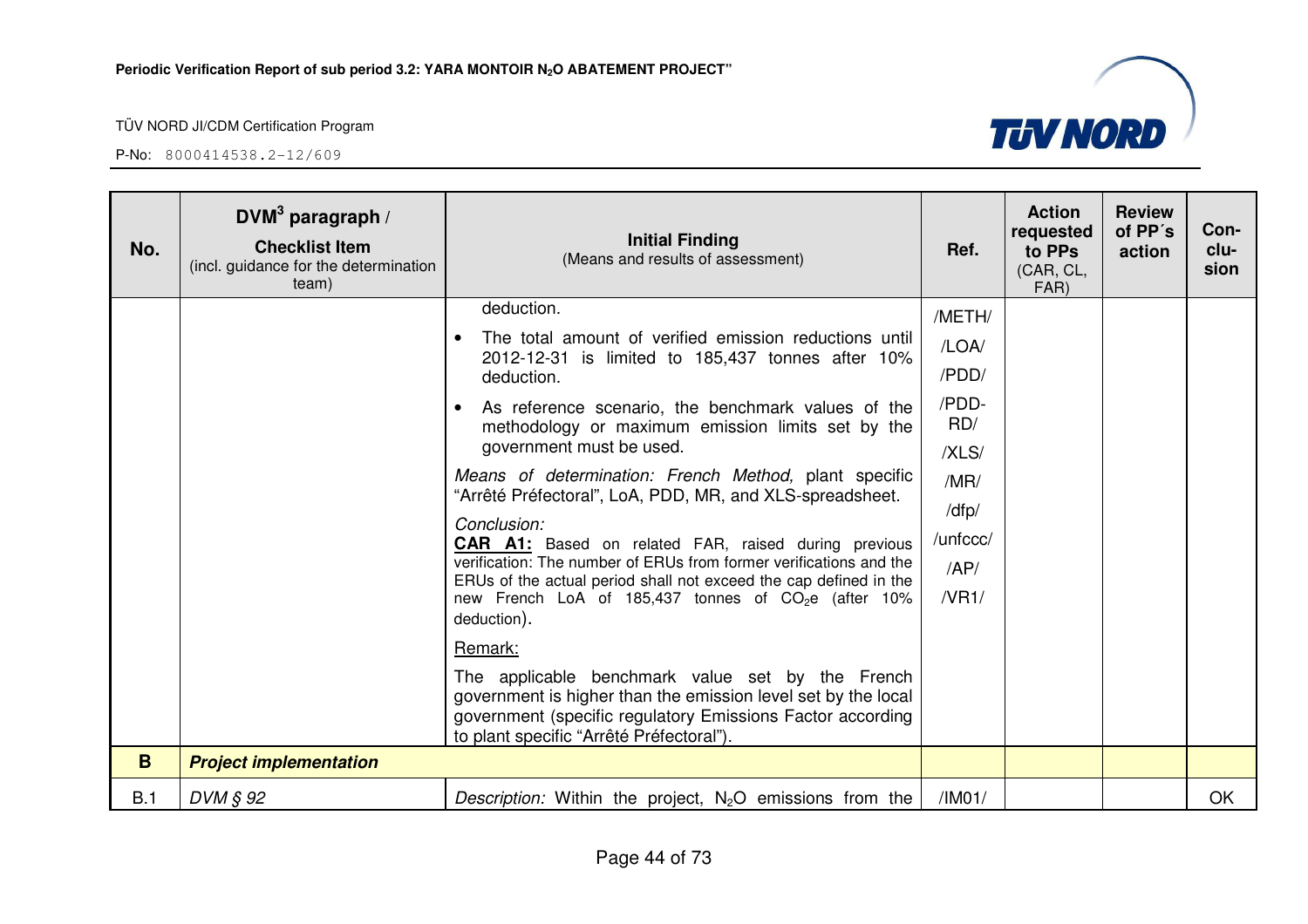

| No. | DVM <sup>3</sup> paragraph /<br><b>Checklist Item</b><br>(incl. guidance for the determination<br>team)                          | <b>Initial Finding</b><br>(Means and results of assessment)                                                                                                                                                                          | Ref.             | <b>Action</b><br>requested<br>to PPs<br>(CAR, CL,<br>FAR) | <b>Review</b><br>of PP's<br>action | Con-<br>clu-<br>sion |
|-----|----------------------------------------------------------------------------------------------------------------------------------|--------------------------------------------------------------------------------------------------------------------------------------------------------------------------------------------------------------------------------------|------------------|-----------------------------------------------------------|------------------------------------|----------------------|
|     | Has the project been imple-<br>mented in accordance with the                                                                     | production of nitric acid at the Montoir Nitric acid plant will<br>be reduced by installation of a secondary YARA $N_2O$                                                                                                             | /IM02/<br>/PDD/  |                                                           |                                    |                      |
|     | <b>PDD</b><br>regarding which the<br>determination has been deemed<br>final and is so listed on the<br><b>UNFCCC JI website?</b> | abatement technology. In April 2012, the plant operator<br>improved the basket design and added additional basket<br>material for a deeper catalyst bed.                                                                             |                  |                                                           |                                    |                      |
|     |                                                                                                                                  | The efficiency of the $N_2O$ abatement system is significantly<br>higher as estimated since the changes in April 2012, when                                                                                                          | RD/<br>/QAL1A/   |                                                           |                                    |                      |
|     |                                                                                                                                  | new and improved basket, plus an increased quantity of<br>catalyst, were installed.                                                                                                                                                  | /QAL1V/          |                                                           |                                    |                      |
|     |                                                                                                                                  | The project installations (Abatement catalyst, AMS) were<br>checked by the verification team and compared with the<br>description given in the registered and re-determinated<br>PDD. The installation of the abatement catalyst and | /QAL2<br>CALIB/  |                                                           |                                    |                      |
|     |                                                                                                                                  |                                                                                                                                                                                                                                      | /QAL2IN<br>ST/   |                                                           |                                    |                      |
|     |                                                                                                                                  | monitoring system is in line with the PDD: The description of<br>the project activity is complete, accurate and correct.                                                                                                             | /MR/             |                                                           |                                    |                      |
|     |                                                                                                                                  | The technology and know-how used in the project activity is                                                                                                                                                                          | /14181/<br>/AST/ |                                                           |                                    |                      |
|     |                                                                                                                                  | assessed to be environmentally safe and sound.                                                                                                                                                                                       | /QPRO            |                                                           |                                    |                      |
|     |                                                                                                                                  | Means of determination: Interviews, PDD, certificates<br>provided by the PP, on-site visit                                                                                                                                           | CMP/<br>/QPRO    |                                                           |                                    |                      |
|     |                                                                                                                                  | Conclusion:                                                                                                                                                                                                                          |                  |                                                           |                                    |                      |
|     |                                                                                                                                  | The verification team has checked visit the project<br>implementation during the onsite and can confirm that the<br>project runs according to the PDD.                                                                               | /QPRO<br>CE/     |                                                           |                                    |                      |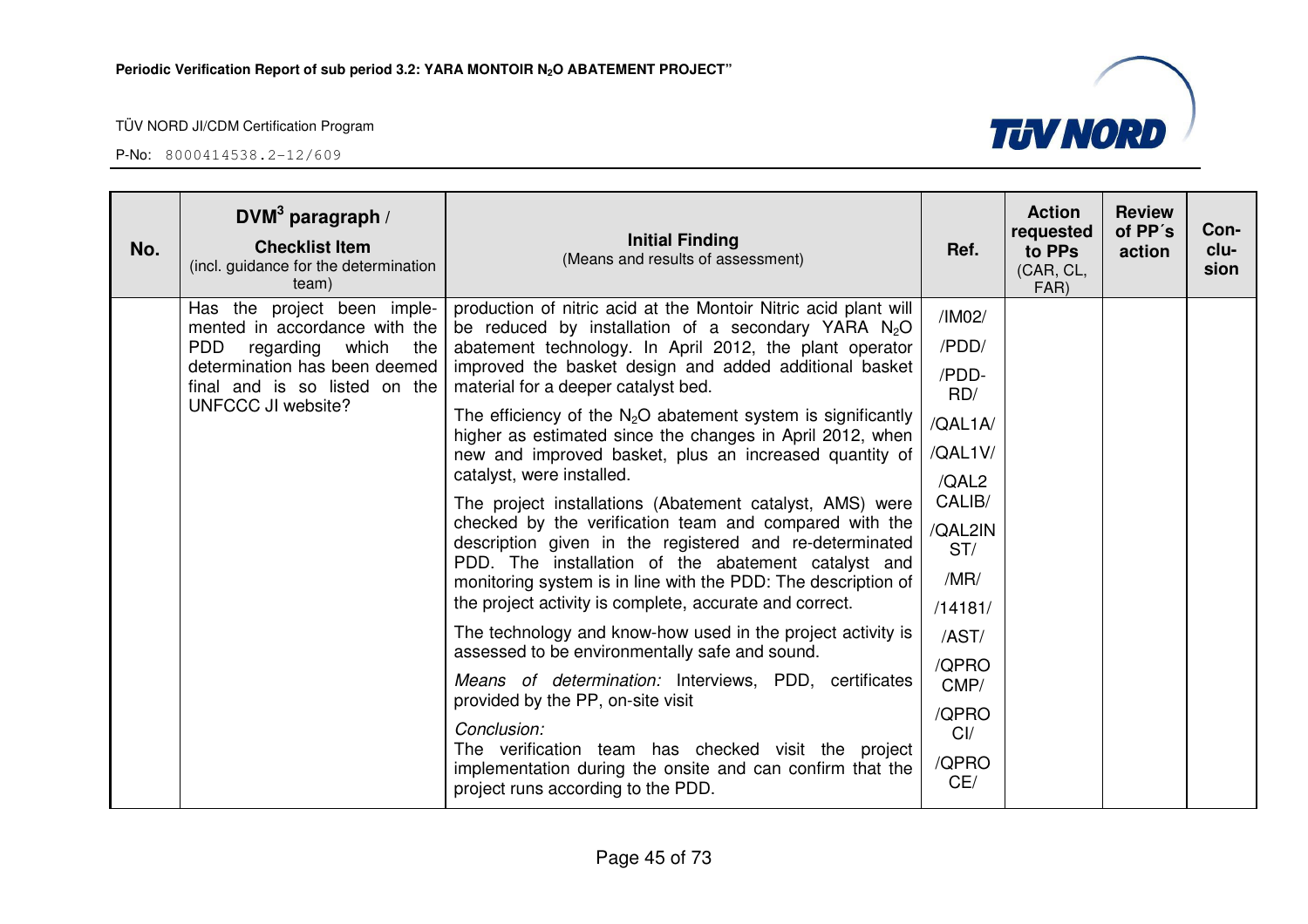| No.         | $DVM3$ paragraph /<br><b>Checklist Item</b><br>(incl. guidance for the determination<br>team)  | <b>Initial Finding</b><br>(Means and results of assessment)                                                                                                                                                                                                                                                                                                                                                                                                       | Ref.                                                       | <b>Action</b><br>requested<br>to PPs<br>(CAR, CL,<br>FAR) | <b>Review</b><br>of PP's<br>action | Con-<br>clu-<br>sion |
|-------------|------------------------------------------------------------------------------------------------|-------------------------------------------------------------------------------------------------------------------------------------------------------------------------------------------------------------------------------------------------------------------------------------------------------------------------------------------------------------------------------------------------------------------------------------------------------------------|------------------------------------------------------------|-----------------------------------------------------------|------------------------------------|----------------------|
|             |                                                                                                | of inspection, calibration, verification,<br>Documentation<br>(preventive) maintenance and malfunction is implemented in<br>the QM system as electronic control cards (SAP) <sup>/QA/</sup>                                                                                                                                                                                                                                                                       | /DRAW/                                                     |                                                           |                                    |                      |
|             |                                                                                                | The Dr. Födisch MCA 04 Gas Analyzer and FMD 99 stack<br>gas flow meter, both have QAL1 approval as specified by<br>EN ISO 14956. According to EN 14181 the most recent<br>QAL2 test was conducted by the service company Müller-<br>BBM in 2012 and the Annual Surveillance Tests (AST) was<br>performed by Müller-BBM.                                                                                                                                           |                                                            |                                                           |                                    |                      |
|             |                                                                                                | The project has been implemented in accordance with the<br>PDD regarding which the determination has been deemed<br>final and is so listed on the UNFCCC JI website.                                                                                                                                                                                                                                                                                              |                                                            |                                                           |                                    |                      |
| B.2         | DVM § 93<br>What is the status of operation<br>of the project during the<br>monitoring period? | Description: The project is running according to the<br>description provided in the re-determined PDD.<br>Means of determination: Calculation sheets annexed to the<br>monitoring report, PDD, interviews, on-site visit and<br>inspection of implementations.<br>Conclusion: The project is in accordance to the description<br>provided in the re-determined PDD and every other<br>stipulation or requirement mentioned in all sections of the<br>methodology. | /IM01/<br>/IM02/<br>/PDD/<br>/PDD-<br>RD/<br>/XLS/<br>/MR/ | OK                                                        |                                    | OK.                  |
| $\mathbf C$ | <b>Compliance with monitoring plan</b>                                                         |                                                                                                                                                                                                                                                                                                                                                                                                                                                                   |                                                            |                                                           |                                    |                      |

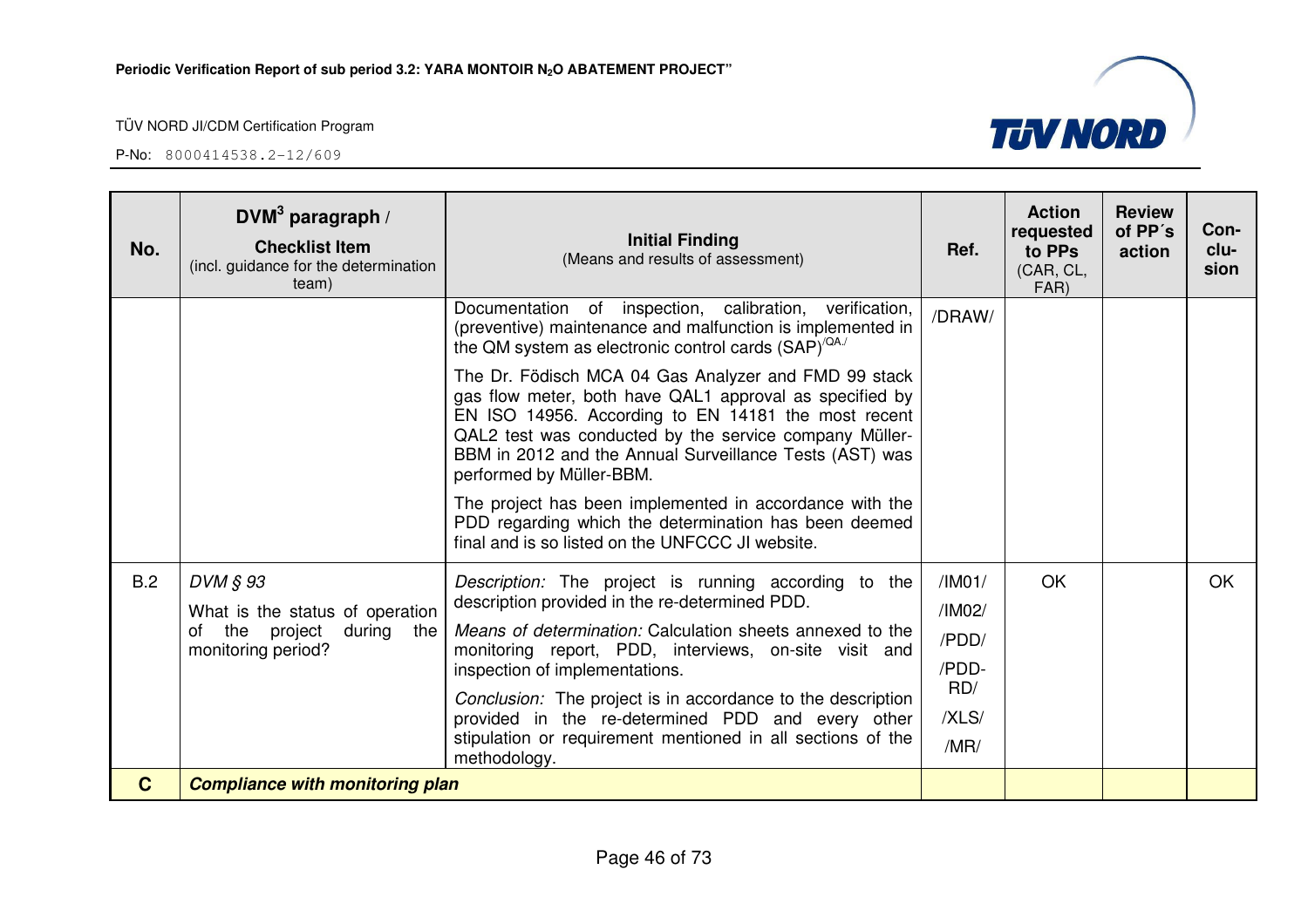

| No. | DVM <sup>3</sup> paragraph /<br><b>Checklist Item</b><br>(incl. guidance for the determination<br>team)                                                                                                               | <b>Initial Finding</b><br>(Means and results of assessment)                                                      | Ref.         | <b>Action</b><br>requested<br>to PPs<br>(CAR, CL,<br>FAR) | <b>Review</b><br>of PP's<br>action | Con-<br>clu-<br>sion |
|-----|-----------------------------------------------------------------------------------------------------------------------------------------------------------------------------------------------------------------------|------------------------------------------------------------------------------------------------------------------|--------------|-----------------------------------------------------------|------------------------------------|----------------------|
| C.1 | $DVM \S 94$                                                                                                                                                                                                           | Description:                                                                                                     | /PDD/        | OK                                                        |                                    | OK                   |
|     | Did the monitoring occur in<br>accordance with the monitoring<br>plan included in the PDD<br>which<br>the<br>regarding<br>determination has been deemed<br>final and is so listed on the<br><b>UNFCCC JI website?</b> | Description: Monitored parameter and parameter (according<br>to the methodology and the registered PDD) used for | /PDD-<br>RD/ |                                                           |                                    |                      |
|     |                                                                                                                                                                                                                       | calculation are:                                                                                                 | /DET/        |                                                           |                                    |                      |
|     |                                                                                                                                                                                                                       | $NCSG_n$<br>[mg $N_2O/Nm^3$ ]<br>$\bullet$                                                                       | $/MR-1/$     |                                                           |                                    |                      |
|     |                                                                                                                                                                                                                       | Meaning:                                                                                                         | /14181/      |                                                           |                                    |                      |
|     |                                                                                                                                                                                                                       | Average $N_2O$ concentration in the tail gas during project<br>Verification Period n.                            | /ARRET<br>E/ |                                                           |                                    |                      |
|     |                                                                                                                                                                                                                       | Source:                                                                                                          | /ARRET       |                                                           |                                    |                      |
|     |                                                                                                                                                                                                                       | Continuous emissions $N_2O$ analyser (part of AMS)                                                               | EL/          |                                                           |                                    |                      |
|     |                                                                                                                                                                                                                       | <b>Measurement frequency:</b>                                                                                    |              |                                                           |                                    |                      |
|     |                                                                                                                                                                                                                       | Hourly value based on continuous monitoring                                                                      |              |                                                           |                                    |                      |
|     |                                                                                                                                                                                                                       | Storage frequency:                                                                                               |              |                                                           |                                    |                      |
|     |                                                                                                                                                                                                                       | 10 sec                                                                                                           |              |                                                           |                                    |                      |
|     |                                                                                                                                                                                                                       | $VSG_n$<br>$[Nm^3/h]$<br>$\bullet$                                                                               |              |                                                           |                                    |                      |
|     |                                                                                                                                                                                                                       | Meaning:                                                                                                         |              |                                                           |                                    |                      |
|     |                                                                                                                                                                                                                       | Average Volume flow rate of the tail gas during project<br>Verification Period n.                                |              |                                                           |                                    |                      |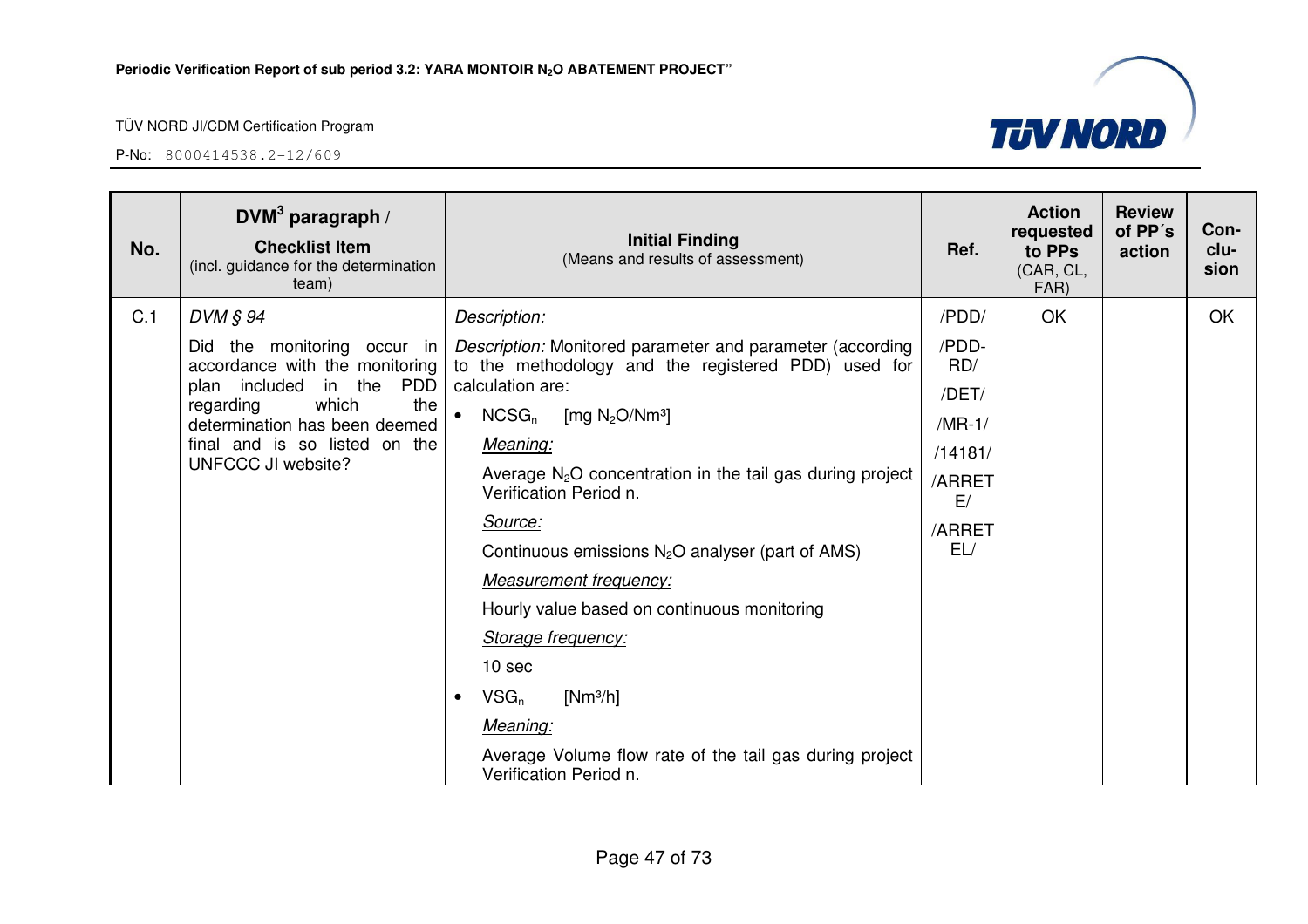

| No. | DVM <sup>3</sup> paragraph /<br><b>Checklist Item</b><br>(incl. guidance for the determination<br>team) | <b>Initial Finding</b><br>(Means and results of assessment)          | Ref. | <b>Action</b><br>requested<br>to PPs<br>(CAR, CL,<br>FAR) | <b>Review</b><br>of PP's<br>action | Con-<br>clu-<br>sion |
|-----|---------------------------------------------------------------------------------------------------------|----------------------------------------------------------------------|------|-----------------------------------------------------------|------------------------------------|----------------------|
|     |                                                                                                         | Source:                                                              |      |                                                           |                                    |                      |
|     |                                                                                                         | Gas volume flow meter (part of AMS)                                  |      |                                                           |                                    |                      |
|     |                                                                                                         | <b>Measurement frequency:</b>                                        |      |                                                           |                                    |                      |
|     |                                                                                                         | Hourly value based on continuous monitoring (10<br>second frequency) |      |                                                           |                                    |                      |
|     |                                                                                                         | Storage frequency:                                                   |      |                                                           |                                    |                      |
|     |                                                                                                         | 10 sec                                                               |      |                                                           |                                    |                      |
|     |                                                                                                         | $PE_n$<br>[kgN2O]<br>$\bullet$                                       |      |                                                           |                                    |                      |
|     |                                                                                                         | Meaning:                                                             |      |                                                           |                                    |                      |
|     |                                                                                                         | N <sub>2</sub> O emissions during project Verification Period n.     |      |                                                           |                                    |                      |
|     |                                                                                                         | Source:                                                              |      |                                                           |                                    |                      |
|     |                                                                                                         | Calculated from measured data                                        |      |                                                           |                                    |                      |
|     |                                                                                                         | <b>Measurement frequency:</b>                                        |      |                                                           |                                    |                      |
|     |                                                                                                         | Calculated after each Verification Period                            |      |                                                           |                                    |                      |
|     |                                                                                                         | <b>Applied value:</b>                                                |      |                                                           |                                    |                      |
|     |                                                                                                         | Calculated according to the methodology:                             |      |                                                           |                                    |                      |
|     |                                                                                                         | $PEn = VSGn * NCSGn * OHn * 10-6$                                    |      |                                                           |                                    |                      |
|     |                                                                                                         | OH <sub>n</sub><br>[h]<br>$\bullet$                                  |      |                                                           |                                    |                      |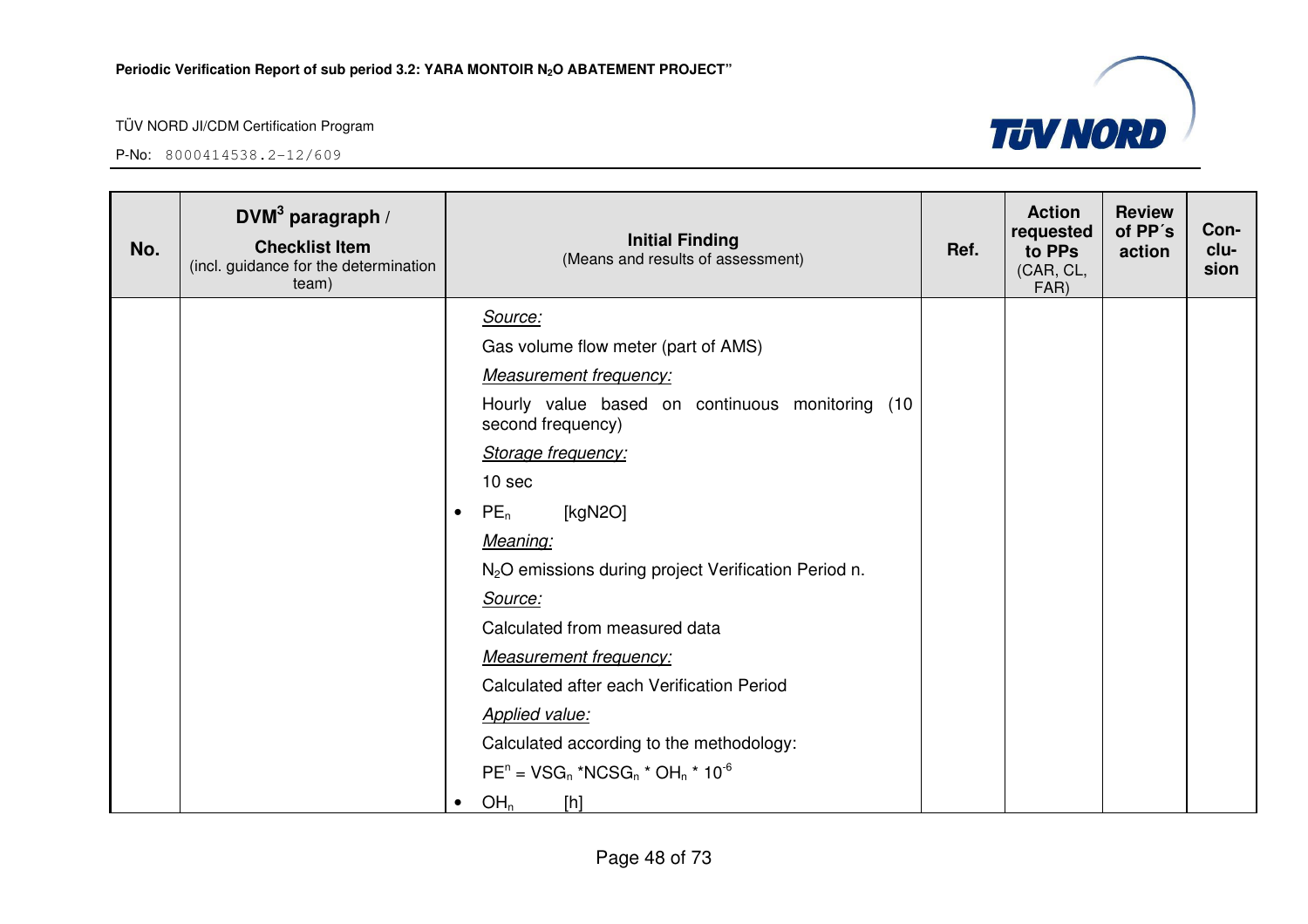

| No. | DVM <sup>3</sup> paragraph /<br><b>Checklist Item</b><br>(incl. guidance for the determination<br>team) |           | <b>Initial Finding</b><br>(Means and results of assessment)                                                                                                                | Ref. | <b>Action</b><br>requested<br>to PPs<br>(CAR, CL,<br>FAR) | <b>Review</b><br>of PP's<br>action | Con-<br>clu-<br>sion |
|-----|---------------------------------------------------------------------------------------------------------|-----------|----------------------------------------------------------------------------------------------------------------------------------------------------------------------------|------|-----------------------------------------------------------|------------------------------------|----------------------|
|     |                                                                                                         |           | Meaning:                                                                                                                                                                   |      |                                                           |                                    |                      |
|     |                                                                                                         |           | Total operating hours of Verification Period n.                                                                                                                            |      |                                                           |                                    |                      |
|     |                                                                                                         |           | Source:                                                                                                                                                                    |      |                                                           |                                    |                      |
|     |                                                                                                         |           | Plant status signal, $NH3$ valve status signal, trip point<br>parameters.                                                                                                  |      |                                                           |                                    |                      |
|     |                                                                                                         |           | <b>Measurement frequency:</b>                                                                                                                                              |      |                                                           |                                    |                      |
|     |                                                                                                         |           | Continuous                                                                                                                                                                 |      |                                                           |                                    |                      |
|     |                                                                                                         | $\bullet$ | [tHNO <sub>3</sub> ]<br>$NAP_n$                                                                                                                                            |      |                                                           |                                    |                      |
|     |                                                                                                         |           | Meaning:                                                                                                                                                                   |      |                                                           |                                    |                      |
|     |                                                                                                         |           | Metric tonnes of 100% concentrated nitric acid during<br>any Verification Period n.                                                                                        |      |                                                           |                                    |                      |
|     |                                                                                                         |           | Source:                                                                                                                                                                    |      |                                                           |                                    |                      |
|     |                                                                                                         |           | Nitric acid flow meter with mass flow and concentration<br>measurements. In case of malfunction of automatic<br>measurements the manual log of the plant shift was<br>used |      |                                                           |                                    |                      |
|     |                                                                                                         |           | <b>Measurement frequency:</b>                                                                                                                                              |      |                                                           |                                    |                      |
|     |                                                                                                         |           | Continuously throughout the Verification Period n.                                                                                                                         |      |                                                           |                                    |                      |
|     |                                                                                                         | $\bullet$ | OT<br>[℃]                                                                                                                                                                  |      |                                                           |                                    |                      |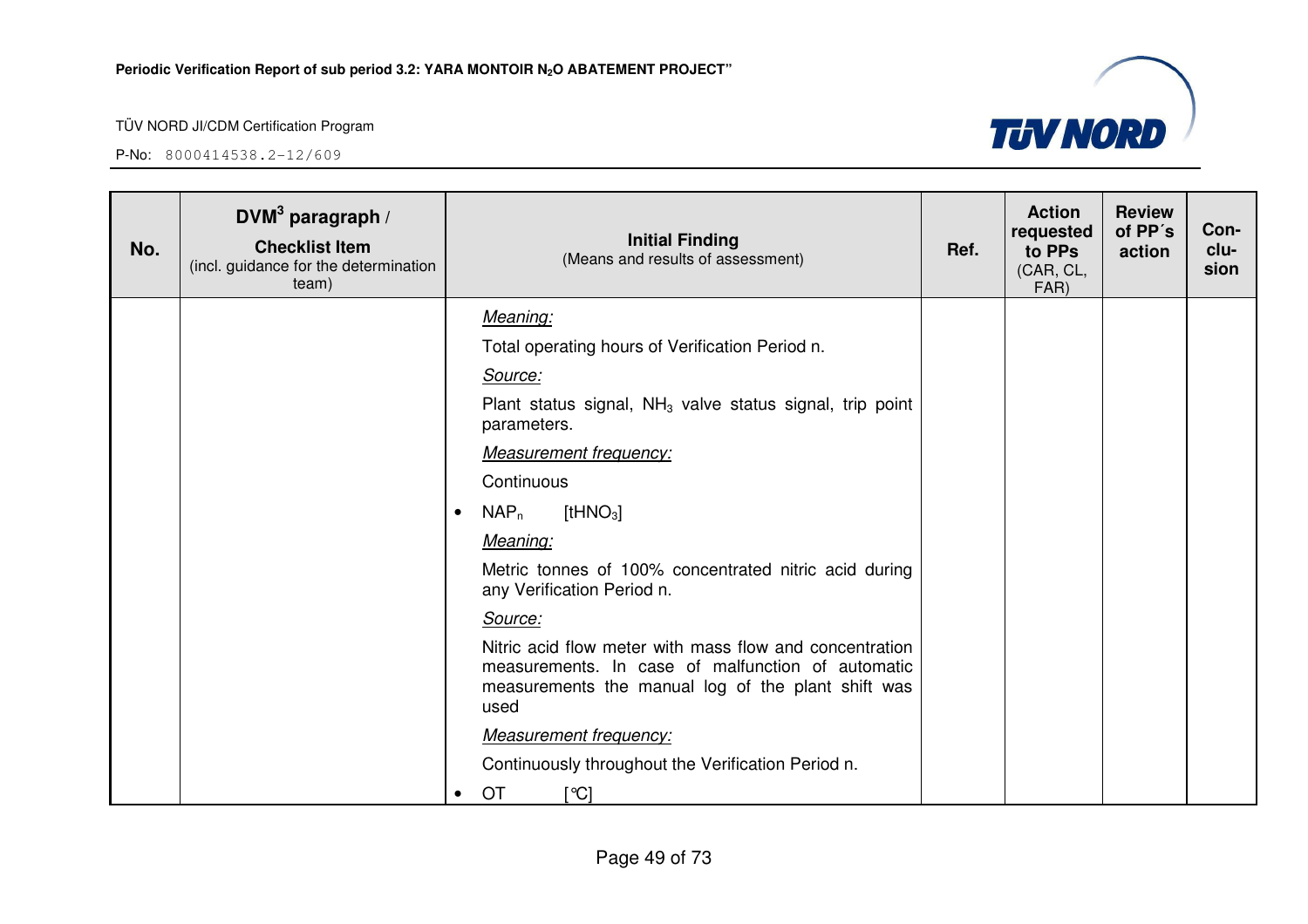

| No. | $DVM3$ paragraph /<br><b>Checklist Item</b><br>(incl. guidance for the determination<br>team) |           | <b>Initial Finding</b><br>(Means and results of assessment)                                                                                                                                                                                                                                                           | Ref. | <b>Action</b><br>requested<br>to PPs<br>(CAR, CL,<br>FAR) | <b>Review</b><br>of PP's<br>action | Con-<br>clu-<br>sion |
|-----|-----------------------------------------------------------------------------------------------|-----------|-----------------------------------------------------------------------------------------------------------------------------------------------------------------------------------------------------------------------------------------------------------------------------------------------------------------------|------|-----------------------------------------------------------|------------------------------------|----------------------|
|     |                                                                                               |           | Meaning:                                                                                                                                                                                                                                                                                                              |      |                                                           |                                    |                      |
|     |                                                                                               |           | Oxidation temperature in the ammonia oxidation reactor<br>$(AOR)$ .                                                                                                                                                                                                                                                   |      |                                                           |                                    |                      |
|     |                                                                                               |           | Source:                                                                                                                                                                                                                                                                                                               |      |                                                           |                                    |                      |
|     |                                                                                               |           | 3 thermocouples inside the AOR. If two out of three are<br>outside the trip points, the plant stops. An additional<br>thermocouple located at the same place is used for<br>registration of OT. If this device detects a temperature<br>which is in the specification, the plant is considered to be<br>in operation. |      |                                                           |                                    |                      |
|     |                                                                                               |           | <b>Measurement frequency:</b>                                                                                                                                                                                                                                                                                         |      |                                                           |                                    |                      |
|     |                                                                                               |           | Hourly average value based on continuous monitoring                                                                                                                                                                                                                                                                   |      |                                                           |                                    |                      |
|     |                                                                                               | $\bullet$ | <b>OP</b><br>[Bar]                                                                                                                                                                                                                                                                                                    |      |                                                           |                                    |                      |
|     |                                                                                               |           | Meaning:                                                                                                                                                                                                                                                                                                              |      |                                                           |                                    |                      |
|     |                                                                                               |           | Pressure inside the ammonia oxidation reactor (AOR).                                                                                                                                                                                                                                                                  |      |                                                           |                                    |                      |
|     |                                                                                               |           | Source:                                                                                                                                                                                                                                                                                                               |      |                                                           |                                    |                      |
|     |                                                                                               |           | Pressure probes at the AOR inlet (Ammonia/Air mixture).<br>The trip point is 3.5 bar but the maximum possible<br>pressure in the AOR is 3 bars according to the<br>compressor performance. The max. pressure measured                                                                                                 |      |                                                           |                                    |                      |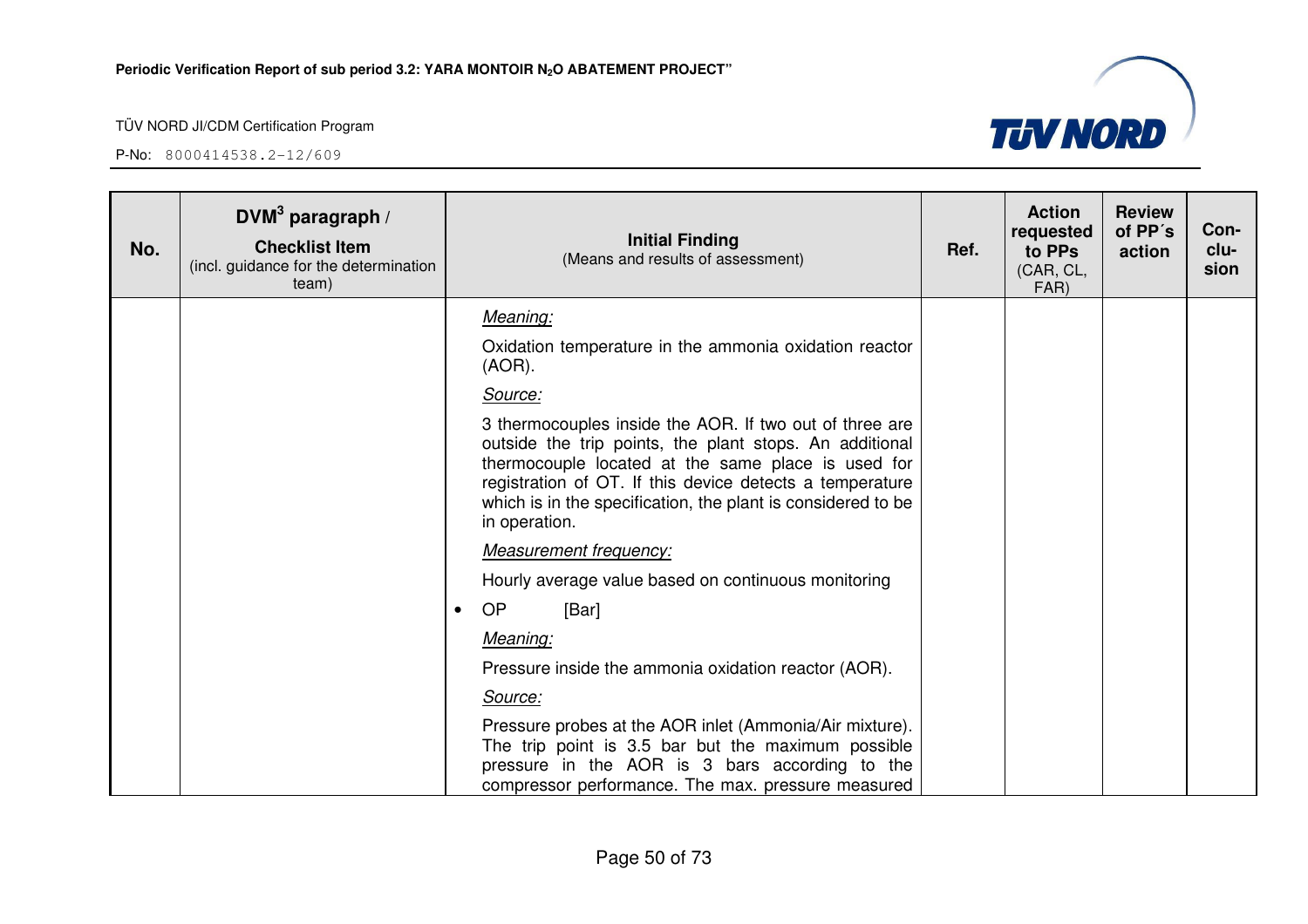

| No. | DVM <sup>3</sup> paragraph /<br><b>Checklist Item</b><br>(incl. guidance for the determination<br>team) | <b>Initial Finding</b><br>(Means and results of assessment) | Ref. | <b>Action</b><br>requested<br>to PPs<br>(CAR, CL,<br>FAR) | <b>Review</b><br>of PP's<br>action | Con-<br>clu-<br>sion |
|-----|---------------------------------------------------------------------------------------------------------|-------------------------------------------------------------|------|-----------------------------------------------------------|------------------------------------|----------------------|
|     |                                                                                                         | during this period is below 3 bar.                          |      |                                                           |                                    |                      |
|     |                                                                                                         | <b>Measurement frequency:</b>                               |      |                                                           |                                    |                      |
|     |                                                                                                         | Hourly average value based on continuous monitoring         |      |                                                           |                                    |                      |
|     |                                                                                                         | <b>AFR</b><br>[ $Nm^3NH_3/h$ ]<br>$\bullet$                 |      |                                                           |                                    |                      |
|     |                                                                                                         | Meaning:                                                    |      |                                                           |                                    |                      |
|     |                                                                                                         | Ammonia Flow rate to the ammonia oxidation reactor<br>(AOR) |      |                                                           |                                    |                      |
|     |                                                                                                         | Source:                                                     |      |                                                           |                                    |                      |
|     |                                                                                                         | Continuous emissions ammonia flow meter                     |      |                                                           |                                    |                      |
|     |                                                                                                         | <b>Measurement frequency:</b>                               |      |                                                           |                                    |                      |
|     |                                                                                                         | Hourly average value based on continuous monitoring         |      |                                                           |                                    |                      |
|     |                                                                                                         | <b>AIFR</b><br>[%]<br>$\bullet$                             |      |                                                           |                                    |                      |
|     |                                                                                                         | Meaning:                                                    |      |                                                           |                                    |                      |
|     |                                                                                                         | Ammonia to air ratio into the AOR                           |      |                                                           |                                    |                      |
|     |                                                                                                         | Source:                                                     |      |                                                           |                                    |                      |
|     |                                                                                                         | Ammonia & Air flow meters                                   |      |                                                           |                                    |                      |
|     |                                                                                                         | <b>Measurement frequency:</b>                               |      |                                                           |                                    |                      |
|     |                                                                                                         | Hourly average value based on continuous monitoring         |      |                                                           |                                    |                      |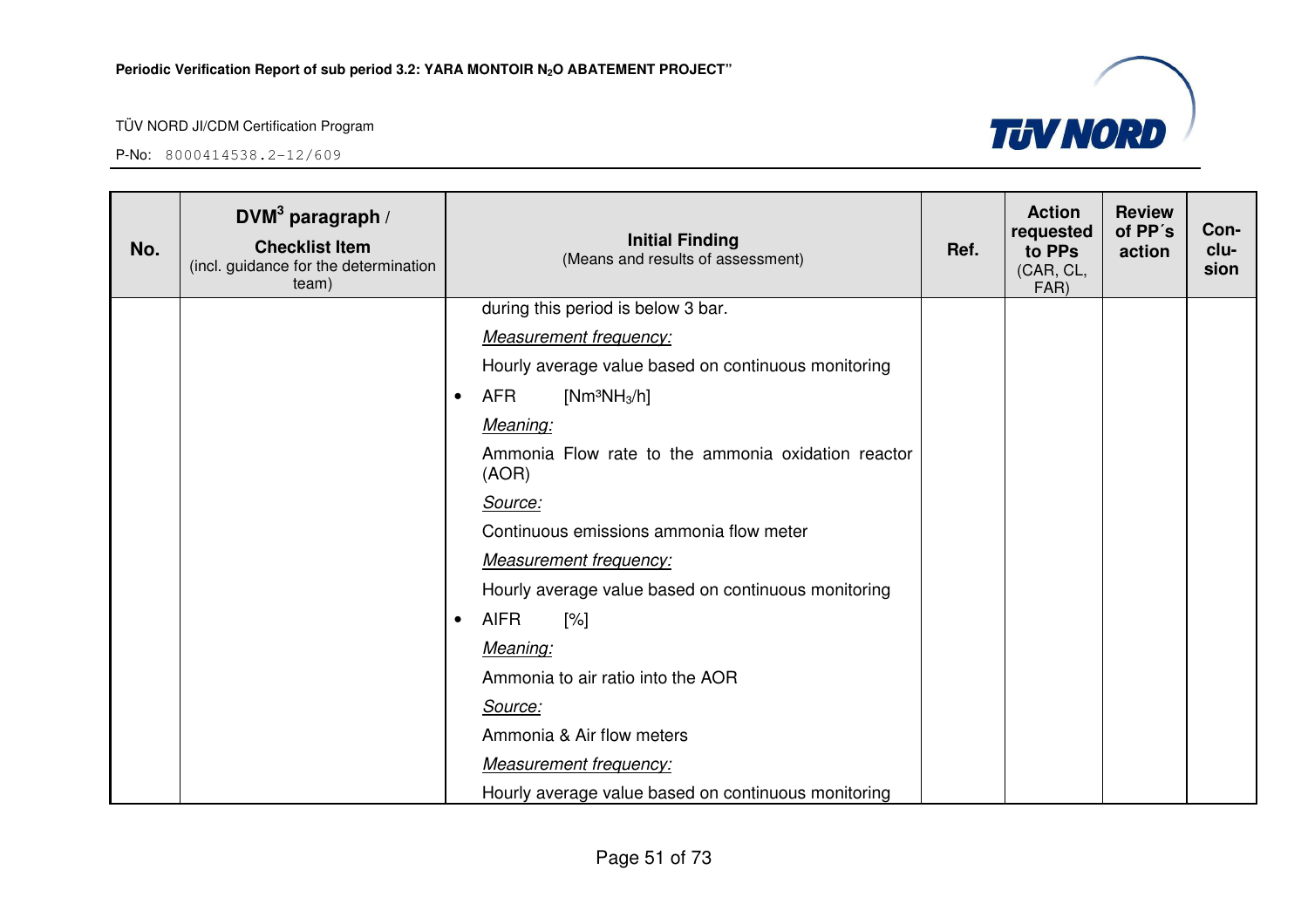

| No. | DVM <sup>3</sup> paragraph /<br><b>Checklist Item</b><br>(incl. guidance for the determination<br>team) |           | <b>Initial Finding</b><br>(Means and results of assessment) | Ref. | <b>Action</b><br>requested<br>to PPs<br>(CAR, CL,<br>FAR) | <b>Review</b><br>of PP's<br>action | Con-<br>clu-<br>sion |
|-----|---------------------------------------------------------------------------------------------------------|-----------|-------------------------------------------------------------|------|-----------------------------------------------------------|------------------------------------|----------------------|
|     |                                                                                                         | $\bullet$ | <b>TSG</b><br>$\lceil$ °C]                                  |      |                                                           |                                    |                      |
|     |                                                                                                         |           | Meaning:                                                    |      |                                                           |                                    |                      |
|     |                                                                                                         |           | Temperature of stack gas                                    |      |                                                           |                                    |                      |
|     |                                                                                                         |           | Source:                                                     |      |                                                           |                                    |                      |
|     |                                                                                                         |           | Probe (part of the gas volume flow meter).                  |      |                                                           |                                    |                      |
|     |                                                                                                         |           | <b>Measurement frequency:</b>                               |      |                                                           |                                    |                      |
|     |                                                                                                         |           | Hourly average value based on continuous monitoring         |      |                                                           |                                    |                      |
|     |                                                                                                         | $\bullet$ | <b>PSG</b><br>[Pa]                                          |      |                                                           |                                    |                      |
|     |                                                                                                         |           | Meaning:                                                    |      |                                                           |                                    |                      |
|     |                                                                                                         |           | Pressure of stack gas                                       |      |                                                           |                                    |                      |
|     |                                                                                                         |           | Source:                                                     |      |                                                           |                                    |                      |
|     |                                                                                                         |           | Probe (part of the gas volume flow meter).                  |      |                                                           |                                    |                      |
|     |                                                                                                         |           | <b>Measurement frequency:</b>                               |      |                                                           |                                    |                      |
|     |                                                                                                         |           | Hourly average value based on continuous monitoring         |      |                                                           |                                    |                      |
|     |                                                                                                         | $\bullet$ | $EF_n$<br>[kgN <sub>2</sub> O/tHNO <sub>3</sub> ]           |      |                                                           |                                    |                      |
|     |                                                                                                         |           | Meaning:                                                    |      |                                                           |                                    |                      |
|     |                                                                                                         |           | Emissions factor calculated for project Verification        |      |                                                           |                                    |                      |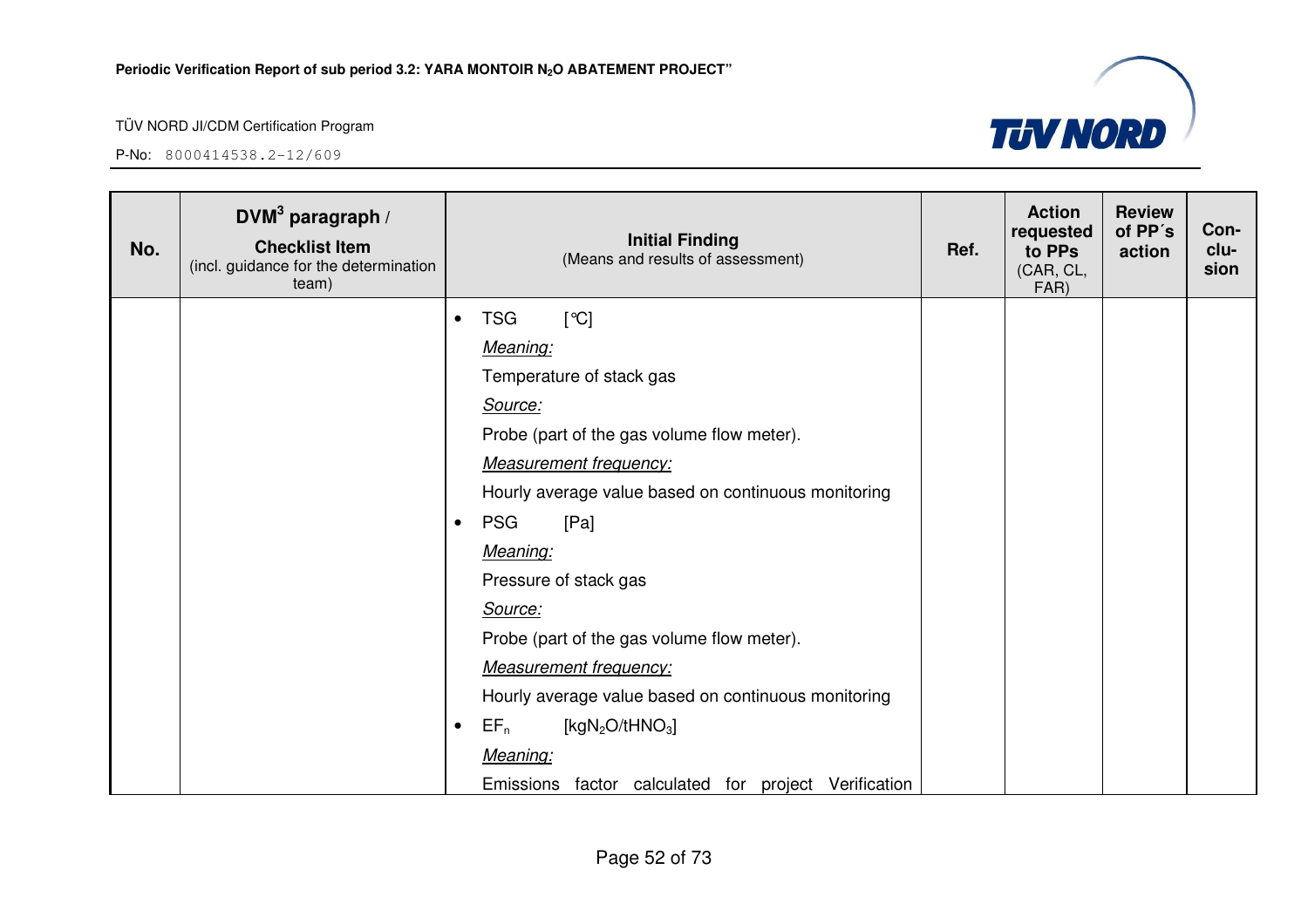

| No. | DVM <sup>3</sup> paragraph /<br><b>Checklist Item</b><br>(incl. guidance for the determination<br>team) | <b>Initial Finding</b><br>(Means and results of assessment)                                                                                                                                    | Ref. | <b>Action</b><br>requested<br>to PPs<br>(CAR, CL,<br>FAR) | <b>Review</b><br>of PP's<br>action | Con-<br>clu-<br>sion |
|-----|---------------------------------------------------------------------------------------------------------|------------------------------------------------------------------------------------------------------------------------------------------------------------------------------------------------|------|-----------------------------------------------------------|------------------------------------|----------------------|
|     |                                                                                                         | Period n.                                                                                                                                                                                      |      |                                                           |                                    |                      |
|     |                                                                                                         | Source:                                                                                                                                                                                        |      |                                                           |                                    |                      |
|     |                                                                                                         | Calculated from measured data                                                                                                                                                                  |      |                                                           |                                    |                      |
|     |                                                                                                         | [kg $N_2O/tHNO_3$ ]<br>$\mathsf{EF}_\mathsf{reg}$<br>$\bullet$                                                                                                                                 |      |                                                           |                                    |                      |
|     |                                                                                                         | Meaning:                                                                                                                                                                                       |      |                                                           |                                    |                      |
|     |                                                                                                         | Emissions cap for $N_2O$ from nitric acid production set by<br>government/local regulation.                                                                                                    |      |                                                           |                                    |                      |
|     |                                                                                                         | Source:                                                                                                                                                                                        |      |                                                           |                                    |                      |
|     |                                                                                                         | National or local $N_2O$ emissions legislation $AP$                                                                                                                                            |      |                                                           |                                    |                      |
|     |                                                                                                         | In this case, the regulatory limit is lower than the<br>applicable benchmark emissions factor, thus EF <sub>req</sub><br>replaces $EF_{BM}$ in the calculation of ERUs.                        |      |                                                           |                                    |                      |
|     |                                                                                                         | [kg $N_2O$ /t $HNO_3$ ]<br>$\mathsf{EF}_\mathsf{BM}$<br>$\bullet$                                                                                                                              |      |                                                           |                                    |                      |
|     |                                                                                                         | Meaning:                                                                                                                                                                                       |      |                                                           |                                    |                      |
|     |                                                                                                         | Specific reference value (benchmark emission factor)<br>that will be applied to calculate the emissions reductions<br>from a specific Verification Period (not applicable in this<br>project). |      |                                                           |                                    |                      |
|     |                                                                                                         | Source:                                                                                                                                                                                        |      |                                                           |                                    |                      |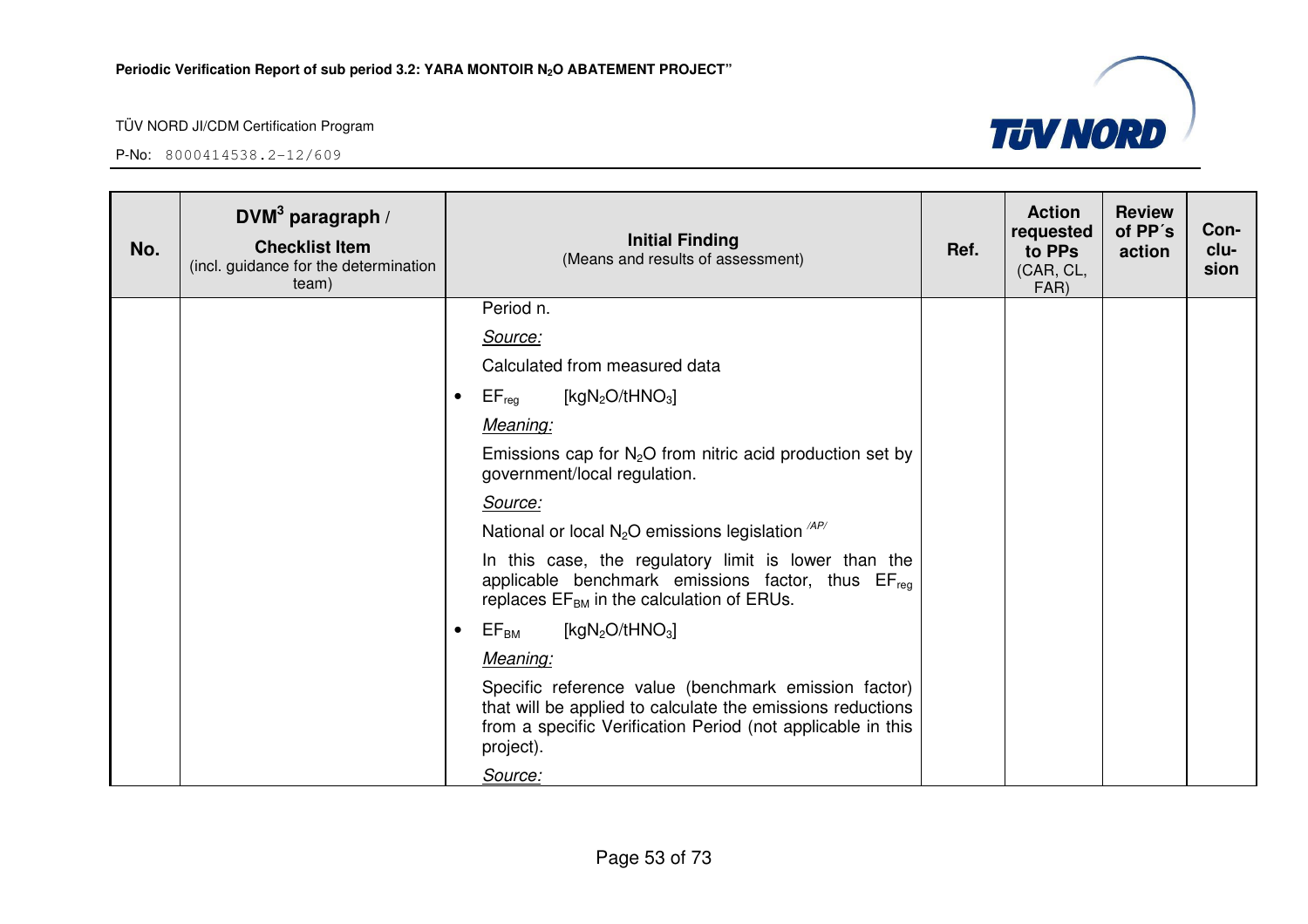

| No. | DVM $3$ paragraph /<br><b>Checklist Item</b><br>(incl. guidance for the determination<br>team) | <b>Initial Finding</b><br>(Means and results of assessment)                                                                                                                                                                                                       | Ref. | <b>Action</b><br>requested<br>to PPs<br>(CAR, CL,<br>FAR) | <b>Review</b><br>of PP's<br>action | Con-<br>clu-<br>sion |
|-----|------------------------------------------------------------------------------------------------|-------------------------------------------------------------------------------------------------------------------------------------------------------------------------------------------------------------------------------------------------------------------|------|-----------------------------------------------------------|------------------------------------|----------------------|
|     |                                                                                                | Included in the French Methodology                                                                                                                                                                                                                                |      |                                                           |                                    |                      |
|     |                                                                                                | QA/QS:                                                                                                                                                                                                                                                            |      |                                                           |                                    |                      |
|     |                                                                                                | The PP refers to the project European standard 14181<br>regarding implementation of monitoring equipment and<br>maintenance procedures.                                                                                                                           |      |                                                           |                                    |                      |
|     |                                                                                                | Means of determination: PDD, Monitoring report, ERU-<br>calculation, DIN EN 14181, methodology, quality related<br>procedures provided by the plant staff, on-site inspections<br>and interviews with involved staff.                                             |      |                                                           |                                    |                      |
|     |                                                                                                | Conclusion: The verification team can confirm that the<br>monitoring of the relevant parameter implemented in the<br>project and the referenced standards are in accordance with<br>the monitoring plan of the final PDD. Matter of detailed<br>checks were i.e.: |      |                                                           |                                    |                      |
|     |                                                                                                | Measurement frequency<br>$\bullet$                                                                                                                                                                                                                                |      |                                                           |                                    |                      |
|     |                                                                                                | Data source<br>$\bullet$                                                                                                                                                                                                                                          |      |                                                           |                                    |                      |
|     |                                                                                                | Measurement procedures<br>$\bullet$                                                                                                                                                                                                                               |      |                                                           |                                    |                      |
|     |                                                                                                | Quality procedures<br>$\bullet$                                                                                                                                                                                                                                   |      |                                                           |                                    |                      |
|     |                                                                                                | Measuring points<br>٠                                                                                                                                                                                                                                             |      |                                                           |                                    |                      |
|     |                                                                                                | Cross checks<br>$\bullet$                                                                                                                                                                                                                                         |      |                                                           |                                    |                      |
|     |                                                                                                | Data handling, storage and processing<br>$\bullet$                                                                                                                                                                                                                |      |                                                           |                                    |                      |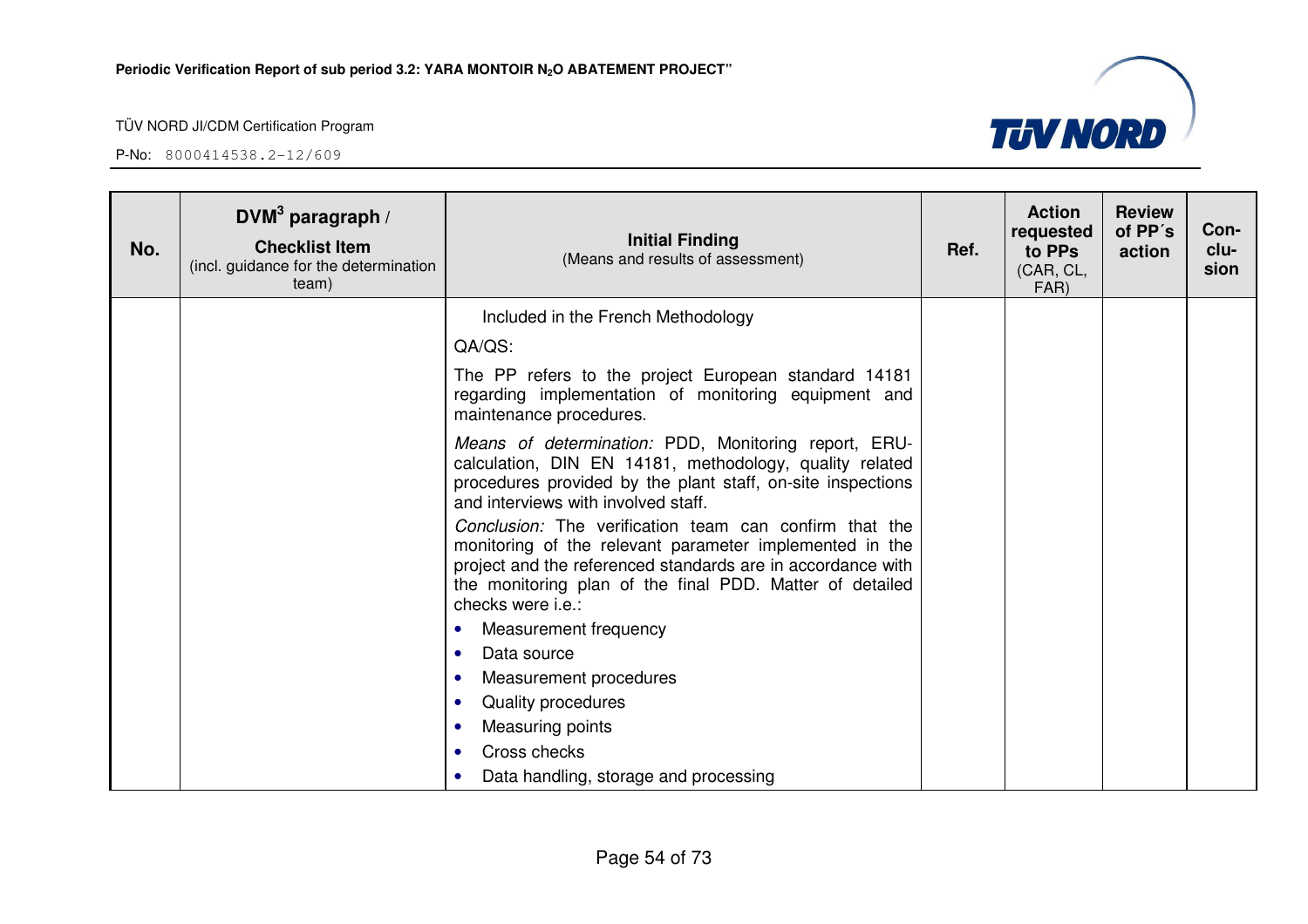

| No. | DVM <sup>3</sup> paragraph /<br><b>Checklist Item</b><br>(incl. guidance for the determination<br>team)                                                                                                                                                                                                                                                                                       | <b>Initial Finding</b><br>(Means and results of assessment)                                                                                                                                                                                                                                                                                                                                                                                                                                                                                                                                                                                                                                                                                                                                                                                                                                                                                                                                                                                                                                                                                                                                               | Ref.                                              | <b>Action</b><br>requested<br>to PPs<br>(CAR, CL,<br>FAR) | <b>Review</b><br>of PP's<br>action | Con-<br>clu-<br>sion |
|-----|-----------------------------------------------------------------------------------------------------------------------------------------------------------------------------------------------------------------------------------------------------------------------------------------------------------------------------------------------------------------------------------------------|-----------------------------------------------------------------------------------------------------------------------------------------------------------------------------------------------------------------------------------------------------------------------------------------------------------------------------------------------------------------------------------------------------------------------------------------------------------------------------------------------------------------------------------------------------------------------------------------------------------------------------------------------------------------------------------------------------------------------------------------------------------------------------------------------------------------------------------------------------------------------------------------------------------------------------------------------------------------------------------------------------------------------------------------------------------------------------------------------------------------------------------------------------------------------------------------------------------|---------------------------------------------------|-----------------------------------------------------------|------------------------------------|----------------------|
| C.2 | $DVM \S 95a$<br>For calculating the emission<br>reductions or enhancements of<br>net removals, were key factors,<br>e.g. those listed in 23 (b) (i)-(vii)<br>above, influencing the baseline<br>emissions or net removals and<br>the activity level of the project<br>and the emissions or removals<br>as well as risks associated with<br>the project taken into account,<br>as appropriate? | Description: Project baselines are set by default values in<br>the French methodology which was issued by the French<br>DFP. Default values are expressed in benchmark values [kg<br>$N_2O/t$ HNO <sub>3</sub> :<br>Year: 2010<br>2012<br>2011<br>1.85<br><b>Value: 2.5</b><br>2.5<br>For Yara Montoir Nitric acid plant the applicable benchmark<br>value is limited lower than the nationwide benchmark<br>emissions factors. The specific regulatory Emissions Factor<br>according to plant specific "Arrêté Préfectoral" is:<br>$\bullet$<br>1.2 $kgN_2O/HNO_3$ .<br>This benchmark factor resp. emission limitation by local<br>government is the key factor which influences the baseline<br>scenario and reduces the accountable emission reductions<br>from realistic baseline emissions to the above mentioned<br>values.<br>The results of risk assessment are extensive measures to<br>prevent a bypass of process gases in the catalyst bed since<br>this will lead to a reduction of catalyst efficiency. Decreasing<br>catalyst efficiency was identified as most important project<br>risk<br>Means of determination: plant specific "Arrêté Préfectoral",<br>French methodology, LoA, PDD | /METH/<br>/LoA/<br>/DVM/<br>AP/<br>/PDD/<br>/DVM/ | OK                                                        |                                    | <b>OK</b>            |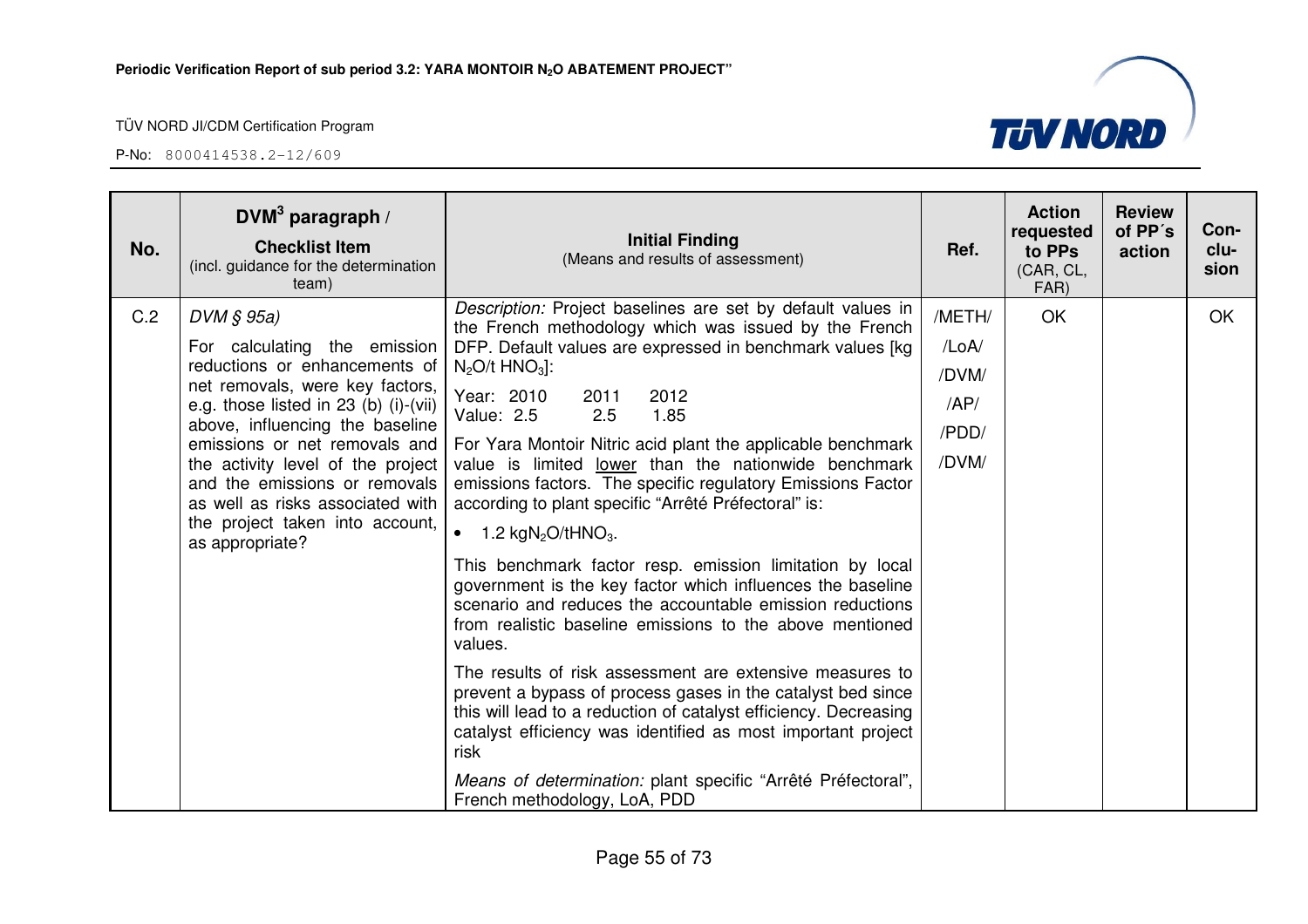| No. | DVM <sup>3</sup> paragraph /<br><b>Checklist Item</b><br>(incl. guidance for the determination<br>team)                           | <b>Initial Finding</b><br>(Means and results of assessment)                                                                                                                                                 | Ref.             | <b>Action</b><br>requested<br>to PPs<br>(CAR, CL,<br>FAR) | <b>Review</b><br>of PP's<br>action | Con-<br>clu-<br>sion |
|-----|-----------------------------------------------------------------------------------------------------------------------------------|-------------------------------------------------------------------------------------------------------------------------------------------------------------------------------------------------------------|------------------|-----------------------------------------------------------|------------------------------------|----------------------|
|     |                                                                                                                                   | Conclusion: The benchmark values are correctly considered<br>in the calculation of baseline emissions and take into<br>account the sectoral reform policies and legislation (point 23<br>$(b)$ (i) of DVM). |                  |                                                           |                                    |                      |
|     |                                                                                                                                   | The verification team can confirm, that the result of risk<br>assessment (risks associated with the project) was taken<br>into account.                                                                     |                  |                                                           |                                    |                      |
| C.3 | $DVM \S 95b$                                                                                                                      | Description: Parameter and related data sources are:                                                                                                                                                        | /PDD/            | OK                                                        |                                    | <b>OK</b>            |
|     | Are data sources used for<br>calculating emission reductions<br>or enhancements of net remo-<br>vals clearly identified, reliable | $NCSG_n$ [mg $N_2O/m^3$ ]                                                                                                                                                                                   | /PDD-            |                                                           |                                    |                      |
|     |                                                                                                                                   | Dr. Födisch MCA 04 Continuous Emissions N <sub>2</sub> O<br>Analyser (part of the AMS)                                                                                                                      | RD/<br>/METH/    |                                                           |                                    |                      |
|     | and transparent?                                                                                                                  | $VSG_n$ [Nm <sup>3</sup> /h]<br>$\bullet$                                                                                                                                                                   | /PDD/            |                                                           |                                    |                      |
|     |                                                                                                                                   | Dr. Födisch FMD 99 gas volume flow meter (differential                                                                                                                                                      | $/MR-1/$         |                                                           |                                    |                      |
|     |                                                                                                                                   | pressure sensor is a part of the AMS)                                                                                                                                                                       | /XLS/            |                                                           |                                    |                      |
|     |                                                                                                                                   | $PE_n$ [kgN <sub>2</sub> O                                                                                                                                                                                  | /IM01/           |                                                           |                                    |                      |
|     |                                                                                                                                   | Calculation from measured data                                                                                                                                                                              | /IM02/<br>/DRAW/ |                                                           |                                    |                      |
|     |                                                                                                                                   | OH <sub>n</sub> [h]<br>$\bullet$                                                                                                                                                                            | /LOG/            |                                                           |                                    |                      |
|     |                                                                                                                                   | Production Log - taking into account: plant status signal,<br>$NH3$ valve status signal, trip point parameters                                                                                              | FOED-            |                                                           |                                    |                      |

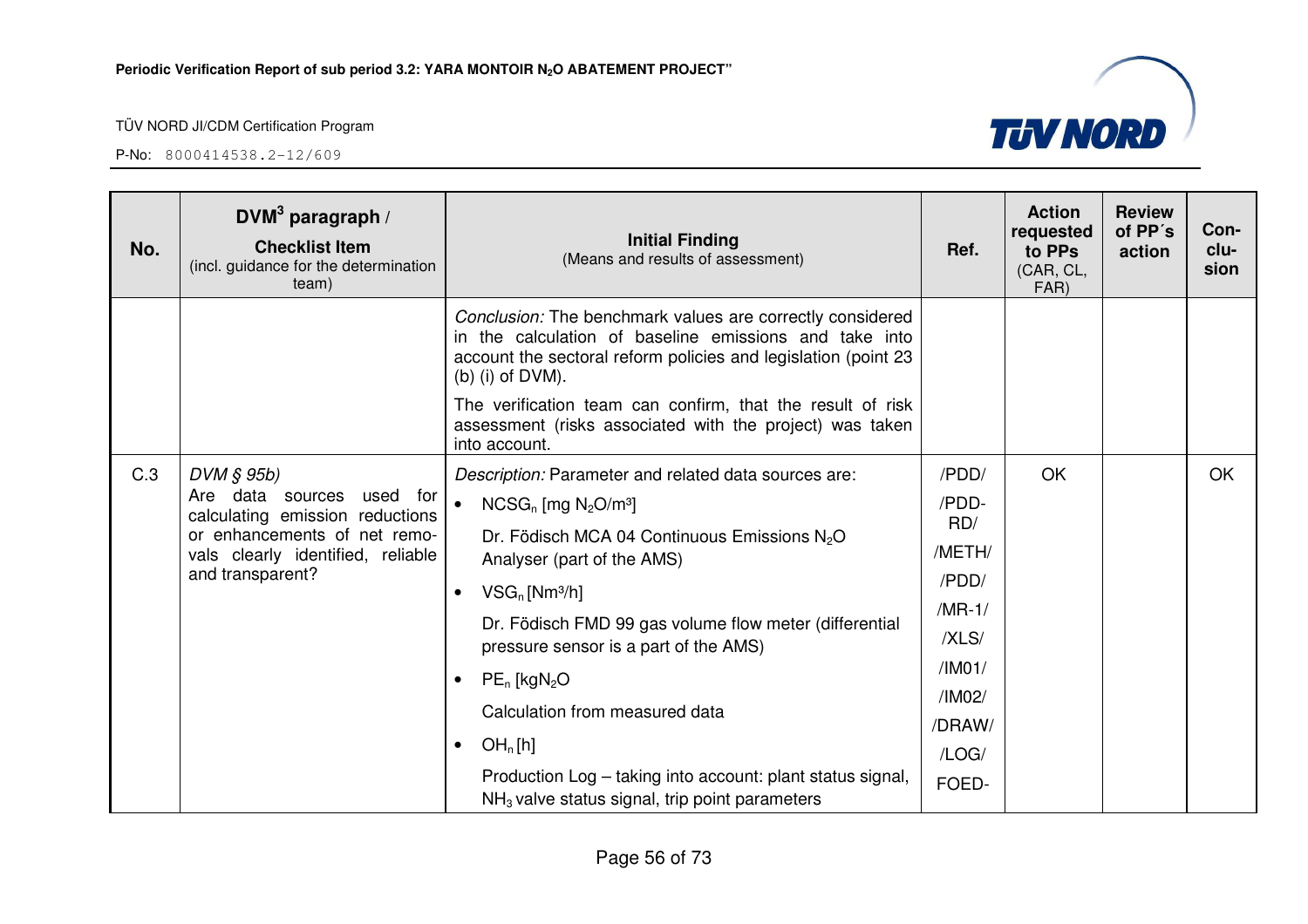| No. | DVM $3$ paragraph /<br><b>Checklist Item</b><br>(incl. guidance for the determination<br>team) | <b>Initial Finding</b><br>(Means and results of assessment)                                                                  | Ref.  | <b>Action</b><br>requested<br>to PPs<br>(CAR, CL,<br>FAR) | <b>Review</b><br>of PP's<br>action | Con-<br>clu-<br>sion |
|-----|------------------------------------------------------------------------------------------------|------------------------------------------------------------------------------------------------------------------------------|-------|-----------------------------------------------------------|------------------------------------|----------------------|
|     |                                                                                                | AIFR [%]<br>$\bullet$                                                                                                        | MAIN/ |                                                           |                                    |                      |
|     |                                                                                                | Ammonia and Air flow meters                                                                                                  |       |                                                           |                                    |                      |
|     |                                                                                                | TSG [℃]<br>$\bullet$                                                                                                         |       |                                                           |                                    |                      |
|     |                                                                                                | Part of AMS                                                                                                                  |       |                                                           |                                    |                      |
|     |                                                                                                | PSG [Pa]<br>$\bullet$                                                                                                        |       |                                                           |                                    |                      |
|     |                                                                                                | Part of the AMS                                                                                                              |       |                                                           |                                    |                      |
|     |                                                                                                | $EF_n$ [kgN <sub>2</sub> O/tHNO <sub>3</sub> ]                                                                               |       |                                                           |                                    |                      |
|     |                                                                                                | For the verification period n the emission factor is: $EF_n =$<br>$(PE_n / NAP_n)$                                           |       |                                                           |                                    |                      |
|     |                                                                                                | $EF_{reg}$ [kgN <sub>2</sub> O/tHNO <sub>3</sub> ]<br>$\bullet$                                                              |       |                                                           |                                    |                      |
|     |                                                                                                | The max. $N_2O$ -emissions are set by the local<br>government as: 1.2 kg for the complete monitoring<br>period               |       |                                                           |                                    |                      |
|     |                                                                                                | Uncertainty of AMS (max.: 7.5 %)                                                                                             |       |                                                           |                                    |                      |
|     |                                                                                                | In case of exceeding the limit of 7.5 % overall<br>uncertainty, the project emissions must be increased<br>$(Increase [%] =$ |       |                                                           |                                    |                      |

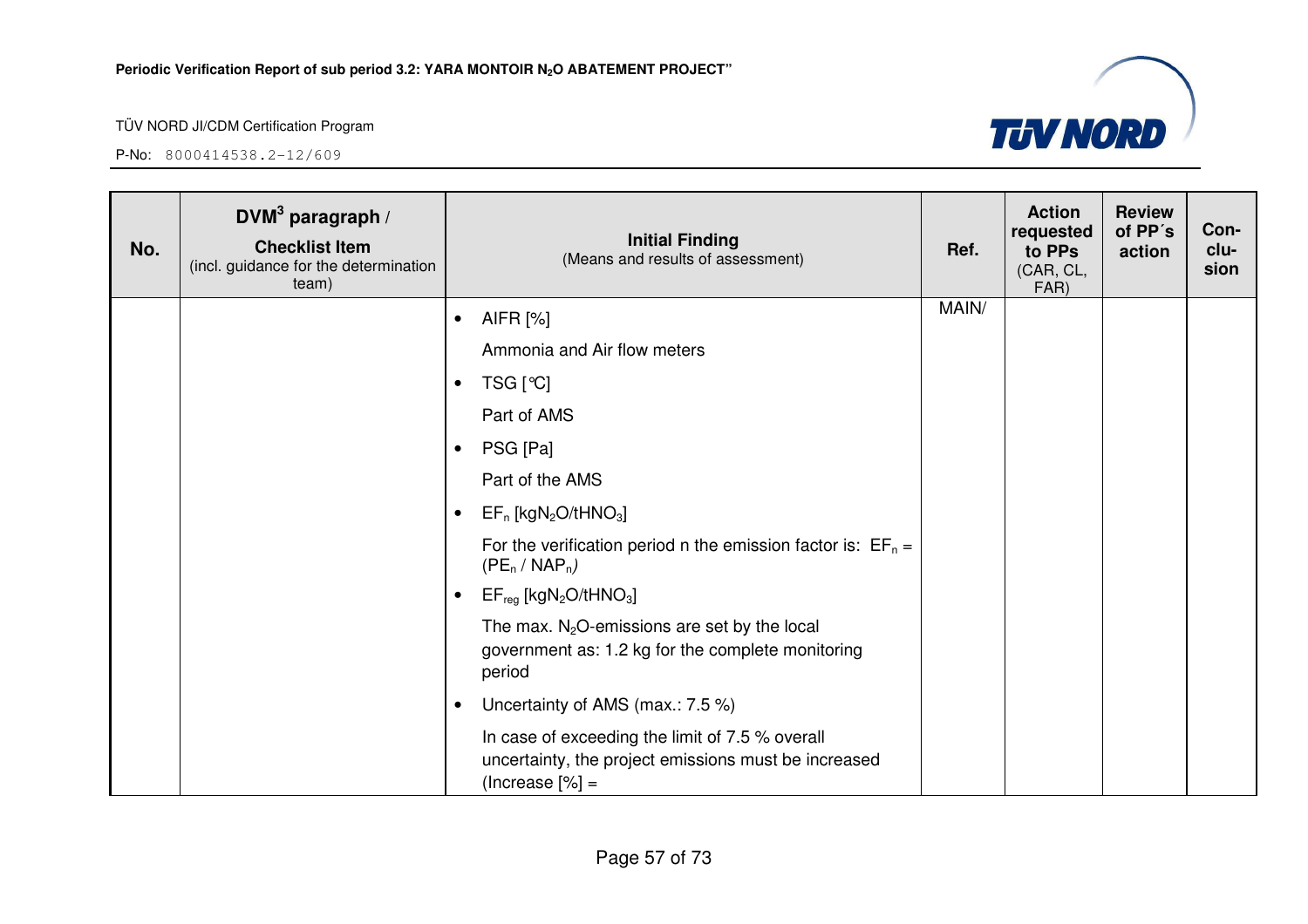

| No. | DVM <sup>3</sup> paragraph /<br><b>Checklist Item</b><br>(incl. guidance for the determination<br>team) | <b>Initial Finding</b><br>(Means and results of assessment)                                                                                      | Ref. | <b>Action</b><br>requested<br>to PPs<br>(CAR, CL,<br>FAR) | <b>Review</b><br>of PP's<br>action | Con-<br>clu-<br>sion |
|-----|---------------------------------------------------------------------------------------------------------|--------------------------------------------------------------------------------------------------------------------------------------------------|------|-----------------------------------------------------------|------------------------------------|----------------------|
|     |                                                                                                         | Established uncertainty [%] - Permitted uncertainty<br>(7.5)                                                                                     |      |                                                           |                                    |                      |
|     |                                                                                                         | A corresponding deduction must not be applied to the<br>calculation in this period.                                                              |      |                                                           |                                    |                      |
|     |                                                                                                         | $NAP_n$ [tHNO <sub>3</sub> ]                                                                                                                     |      |                                                           |                                    |                      |
|     |                                                                                                         | Nitric acid flow meter and density of nitric acid<br>(cumulated)                                                                                 |      |                                                           |                                    |                      |
|     |                                                                                                         | $GWP_{N2O}$ [tCO <sub>2</sub> e/tN <sub>2</sub> O]<br>$\bullet$                                                                                  |      |                                                           |                                    |                      |
|     |                                                                                                         | Climate Change 1995, The Science of Climate Change:<br>Summary for Policymakers and Technical Summary of<br>the Working Group I Report, page 22. |      |                                                           |                                    |                      |
|     |                                                                                                         | ERU [ERUs $(tCO2e)$ ]<br>$\bullet$                                                                                                               |      |                                                           |                                    |                      |
|     |                                                                                                         | The ERU-calculation was carried out according to the<br>formula described in the methodology:                                                    |      |                                                           |                                    |                      |
|     |                                                                                                         | $ERU = ((EF_{reg} - EF_n)/1000 \times NAP \times GWP_{N2O}) * 0.9$                                                                               |      |                                                           |                                    |                      |
|     |                                                                                                         | Means of determination: PDD, methodology, monitoring<br>report, on-site visit of plant, PCS and data server                                      |      |                                                           |                                    |                      |
|     |                                                                                                         | Conclusion:                                                                                                                                      |      |                                                           |                                    |                      |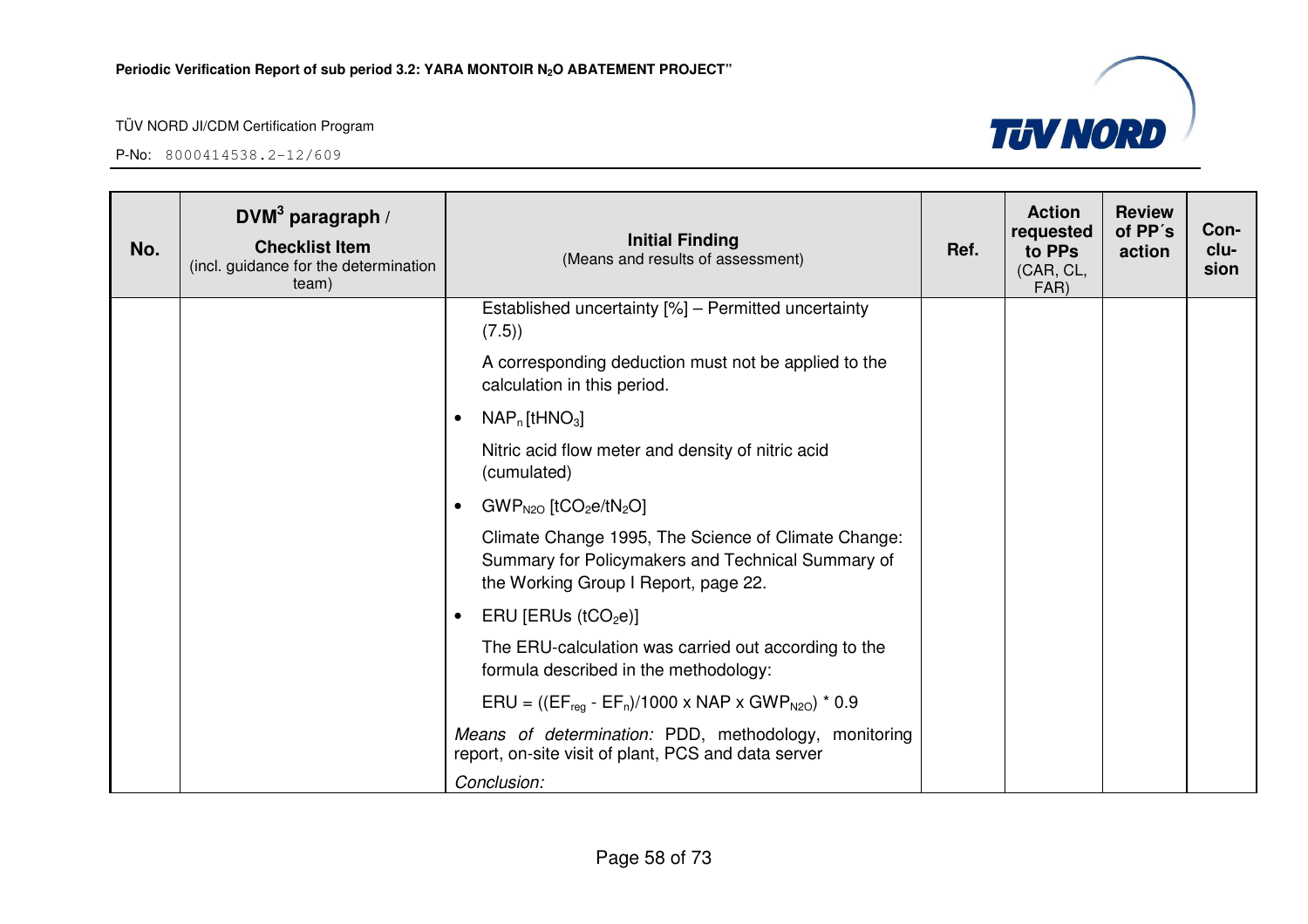| No. | DVM <sup>3</sup> paragraph /<br><b>Checklist Item</b><br>(incl. guidance for the determination<br>team)                                                                                                                                                                                             | <b>Initial Finding</b><br>(Means and results of assessment)                                                                                                                                                                                                                                                                                                                                                                                                                                                                                                                                                                                                                                                                                                                                                                                                 | Ref.                                                                        | <b>Action</b><br>requested<br>to PPs<br>(CAR, CL,<br>FAR) | <b>Review</b><br>of PP's<br>action | Con-<br>clu-<br>sion |
|-----|-----------------------------------------------------------------------------------------------------------------------------------------------------------------------------------------------------------------------------------------------------------------------------------------------------|-------------------------------------------------------------------------------------------------------------------------------------------------------------------------------------------------------------------------------------------------------------------------------------------------------------------------------------------------------------------------------------------------------------------------------------------------------------------------------------------------------------------------------------------------------------------------------------------------------------------------------------------------------------------------------------------------------------------------------------------------------------------------------------------------------------------------------------------------------------|-----------------------------------------------------------------------------|-----------------------------------------------------------|------------------------------------|----------------------|
|     |                                                                                                                                                                                                                                                                                                     | The PP could demonstrate that data sources are mainly<br>clearly identified, reliable and transparent. The monitoring<br>occurs in accordance with the monitoring plan included in<br>the PDD.<br>No findings were raised in this context.                                                                                                                                                                                                                                                                                                                                                                                                                                                                                                                                                                                                                  |                                                                             |                                                           |                                    |                      |
| C.4 | $DVM \S 95c$<br>Are emission factors, including<br>default emission factors, if used<br>for calculating the emission<br>reductions or enhancements of<br>net removals,<br>selected<br>by<br>carefully balancing accuracy and<br>reasonableness.<br>and<br>appropriately justified of the<br>choice? | Description: As described under C.2., the French DFP sets<br>emission factors as benchmark values [kg N <sub>2</sub> O/t HNO <sub>3</sub> ]:<br>Year: 2010<br>2011<br>2012<br>Value: 2.5<br>2.5<br>1.85<br>But the plant specific applicable benchmark value (specific<br>regulatory Emissions Factor) at Montoir according to "Arrêté<br>Préfectoral" is limited to a lower value of<br>$\bullet$ 1.2 kgN <sub>2</sub> O/tHNO <sub>3</sub> .<br>Means of determination: "Arrêté Préfectoral", Methodology,<br>Monitoring report, XLS calculation spreadsheet.<br>Conclusion: The regulatory value, as set by the Prefecture<br>de Loire-Atlantique was correctly included in the emission<br>reduction calculation. The stack gas concentration, which<br>correlates with the emission factor, was mentioned in the<br>report as required per methodology. | /PDD/<br>/PDD-<br>RD/<br>/METH/<br>/MR/<br>/ARETE/<br>/ARETE<br>L/<br>/XLS/ | OK                                                        |                                    | <b>OK</b>            |
| C.5 | DVM § 95d)<br>Is the calculation of emission                                                                                                                                                                                                                                                        | Description: The transparent calculation of emission<br>reduction follows the methodology described in the PDD. All                                                                                                                                                                                                                                                                                                                                                                                                                                                                                                                                                                                                                                                                                                                                         | /PDD/<br>/PDD-                                                              | OK                                                        |                                    | OK.                  |

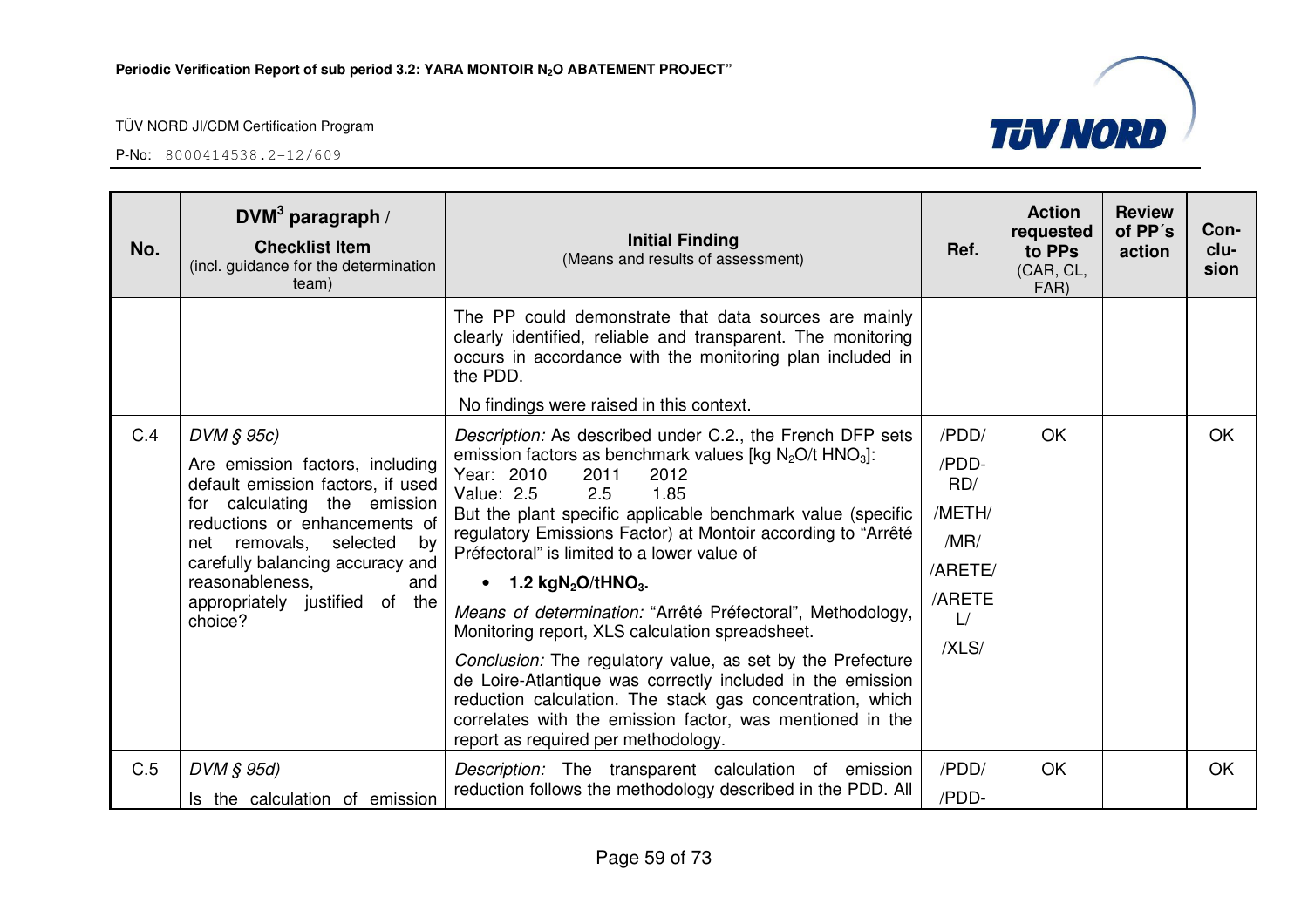reduction level estimated in the PDD for the JI SSC project or the bundle for the monitoring

P-No: 8000414538.2-12/609



**Conclusion**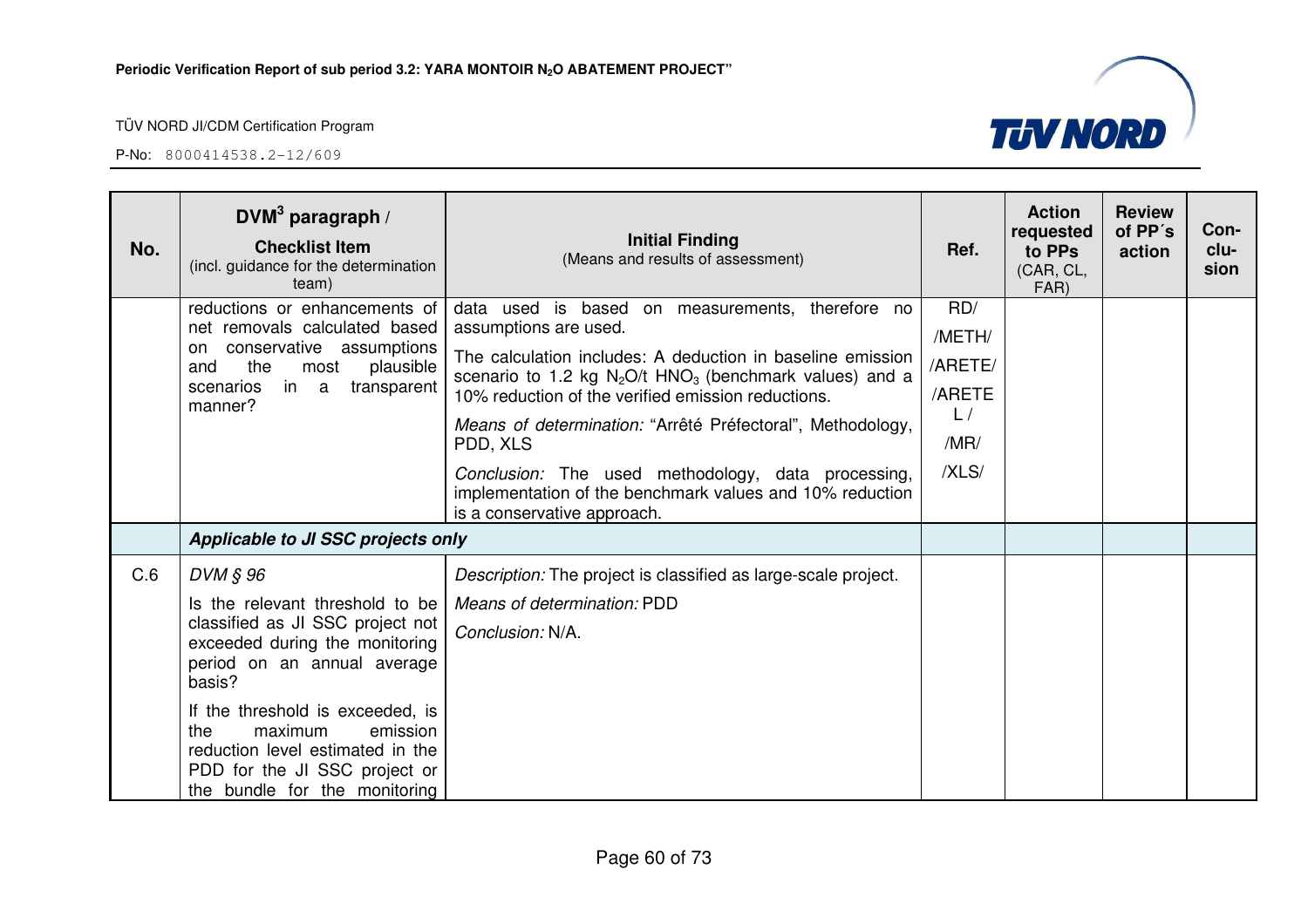

| No. | DVM <sup>3</sup> paragraph /<br><b>Checklist Item</b><br>(incl. guidance for the determination<br>team)                                                                 | <b>Initial Finding</b><br>(Means and results of assessment) | Ref. | <b>Action</b><br>requested<br>to PPs<br>(CAR, CL,<br>FAR) | <b>Review</b><br>of PP's<br>action | Con-<br>clu-<br>sion |
|-----|-------------------------------------------------------------------------------------------------------------------------------------------------------------------------|-------------------------------------------------------------|------|-----------------------------------------------------------|------------------------------------|----------------------|
|     | period determined?                                                                                                                                                      |                                                             |      |                                                           |                                    |                      |
|     | Applicable to bundled JI SSC projects only                                                                                                                              |                                                             |      |                                                           |                                    |                      |
| C.7 | $DVM \S 97a)$                                                                                                                                                           | Description: N/A                                            |      |                                                           |                                    |                      |
|     | Has the composition of the<br>bundle not changed from that is<br>stated in F-JI-SSCBUNDLE?                                                                              | Means of determination: N/A                                 |      |                                                           |                                    |                      |
|     |                                                                                                                                                                         | Conclusion: N/A                                             |      |                                                           |                                    |                      |
| C.8 | $DVM \S 97b$                                                                                                                                                            | Description: N/A                                            |      |                                                           |                                    |                      |
|     | lf<br>determination<br>the<br>was<br>conducted on the basis of an<br>overall monitoring plan, have the<br>project participants submitted a<br>common monitoring report? | Means of determination: N/A                                 |      |                                                           |                                    |                      |
|     |                                                                                                                                                                         | Conclusion: N/A                                             |      |                                                           |                                    |                      |
| C.9 | DVM § 98                                                                                                                                                                | Description: N/A                                            |      |                                                           |                                    |                      |
|     | If the monitoring is based on a                                                                                                                                         | Means of determination: N/A                                 |      |                                                           |                                    |                      |
|     | monitoring plan that provides for<br>overlapping monitoring periods,                                                                                                    | Conclusion: N/A                                             |      |                                                           |                                    |                      |
|     | Are the monitoring periods per<br>component of the project clearly<br>specified in the monitoring<br>report?                                                            |                                                             |      |                                                           |                                    |                      |
|     | Do the monitoring periods not                                                                                                                                           |                                                             |      |                                                           |                                    |                      |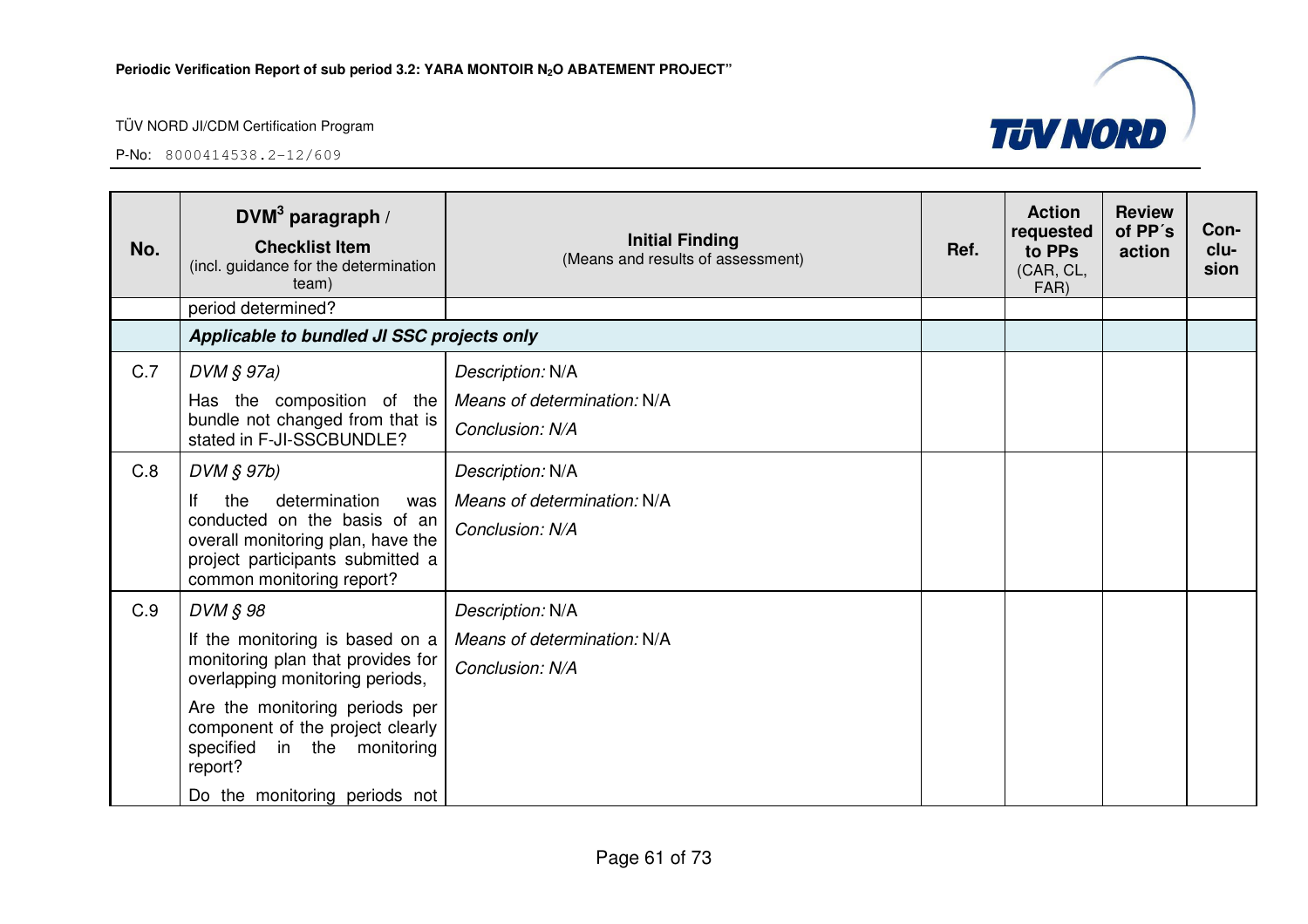

| No. | DVM <sup>3</sup> paragraph /<br><b>Checklist Item</b><br>(incl. guidance for the determination<br>team)                                                                                                                                                                                                                 | <b>Initial Finding</b><br>(Means and results of assessment)           | Ref. | <b>Action</b><br>requested<br>to PPs<br>(CAR, CL,<br>FAR) | <b>Review</b><br>of PP's<br>action | Con-<br>clu-<br>sion |  |
|-----|-------------------------------------------------------------------------------------------------------------------------------------------------------------------------------------------------------------------------------------------------------------------------------------------------------------------------|-----------------------------------------------------------------------|------|-----------------------------------------------------------|------------------------------------|----------------------|--|
|     | overlap with those for which<br>verifications<br>were<br>already<br>deemed final in the past?                                                                                                                                                                                                                           |                                                                       |      |                                                           |                                    |                      |  |
| D   | <b>Revision of monitoring plan</b>                                                                                                                                                                                                                                                                                      |                                                                       |      |                                                           |                                    |                      |  |
|     |                                                                                                                                                                                                                                                                                                                         | Applicable only if monitoring plan is revised by project participants |      |                                                           |                                    |                      |  |
| D.1 | $DVM \S 99a)$<br>Did<br>the<br>participants<br>project<br>provide<br>appropriate<br>an<br>justification for the proposed<br>revision?                                                                                                                                                                                   | Description: N/A<br>Means of determination: N/A<br>Conclusion: N/A    |      |                                                           |                                    |                      |  |
| D.2 | DVM § 99b)<br>Does the proposed revision<br>improve the accuracy and/or<br>information<br>applicability<br>of<br>collected compared<br>to<br>the<br>original monitoring plan without<br>changing conformity with the<br>relevant rules and regulations<br>establishment<br><b>of</b><br>the<br>for<br>monitoring plans? | Description: N/A<br>Means of determination: N/A<br>Conclusion: N/A    |      |                                                           |                                    |                      |  |
| E   | Data management                                                                                                                                                                                                                                                                                                         |                                                                       |      |                                                           |                                    |                      |  |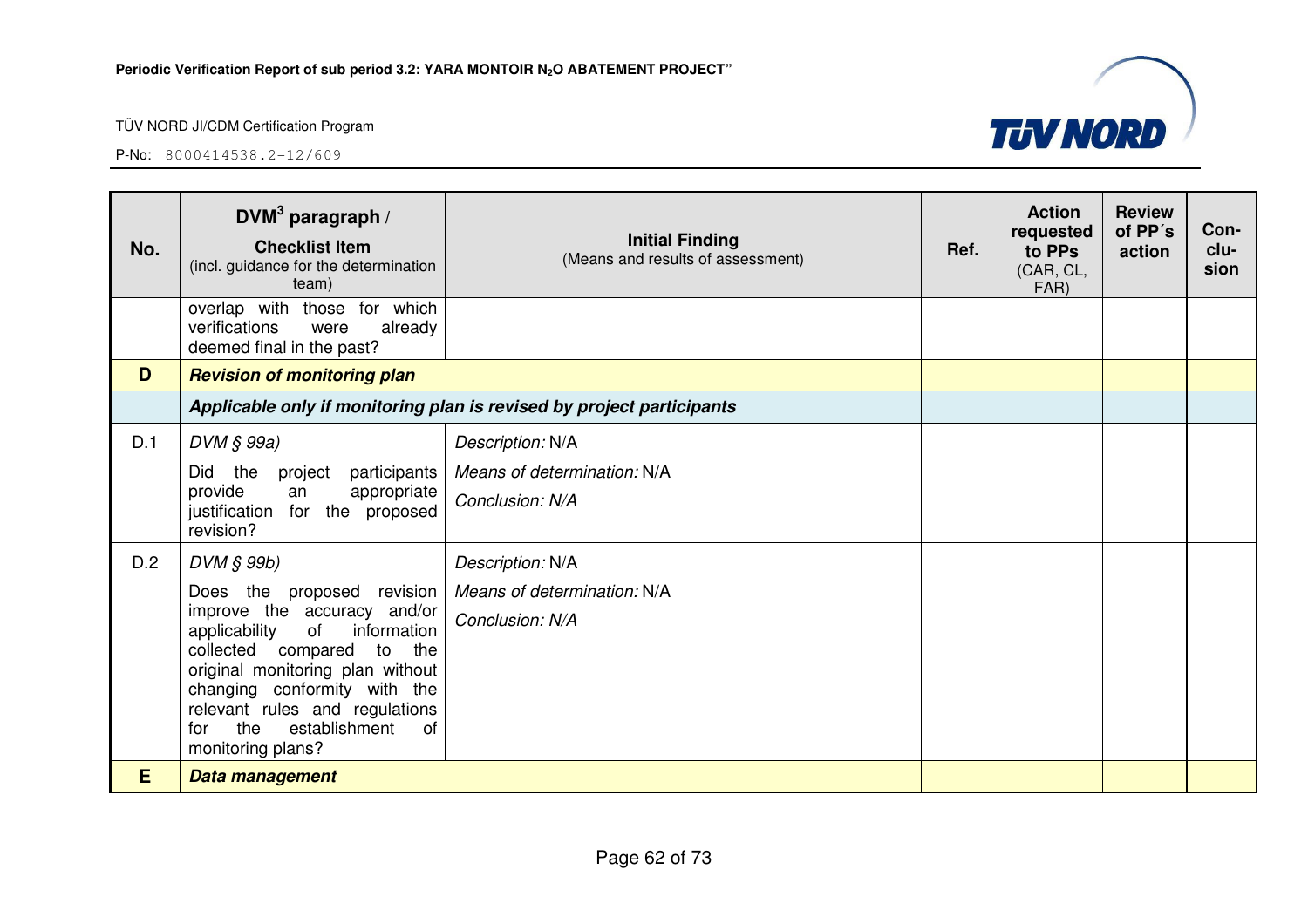P-No: 8000414538.2-12/609



| No. | DVM <sup>3</sup> paragraph /<br><b>Checklist Item</b><br>(incl. guidance for the determination<br>team) | <b>Initial Finding</b><br>(Means and results of assessment)                                                                                                                     | Ref.          | <b>Action</b><br>requested<br>to PPs<br>(CAR, CL,<br>FAR) | <b>Review</b><br>of PP's<br>action | Con-<br>clu-<br>sion |
|-----|---------------------------------------------------------------------------------------------------------|---------------------------------------------------------------------------------------------------------------------------------------------------------------------------------|---------------|-----------------------------------------------------------|------------------------------------|----------------------|
| E.1 | DVM § 101a)                                                                                             | Description: Data collection is in accordance with the                                                                                                                          | /PDD/         | <b>OK</b>                                                 |                                    | OK                   |
|     | Is the implementation of data<br>collection<br>procedures<br>in                                         | monitoring<br>The monitoring system<br>plan.<br>measures<br>continuously and stores every 10 seconds. The responsible<br>project manager extracts hourly averages for monitored | /PDD-<br>RD/  |                                                           |                                    |                      |
|     | accordance with the monitoring<br>plan, including the quality control                                   | parameters and necessary plant data and sent this after                                                                                                                         | /METH/        |                                                           |                                    |                      |
|     | quality<br>and<br>assurance                                                                             | plausibility check to N.serve, which is responsible for correct<br>analysis of the delivered data and calculation of ERUs.                                                      | /MR/          |                                                           |                                    |                      |
|     | procedures?                                                                                             | Data collection procedures, quality control and quality<br>assurance are implemented as follows:                                                                                | /QPRO<br>Cl/  |                                                           |                                    |                      |
|     |                                                                                                         | For all $N_2O$ data sets a plausibility check is conducted. All<br>data sets containing implausible values are eliminated from                                                  | /XLS/         |                                                           |                                    |                      |
|     |                                                                                                         |                                                                                                                                                                                 | /DVM/         |                                                           |                                    |                      |
|     |                                                                                                         | the calculation of the average values. Implausible values are<br>those which are negative or clearly out of the range of                                                        | /IMO1/        |                                                           |                                    |                      |
|     |                                                                                                         | "normal operating conditions".                                                                                                                                                  | /IM02/        |                                                           |                                    |                      |
|     |                                                                                                         | Measured values were generated by local measurement<br>and monitoring devices, stored in plant automatic data                                                                   | /EN1418<br>1/ |                                                           |                                    |                      |
|     |                                                                                                         | management server (Honeywell PHD data collection and<br>storage system).                                                                                                        | /QPRO<br>CMP/ |                                                           |                                    |                      |
|     |                                                                                                         | During data processing, measured values were evaluated<br>according to statistical methods.                                                                                     | /PARA<br>N2O/ |                                                           |                                    |                      |
|     |                                                                                                         | The PP chooses a monitoring standard that requires the                                                                                                                          | /QA/          |                                                           |                                    |                      |
|     |                                                                                                         | establishment of a calibration curve according to the<br>international standard EN14181. The correction factors                                                                 | /QPRO         |                                                           |                                    |                      |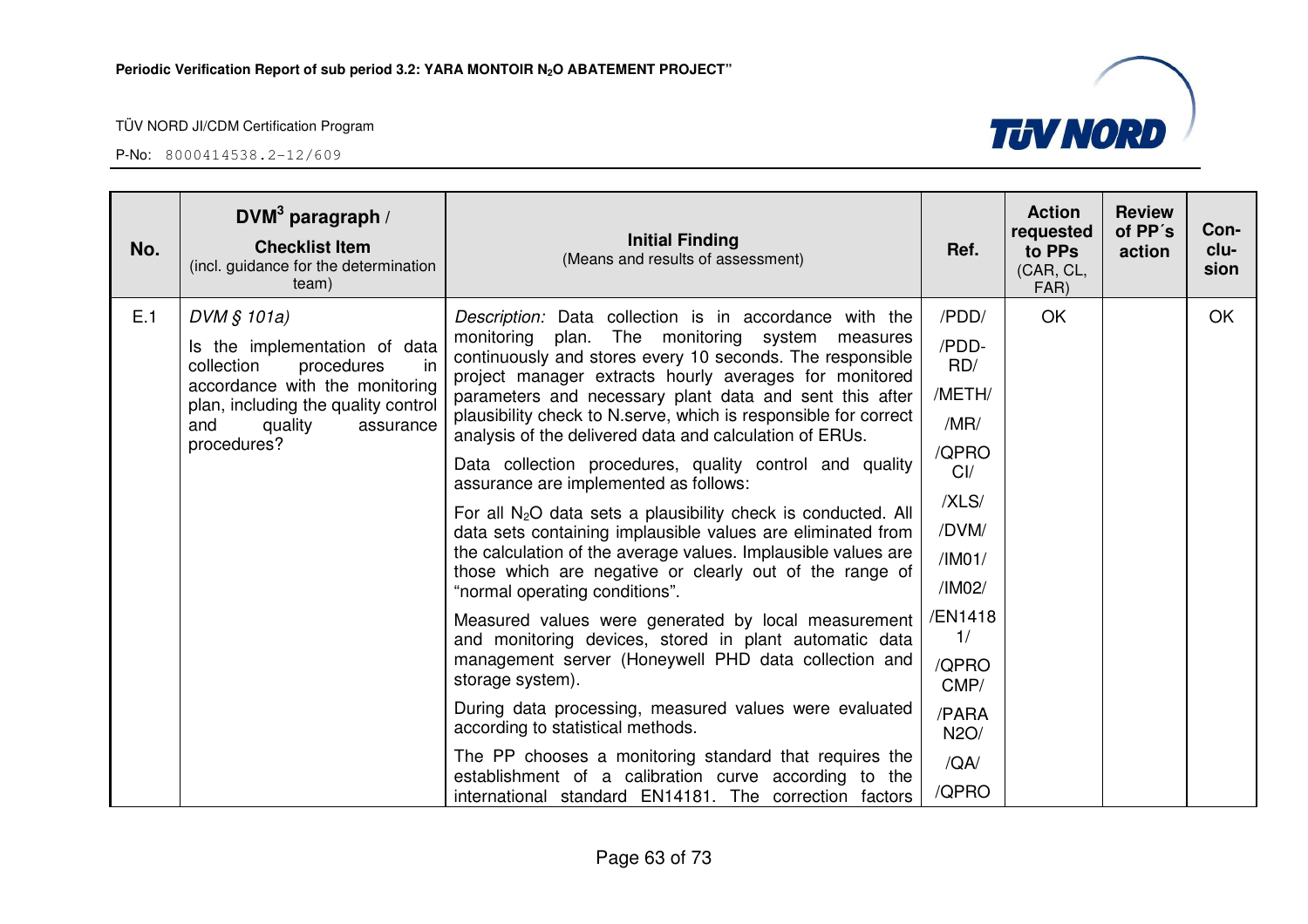



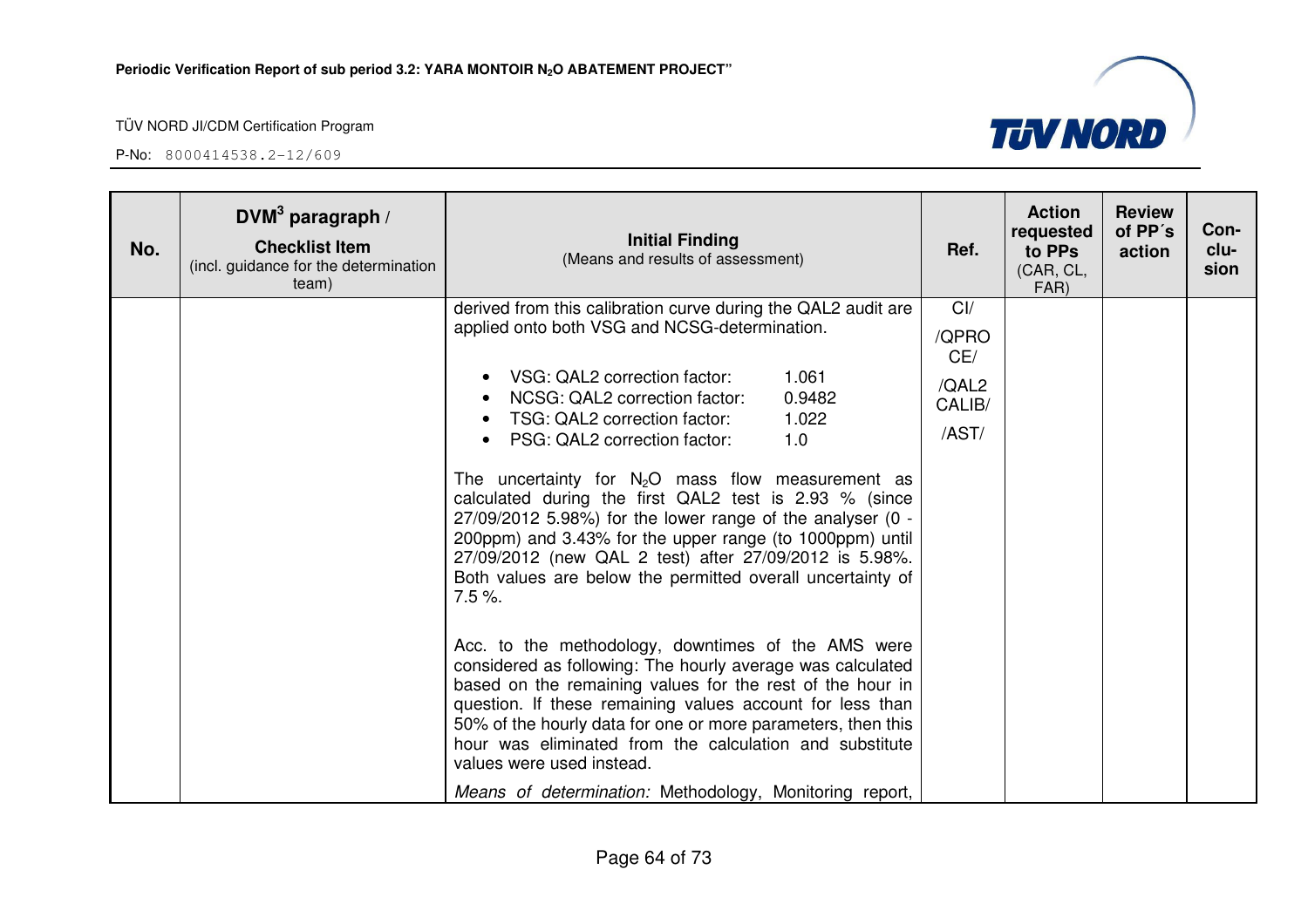| No. | $DWM3$ paragraph /<br><b>Checklist Item</b><br>(incl. guidance for the determination<br>team) | <b>Initial Finding</b><br>(Means and results of assessment)                                                                                                                                                                                                                                                                    | Ref.            | <b>Action</b><br>requested<br>to PPs<br>(CAR, CL,<br>FAR) | <b>Review</b><br>of PP's<br>action | Con-<br>clu-<br>sion |
|-----|-----------------------------------------------------------------------------------------------|--------------------------------------------------------------------------------------------------------------------------------------------------------------------------------------------------------------------------------------------------------------------------------------------------------------------------------|-----------------|-----------------------------------------------------------|------------------------------------|----------------------|
|     |                                                                                               | on-.site visit of plant incl. control room with data server. The<br>original data (10 second cycle and 1 hour average) as excel<br>file extracted from the data acquisition system sent to<br>N.serve by the plant operator were checked and compared<br>with the ER calculations developed as per the applied<br>methodology. |                 |                                                           |                                    |                      |
|     |                                                                                               | Conclusion: It has been confirmed that the data collection<br>procedures are as per the description in the determined<br>monitoring plan.                                                                                                                                                                                      |                 |                                                           |                                    |                      |
| E.2 | DVM § 101b)                                                                                   | Description: All relevant monitoring instruments incl. the                                                                                                                                                                                                                                                                     | /QAL1A/         | <b>OK</b>                                                 |                                    | OK                   |
|     | Is the function of the monitoring                                                             | AMS are included in the quality procedures which are<br>established for proper operation of the plant. (Yara Montoir                                                                                                                                                                                                           | QAL1V/          |                                                           |                                    |                      |
|     | including<br>equipment,<br>its<br>calibration status, is in order?                            | is certified to international standards ISO 9001 Quality                                                                                                                                                                                                                                                                       | /FG/            |                                                           |                                    |                      |
|     | 14001<br>Systems,<br><b>ISO</b><br>Management<br>Environmental<br>Norske Veritas.)<br>a) AMS: | Management Systems, and OHSAS 18001 Occupational<br>Health and Safety Management Systems carried out by Det                                                                                                                                                                                                                    | /QAL2<br>CALIB/ |                                                           |                                    |                      |
|     |                                                                                               |                                                                                                                                                                                                                                                                                                                                | /FOEDM<br>AIN/  |                                                           |                                    |                      |
|     |                                                                                               |                                                                                                                                                                                                                                                                                                                                | /PHD/           |                                                           |                                    |                      |
|     |                                                                                               | Additional measures are related to the European Norm<br>EN14181 (2004) "Stationary source emissions - Quality<br>assurance of automated measuring systems":                                                                                                                                                                    | /QPRO<br>CMP/   |                                                           |                                    |                      |
|     |                                                                                               | QAL 1: performance approval: the AMS is suitable for<br>purpose and in line with the European norm. The PP                                                                                                                                                                                                                     | /QPRO<br>Cl/    |                                                           |                                    |                      |

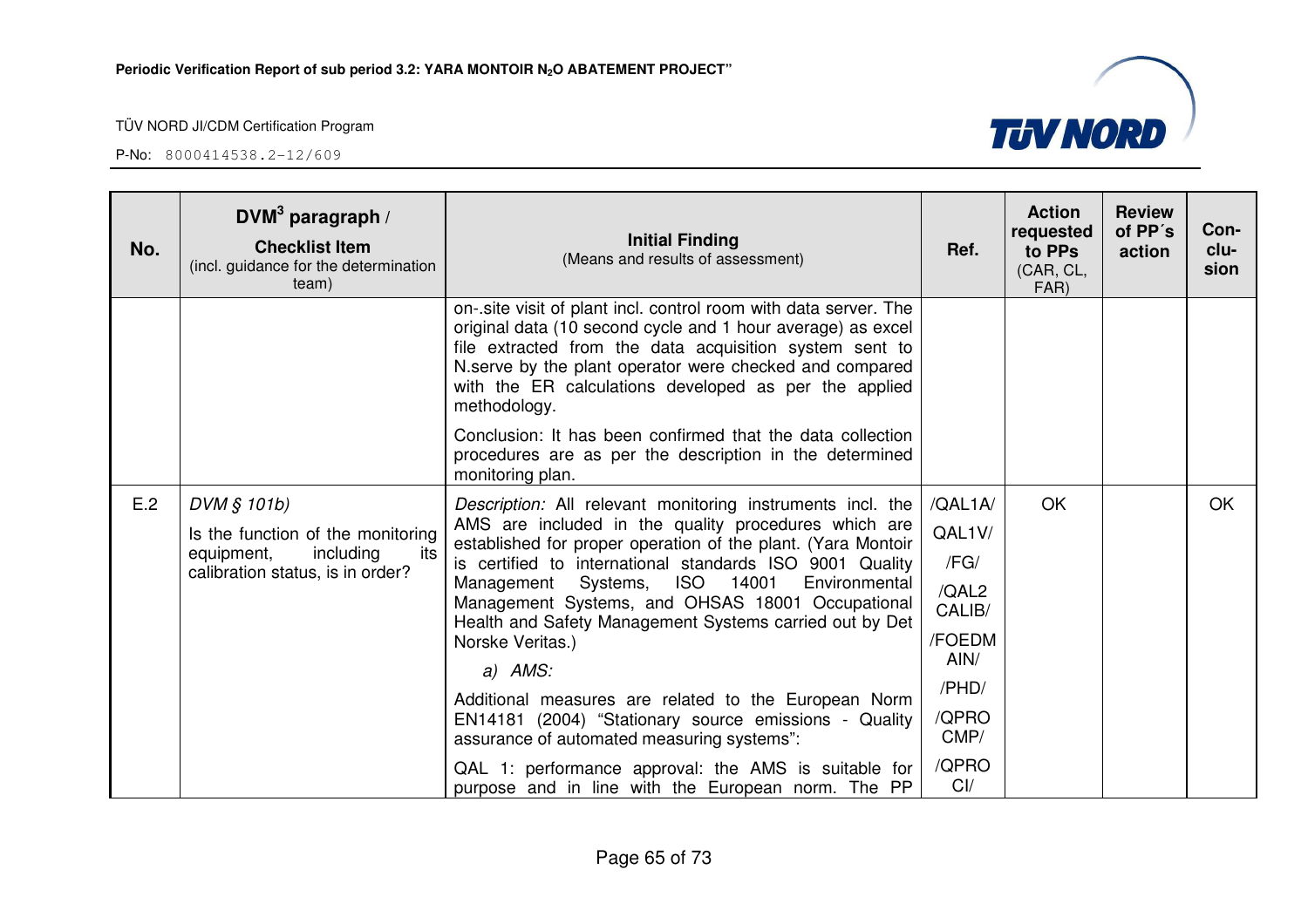| No. | $DVM3$ paragraph /<br><b>Checklist Item</b><br>(incl. guidance for the determination<br>team) | <b>Initial Finding</b><br>(Means and results of assessment)                                                                                                                                                                                                                                                                                                                                                                                                                                                                                                                                                                                                                                           | Ref.                                                               | <b>Action</b><br>requested<br>to PPs<br>(CAR, CL,<br>FAR) | <b>Review</b><br>of PP's<br>action | Con-<br>clu-<br>sion |
|-----|-----------------------------------------------------------------------------------------------|-------------------------------------------------------------------------------------------------------------------------------------------------------------------------------------------------------------------------------------------------------------------------------------------------------------------------------------------------------------------------------------------------------------------------------------------------------------------------------------------------------------------------------------------------------------------------------------------------------------------------------------------------------------------------------------------------------|--------------------------------------------------------------------|-----------------------------------------------------------|------------------------------------|----------------------|
|     |                                                                                               | provides a QAL1 Certificate 0000025929 dated 2010-03-10<br>according to DIN EN 14181:2004 issued by TÜV Rheinland.<br>QAL 2: The Dr. Födisch MCA 04 Gas Analyzer and FMD 99<br>stack gas flow meter, both have QAL1 approval as specified<br>by EN ISO 14956. According to EN 14181 the first QAL2<br>test was conducted by Müller-BBM on 28 to 30/09/2009<br>(Report No. M82 450/2 and M82 450/4), with successful<br>approval of the AMS. A further successful QAL2 test was<br>carried out on 25-27/09/2012.<br>AST: The Annual Surveillance Tests (AST) has been<br>performed by Müller-BBM on 2011-09-07, Report No. M95<br>281/1.<br>QAL 3 (ongoing operation and maintenance) $N_2O$ -Analyzer | /QPRO<br>Cl/<br>QPROC<br>E/<br>/CERT/<br>/IM01/<br>/IM02/<br>/AST/ |                                                           |                                    |                      |
|     |                                                                                               | Zero Calibration is conducted automatically every 24 hours.<br>Manual calibrations are done at least once per month.<br>Manual span calibrations are done with certified test gas at<br>least once per month and the calibration results are all<br>documented as part of the QAL3 documentation.<br>The flow meter FMD 99 itself does not need to be calibrated<br>since it is a physical device without drift. Physical inspection<br>of the condition (assembly/maintenance and service) is<br>checked/done by Dr. Födisch Umweltmesstechnik AG. In<br>addition, the flow meter is checked during the QAL2 and                                                                                     |                                                                    |                                                           |                                    |                      |

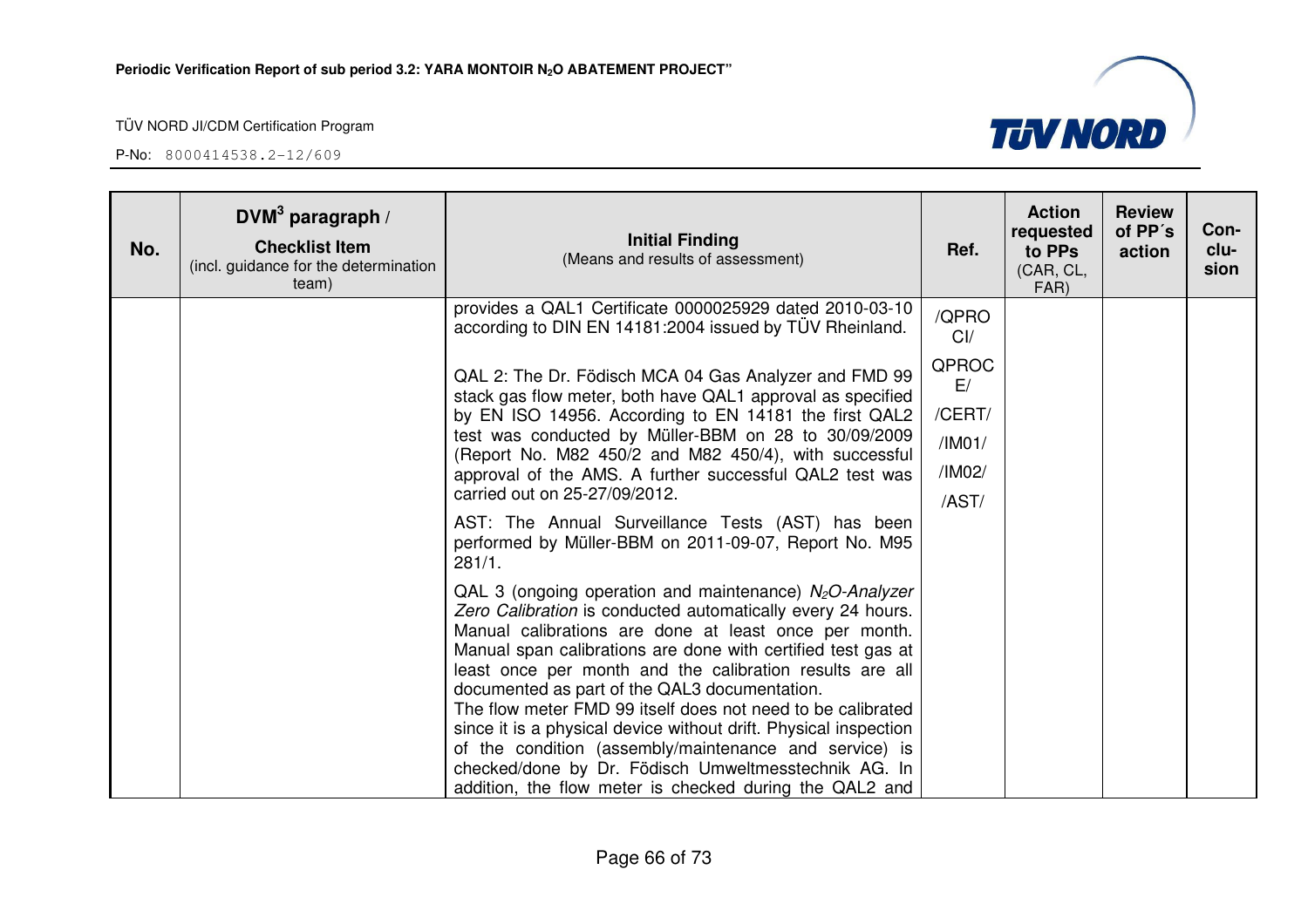

| No. | DVM <sup>3</sup> paragraph /<br><b>Checklist Item</b><br>(incl. guidance for the determination<br>team)                       | <b>Initial Finding</b><br>(Means and results of assessment)                                                                                                                                                                                                                                                                                                                                                                                                                                                | Ref.             | <b>Action</b><br>requested<br>to PPs<br>(CAR, CL,<br>FAR) | <b>Review</b><br>of PP's<br>action | Con-<br>clu-<br>sion |
|-----|-------------------------------------------------------------------------------------------------------------------------------|------------------------------------------------------------------------------------------------------------------------------------------------------------------------------------------------------------------------------------------------------------------------------------------------------------------------------------------------------------------------------------------------------------------------------------------------------------------------------------------------------------|------------------|-----------------------------------------------------------|------------------------------------|----------------------|
|     |                                                                                                                               | AST tests by Müller-BBM.                                                                                                                                                                                                                                                                                                                                                                                                                                                                                   |                  |                                                           |                                    |                      |
|     |                                                                                                                               | b) Other monitoring installations, equipment and<br>devices:                                                                                                                                                                                                                                                                                                                                                                                                                                               |                  |                                                           |                                    |                      |
|     |                                                                                                                               | Operation maintenance and calibration intervals are carried<br>out by qualified and trained staff of the instrument<br>department according to the vendor's specification.<br>Activities are controlled and documented as part of an<br>electronic overall quality assurance programme.                                                                                                                                                                                                                    |                  |                                                           |                                    |                      |
|     |                                                                                                                               | Conclusion: The PP implemented a quality assurance<br>system to prove the ongoing compliance of the AMS with<br>the norm. The most maintenance activities are monitored<br>and controlled as part of an electronic overall quality<br>assurance programme.                                                                                                                                                                                                                                                 |                  |                                                           |                                    |                      |
| E.3 | DVM § 101c)<br>Are the evidence and records<br>for<br>used<br>the<br>monitoring<br>maintained<br>traceable<br>in a<br>manner? | Description: The nitric acid plant is equipped with a<br>Honeywell PHD data collection and storage system (DCS),<br>which records and stores all monitoring values for NCSG,<br>VSG, TSG, PSG, as well as different status signals of the<br>AMS and the $NH3$ valve status signal from the nitric acid<br>plant that defines whether or not the plant is in operation. All<br>monitoring data are collected from plant on 10 second basis.<br>A data extract of hourly mean values (excel) is reported to | /XLS/<br>/PROCI/ | <b>OK</b>                                                 |                                    | <b>OK</b>            |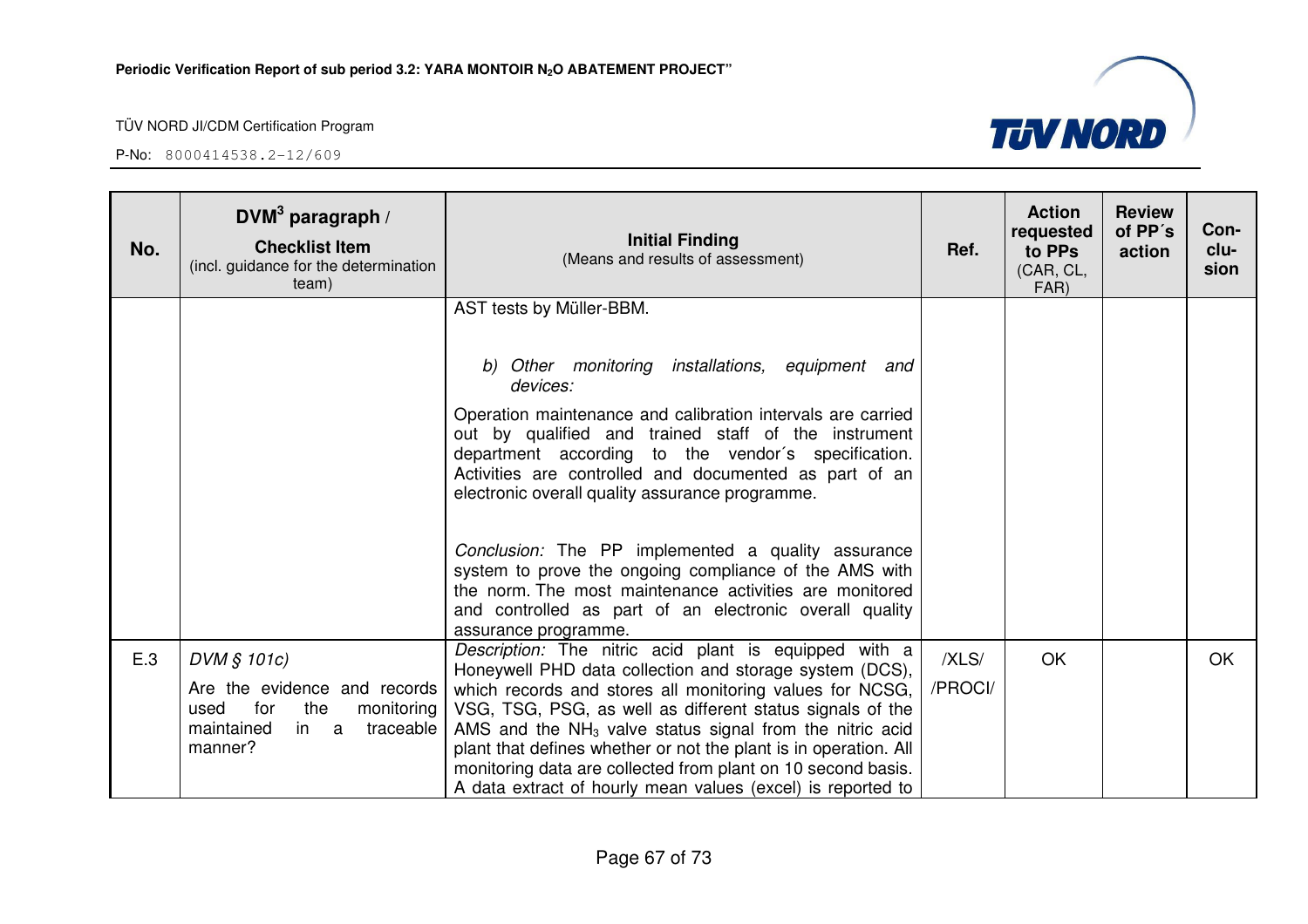| No. | DVM <sup>3</sup> paragraph /<br><b>Checklist Item</b><br>(incl. guidance for the determination<br>team)                                 | <b>Initial Finding</b><br>(Means and results of assessment)                                                                                                                                                                                                                                                                                                                                                                                                                                                         | Ref.                                            | <b>Action</b><br>requested<br>to PPs<br>(CAR, CL,<br>FAR) | <b>Review</b><br>of PP's<br>action | Con-<br>clu-<br>sion |
|-----|-----------------------------------------------------------------------------------------------------------------------------------------|---------------------------------------------------------------------------------------------------------------------------------------------------------------------------------------------------------------------------------------------------------------------------------------------------------------------------------------------------------------------------------------------------------------------------------------------------------------------------------------------------------------------|-------------------------------------------------|-----------------------------------------------------------|------------------------------------|----------------------|
|     |                                                                                                                                         | N.serve.<br>Means of determination: The original spreadsheets created<br>by the DCS have been checked and the functioning of DCS<br>was checked during the on-site visit (spot-check of single<br>hours and days).                                                                                                                                                                                                                                                                                                  |                                                 |                                                           |                                    |                      |
|     |                                                                                                                                         | Conclusion: The evidences and records used for the<br>monitoring are maintained in a traceable manner. The<br>verifier can confirm that all data are traceable from<br>measurement-device to ER-calculation                                                                                                                                                                                                                                                                                                         |                                                 |                                                           |                                    |                      |
| E.4 | DVM § 101d)<br>collection and<br>the<br>data<br>ls l<br>management system for the<br>project in accordance with the<br>monitoring plan? | Description: The data collection and the management<br>system are conducted as per the description in the<br>determined monitoring plan. The data acquisition system<br>records the hourly average data which is sent to N. serve for<br>the quality and plausibility check, statistical analysis and<br>final emission reduction calculation.<br>Means of determination: by means of interview with the<br>plant operator and N.serve representatives.<br>Conclusion: No further issues were found in this regard. | /PHD/<br>/PDD/<br>/PDD-<br>RD/<br>/MR/<br>/XLS/ | OK                                                        |                                    | OK.                  |
| F   |                                                                                                                                         | Verification regarding programmes of activities (additional elements for assessment)                                                                                                                                                                                                                                                                                                                                                                                                                                |                                                 |                                                           |                                    |                      |
| F.1 | DVM § 102<br>Is any JPA that has not been<br>added to the JI PoA not verified?                                                          | Description: N/A<br>Means of determination: N/A                                                                                                                                                                                                                                                                                                                                                                                                                                                                     |                                                 |                                                           |                                    |                      |

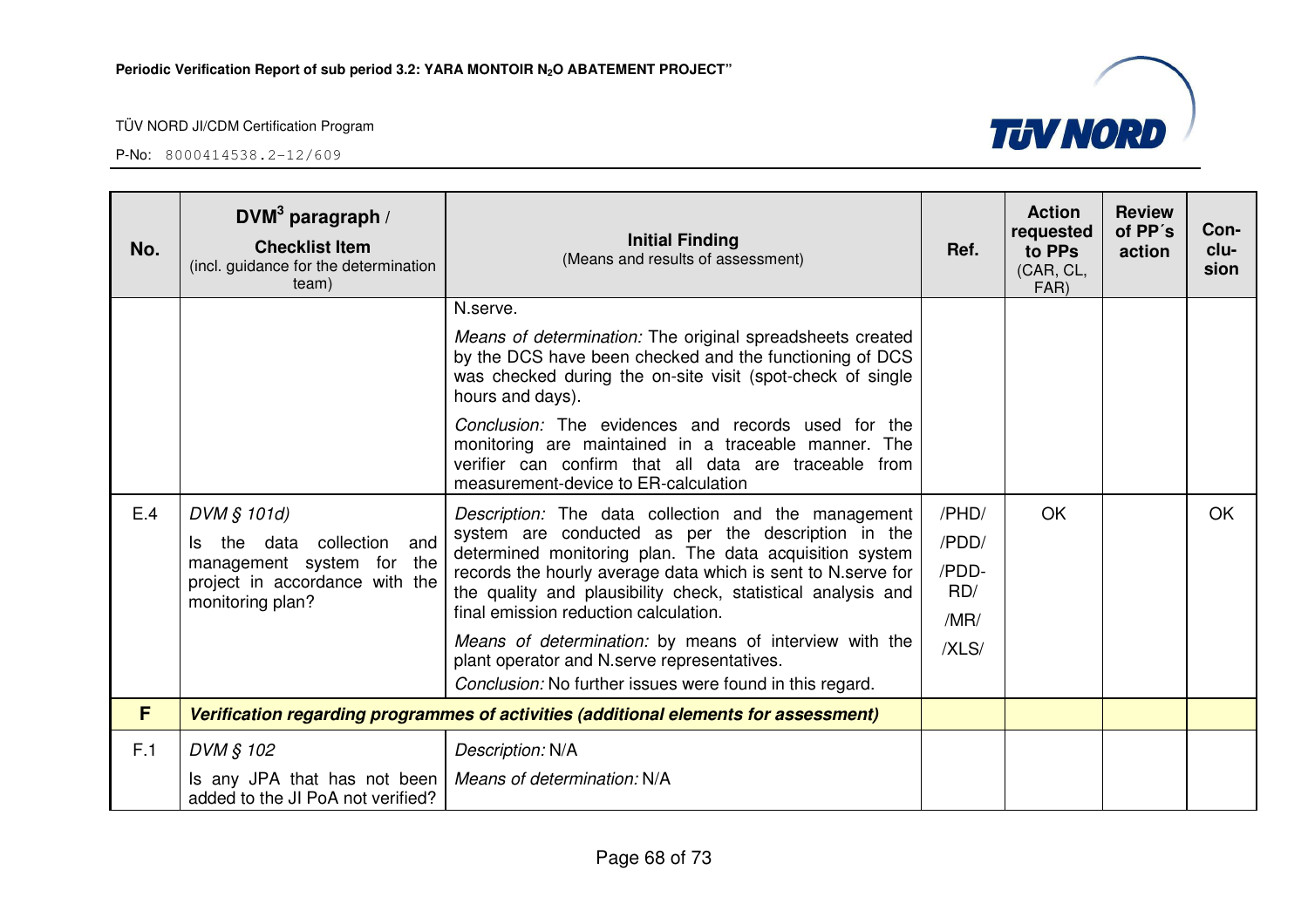P-No: 8000414538.2-12/609



| No. | DVM <sup>3</sup> paragraph /<br><b>Checklist Item</b><br>(incl. guidance for the determination<br>team)                                                     | <b>Initial Finding</b><br>(Means and results of assessment) | Ref. | <b>Action</b><br>requested<br>to PPs<br>(CAR, CL,<br>FAR) | <b>Review</b><br>of PP's<br>action | Con-<br>clu-<br>sion |
|-----|-------------------------------------------------------------------------------------------------------------------------------------------------------------|-------------------------------------------------------------|------|-----------------------------------------------------------|------------------------------------|----------------------|
|     |                                                                                                                                                             | Conclusion: N/A                                             |      |                                                           |                                    |                      |
| F.2 | DVM § 103                                                                                                                                                   | Description: N/A                                            |      |                                                           |                                    |                      |
|     | Is the verification based on the                                                                                                                            | Means of determination: N/A                                 |      |                                                           |                                    |                      |
|     | monitoring reports of all JPAs to<br>be verified?                                                                                                           | Conclusion: N/A                                             |      |                                                           |                                    |                      |
| F.3 | DVM § 103                                                                                                                                                   | Description: N/A                                            |      |                                                           |                                    |                      |
|     | Does the verification ensure the<br>accuracy and conservativeness<br>of the emission reductions or<br>of removals<br>enhancements<br>generated by each JPA? | Means of determination: N/A                                 |      |                                                           |                                    |                      |
|     |                                                                                                                                                             | Conclusion: N/A                                             |      |                                                           |                                    |                      |
| F.4 | DVM § 104                                                                                                                                                   | Description: N/A                                            |      |                                                           |                                    |                      |
|     | Does the monitoring period not                                                                                                                              | Means of determination: N/A                                 |      |                                                           |                                    |                      |
|     | overlap with previous monitoring<br>periods?                                                                                                                | Conclusion: N/A                                             |      |                                                           |                                    |                      |
| F.5 | DVM § 105                                                                                                                                                   | Description: N/A                                            |      |                                                           |                                    |                      |
|     | the AIE<br>learns<br>of an<br>lf                                                                                                                            | Means of determination: N/A                                 |      |                                                           |                                    |                      |
|     | erroneously included JPA, has<br>the AIE informed the JISC of its<br>findings in writing?                                                                   | Conclusion: N/A                                             |      |                                                           |                                    |                      |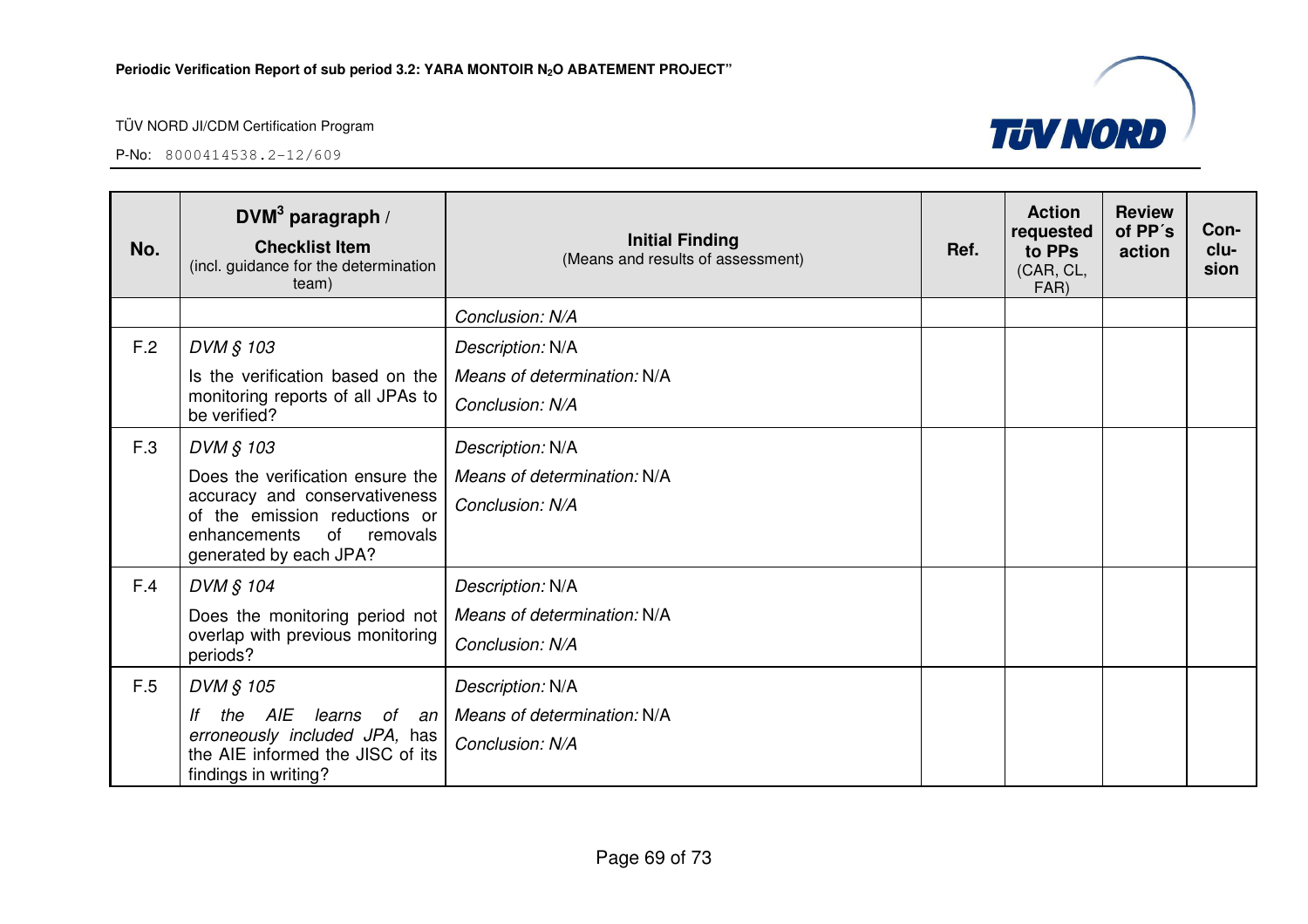

| No. | DVM <sup>3</sup> paragraph /<br><b>Checklist Item</b><br>(incl. guidance for the determination<br>team)                                                                                                                                                                                                                                                                                                                                                                                                                        | <b>Initial Finding</b><br>(Means and results of assessment) | Ref. | <b>Action</b><br>requested<br>to PPs<br>(CAR, CL,<br>FAR) | <b>Review</b><br>of PP's<br>action | Con-<br>clu-<br>sion |
|-----|--------------------------------------------------------------------------------------------------------------------------------------------------------------------------------------------------------------------------------------------------------------------------------------------------------------------------------------------------------------------------------------------------------------------------------------------------------------------------------------------------------------------------------|-------------------------------------------------------------|------|-----------------------------------------------------------|------------------------------------|----------------------|
|     | Applicable to sample-based approach only                                                                                                                                                                                                                                                                                                                                                                                                                                                                                       |                                                             |      |                                                           |                                    |                      |
| F.6 | DVM § 106                                                                                                                                                                                                                                                                                                                                                                                                                                                                                                                      | Description: N/A                                            |      |                                                           |                                    |                      |
|     | Does<br>the<br>sampling<br>plan<br>prepared by the AIE:<br>Describe<br>(a)<br>its<br>sample<br>selection, taking into account<br>that:<br>For each verification that<br>(i)<br>uses a sample-based approach,<br>the sample selection shall be<br>sufficiently representative of the<br>JPAs in the JI PoA such<br>all<br><b>JPAs</b><br>extrapolation to<br>identified for that verification is<br>reasonable, taking into account<br>differences<br>the<br>among<br>characteristics of JPAs, such as:<br>- The types of JPAs; | Means of determination: N/A<br>Conclusion: N/A              |      |                                                           |                                    |                      |
|     | The complexity of the<br>applicable technologies and/or<br>measures used;<br>The geographical location of                                                                                                                                                                                                                                                                                                                                                                                                                      |                                                             |      |                                                           |                                    |                      |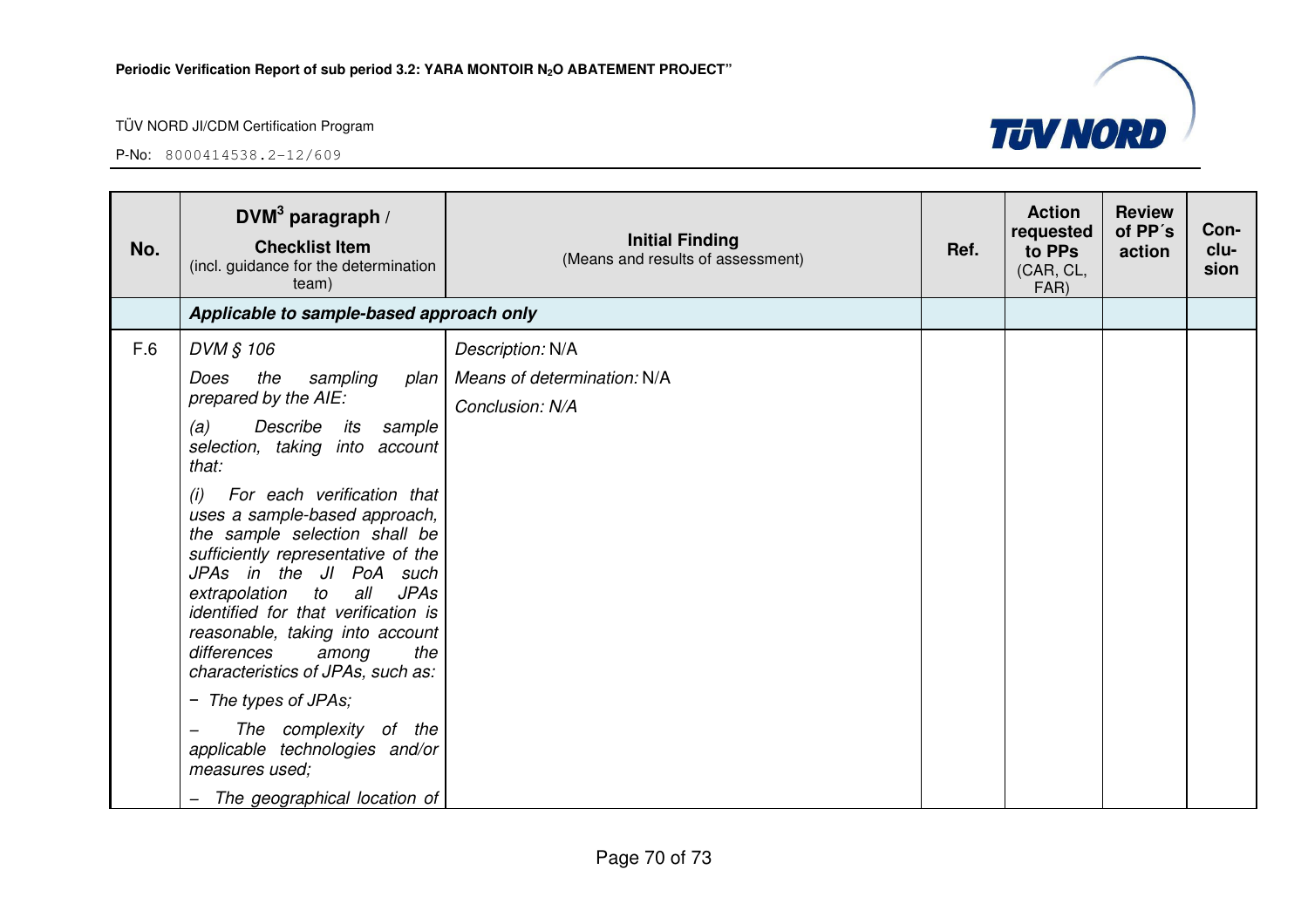

| No. | DVM <sup>3</sup> paragraph /<br><b>Checklist Item</b><br>(incl. guidance for the determination<br>team)                                                                                                                                | <b>Initial Finding</b><br>(Means and results of assessment) | Ref. | <b>Action</b><br>requested<br>to PPs<br>(CAR, CL,<br>FAR) | <b>Review</b><br>of PP's<br>action | Con-<br>clu-<br>sion |
|-----|----------------------------------------------------------------------------------------------------------------------------------------------------------------------------------------------------------------------------------------|-------------------------------------------------------------|------|-----------------------------------------------------------|------------------------------------|----------------------|
|     | each JPA;                                                                                                                                                                                                                              |                                                             |      |                                                           |                                    |                      |
|     | The amounts of expected<br>emission reductions of the JPAs<br>being verified;                                                                                                                                                          |                                                             |      |                                                           |                                    |                      |
|     | - The number of JPAs for which<br>emission reductions are being<br>verified;                                                                                                                                                           |                                                             |      |                                                           |                                    |                      |
|     | The length of monitoring<br>periods of the JPAs being<br>verified; and                                                                                                                                                                 |                                                             |      |                                                           |                                    |                      |
|     | The samples selected for<br>$\qquad \qquad -$<br>prior verifications, if any?                                                                                                                                                          |                                                             |      |                                                           |                                    |                      |
|     | (ii) If, in its sample selection, the<br>AIE does not identify and take<br>into account such differences<br>among JPAs, then (does the<br>sampling plan) provide a<br>reasonable explanation<br>and<br>justification for not doing so? |                                                             |      |                                                           |                                    |                      |
|     | (b) Provide a list of JPAs                                                                                                                                                                                                             |                                                             |      |                                                           |                                    |                      |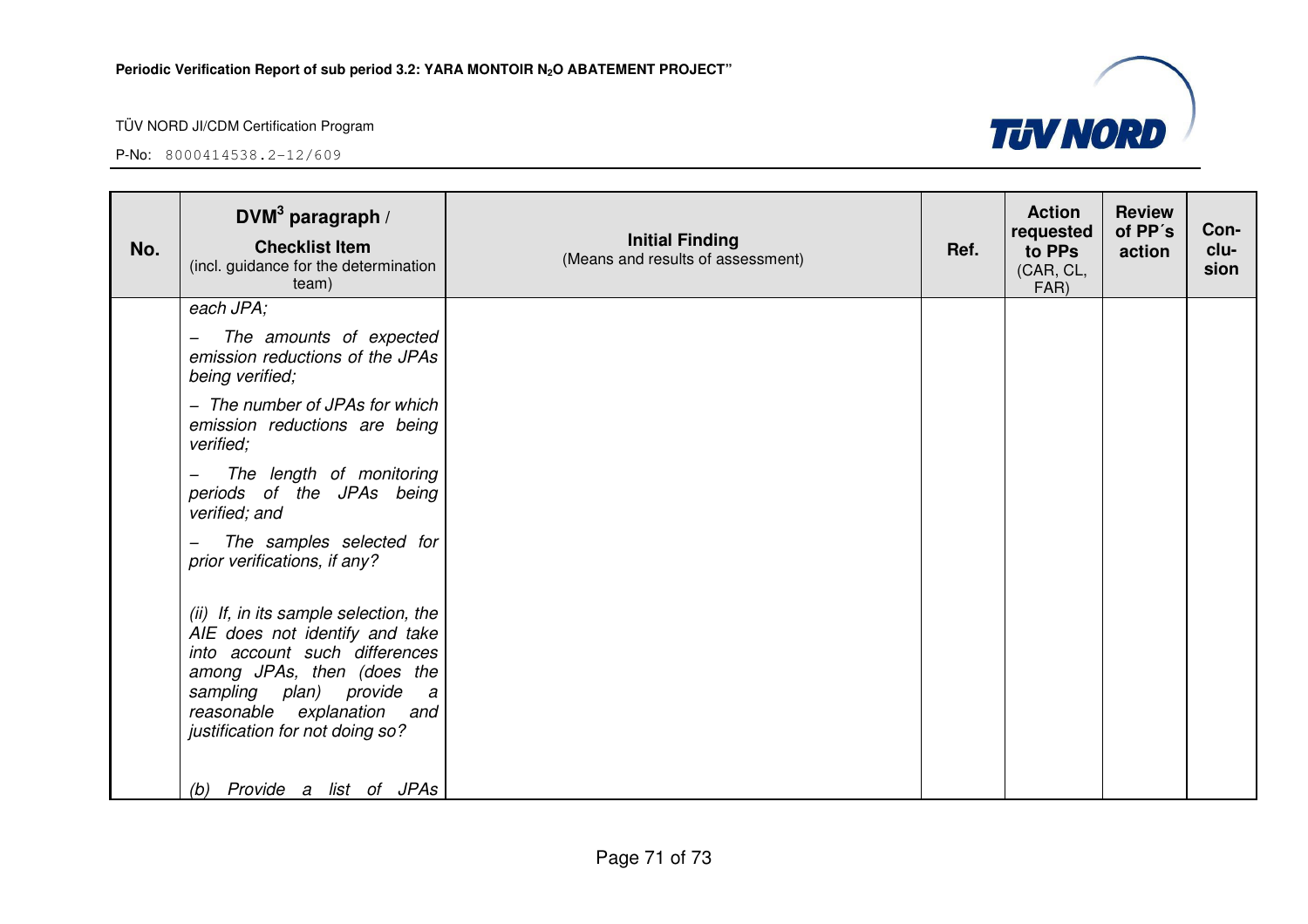P-No: 8000414538.2-12/609

| No. | DVM <sup>3</sup> paragraph /<br><b>Checklist Item</b><br>(incl. guidance for the determination<br>team)                                                                                                                                                                                                                                                                               | <b>Initial Finding</b><br>(Means and results of assessment)        | Ref. | <b>Action</b><br>requested<br>to PPs<br>(CAR, CL,<br>FAR) | <b>Review</b><br>of PP's<br>action | Con-<br>clu-<br>sion |
|-----|---------------------------------------------------------------------------------------------------------------------------------------------------------------------------------------------------------------------------------------------------------------------------------------------------------------------------------------------------------------------------------------|--------------------------------------------------------------------|------|-----------------------------------------------------------|------------------------------------|----------------------|
|     | selected for site inspections,<br>based on a statistically sound<br>selection of sites for inspection<br>in accordance with the criteria<br>listed in $(a)$ (i) above?                                                                                                                                                                                                                |                                                                    |      |                                                           |                                    |                      |
| F.7 | DVM § 107<br>Is the sampling plan ready for<br>through<br>publication<br>the<br>the<br>with<br>secretariat<br>along<br>verification<br>report<br>and<br>supporting documentation?                                                                                                                                                                                                     | Description: N/A<br>Means of determination: N/A<br>Conclusion: N/A |      |                                                           |                                    |                      |
| F.8 | DVM § 108<br>AIE<br>the<br>Has<br>made<br>site<br>inspections of at least the<br>square root of the number of<br>total JPAs, rounded to the upper<br>whole number? If the AIE makes<br>no site inspections or fewer site<br>inspections than the square root<br>of the number of total JPAs,<br>rounded to the upper whole<br>number, then does the AIE<br>provide<br>reasonable<br>a | Description: N/A<br>Means of determination: N/A<br>Conclusion: N/A |      |                                                           |                                    |                      |

Page 72 of 73